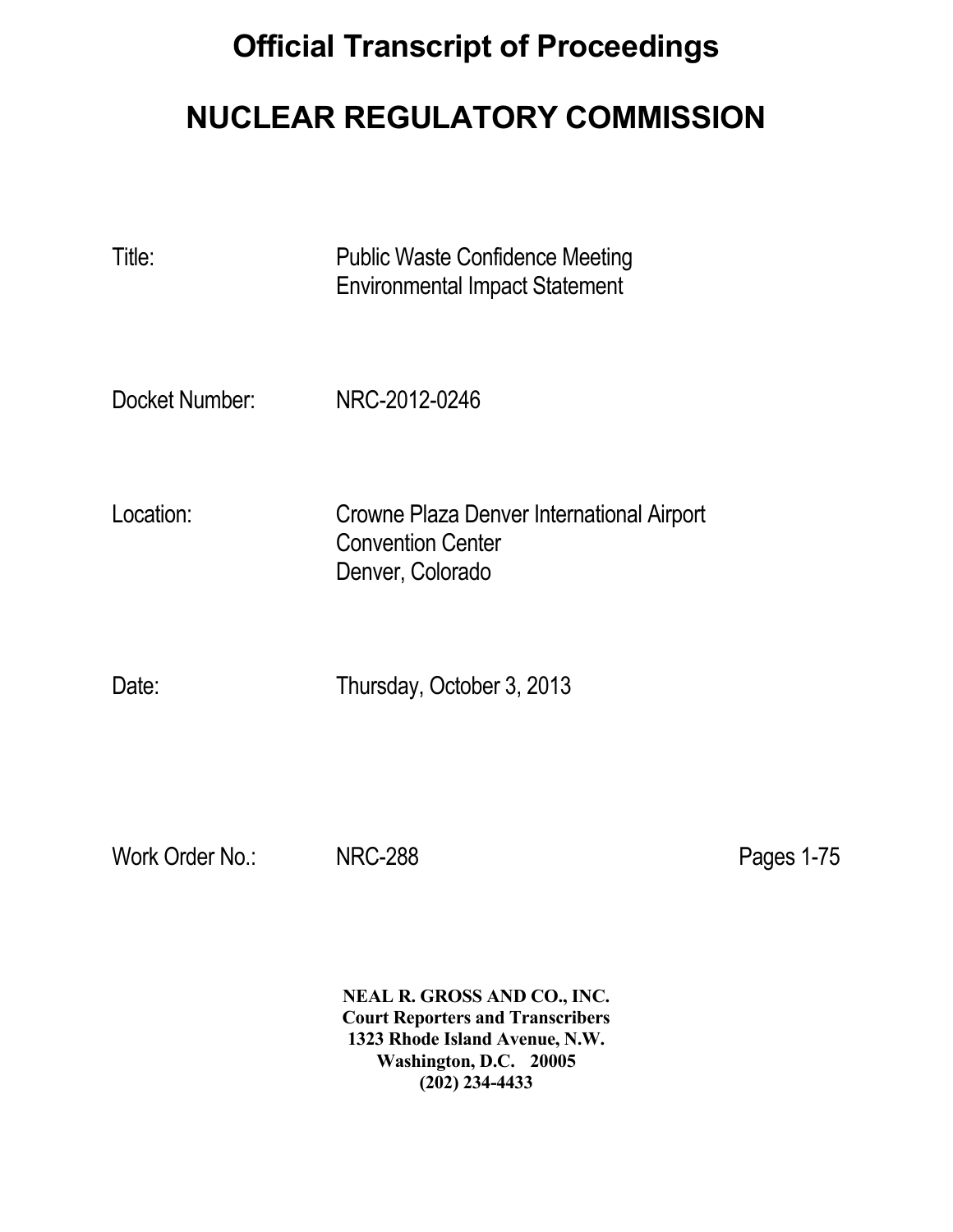| UNITED STATES OF AMERICA                                                                                                                                        |
|-----------------------------------------------------------------------------------------------------------------------------------------------------------------|
|                                                                                                                                                                 |
| NUCLEAR REGULATORY COMMISSION                                                                                                                                   |
| $+ + + + + +$                                                                                                                                                   |
| PUBLIC WASTE CONFIDENCE MEETING                                                                                                                                 |
| ENVIRONMENTAL IMPACT STATEMENT                                                                                                                                  |
| $+ + + + + +$                                                                                                                                                   |
| THURSDAY                                                                                                                                                        |
| OCTOBER 3, 2013                                                                                                                                                 |
| $+ + + + + +$                                                                                                                                                   |
| DENVER, COLORADO                                                                                                                                                |
| $+ + + + +$                                                                                                                                                     |
| The Public Meeting convened at 7:00 p.m.                                                                                                                        |
| Mountain Daylight Time, Chip Cameron, Facilitator,                                                                                                              |
| presiding.                                                                                                                                                      |
| NRC STAFF PRESENT:                                                                                                                                              |
| CHIP CAMERON, Facilitator                                                                                                                                       |
| MIRIAM JUCKETT, CNWRA                                                                                                                                           |
| KEITH MCCONNELL                                                                                                                                                 |
| PAUL MICHALAK                                                                                                                                                   |
| CARRIE SAFFORD                                                                                                                                                  |
| SARAH PRICE                                                                                                                                                     |
| SCOTT BURNELL                                                                                                                                                   |
|                                                                                                                                                                 |
|                                                                                                                                                                 |
|                                                                                                                                                                 |
| <b>NEAL R. GROSS</b><br>COURT REPORTERS AND TRANSCRIBERS<br>1323 RHODE ISLAND AVE., N.W.<br>(202) 234-4433<br>WASHINGTON, D.C. 20005-3701<br>www.nealrgross.com |
|                                                                                                                                                                 |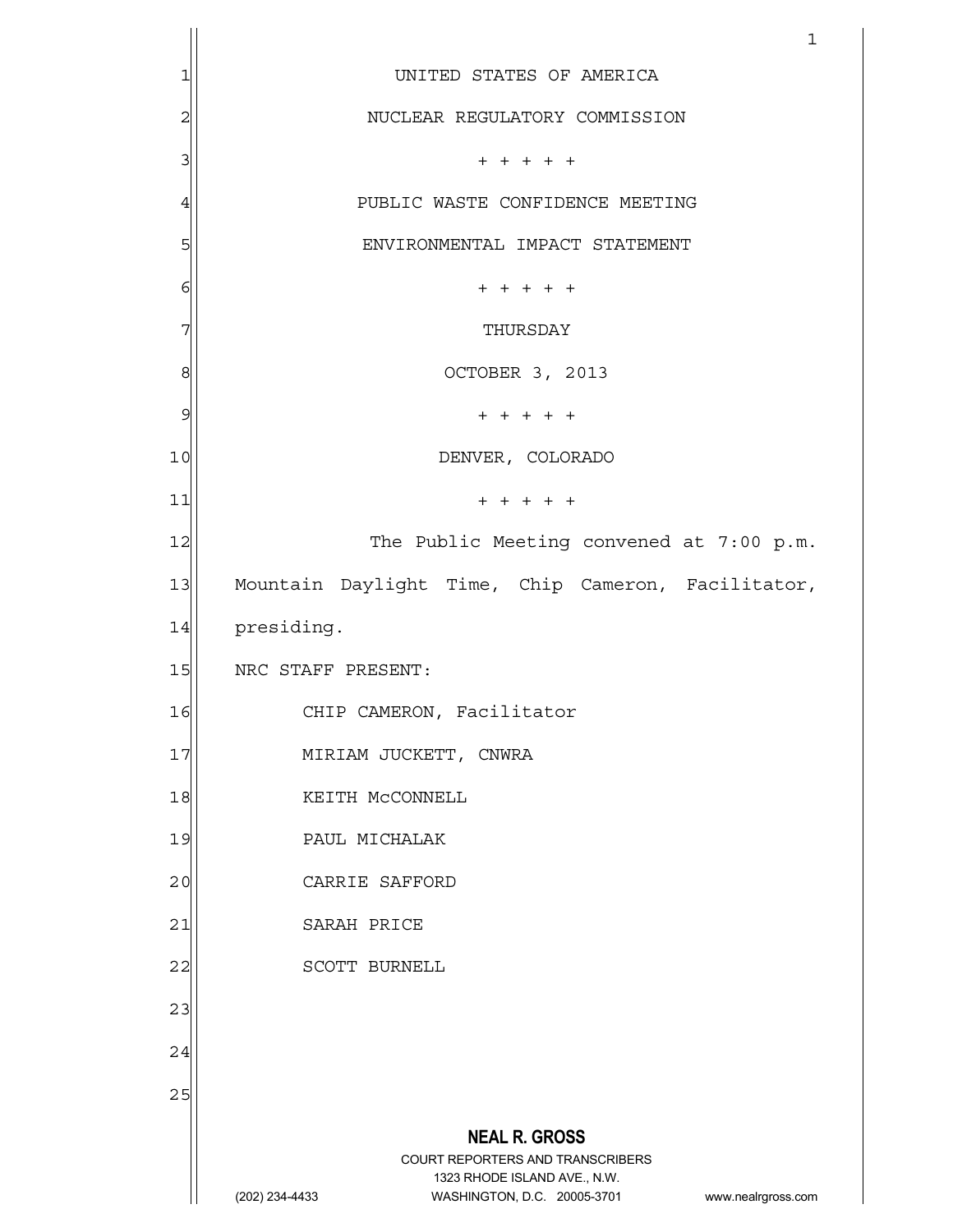|                |                |                                                                                   | $\mathbf{2}$ |
|----------------|----------------|-----------------------------------------------------------------------------------|--------------|
| $\mathbf{1}$   |                | $T - A - B - L - E$ O-F C-O-N-T-E-N-T-S                                           |              |
| $\overline{c}$ |                |                                                                                   | PAGE         |
| 3              | Ι.             | Meeting Welcome and Ground Rules 3                                                |              |
| $\overline{4}$ | II.            | NRC Staff Presentation 8                                                          |              |
| 5              | III.           | Public Comments 28                                                                |              |
|                |                |                                                                                   |              |
| 6              | IV.            |                                                                                   |              |
| 7              |                |                                                                                   |              |
|                |                |                                                                                   |              |
|                |                |                                                                                   |              |
|                |                |                                                                                   |              |
|                |                |                                                                                   |              |
|                |                |                                                                                   |              |
|                |                |                                                                                   |              |
|                |                |                                                                                   |              |
|                |                |                                                                                   |              |
|                |                |                                                                                   |              |
|                |                |                                                                                   |              |
|                |                |                                                                                   |              |
|                |                |                                                                                   |              |
|                |                |                                                                                   |              |
|                |                |                                                                                   |              |
|                |                |                                                                                   |              |
|                |                |                                                                                   |              |
|                |                |                                                                                   |              |
|                |                |                                                                                   |              |
|                |                |                                                                                   |              |
|                |                |                                                                                   |              |
|                |                |                                                                                   |              |
|                |                | <b>NEAL R. GROSS</b><br>COURT REPORTERS AND TRANSCRIBERS                          |              |
|                | (202) 234-4433 | 1323 RHODE ISLAND AVE., N.W.<br>WASHINGTON, D.C. 20005-3701<br>www.nealrgross.com |              |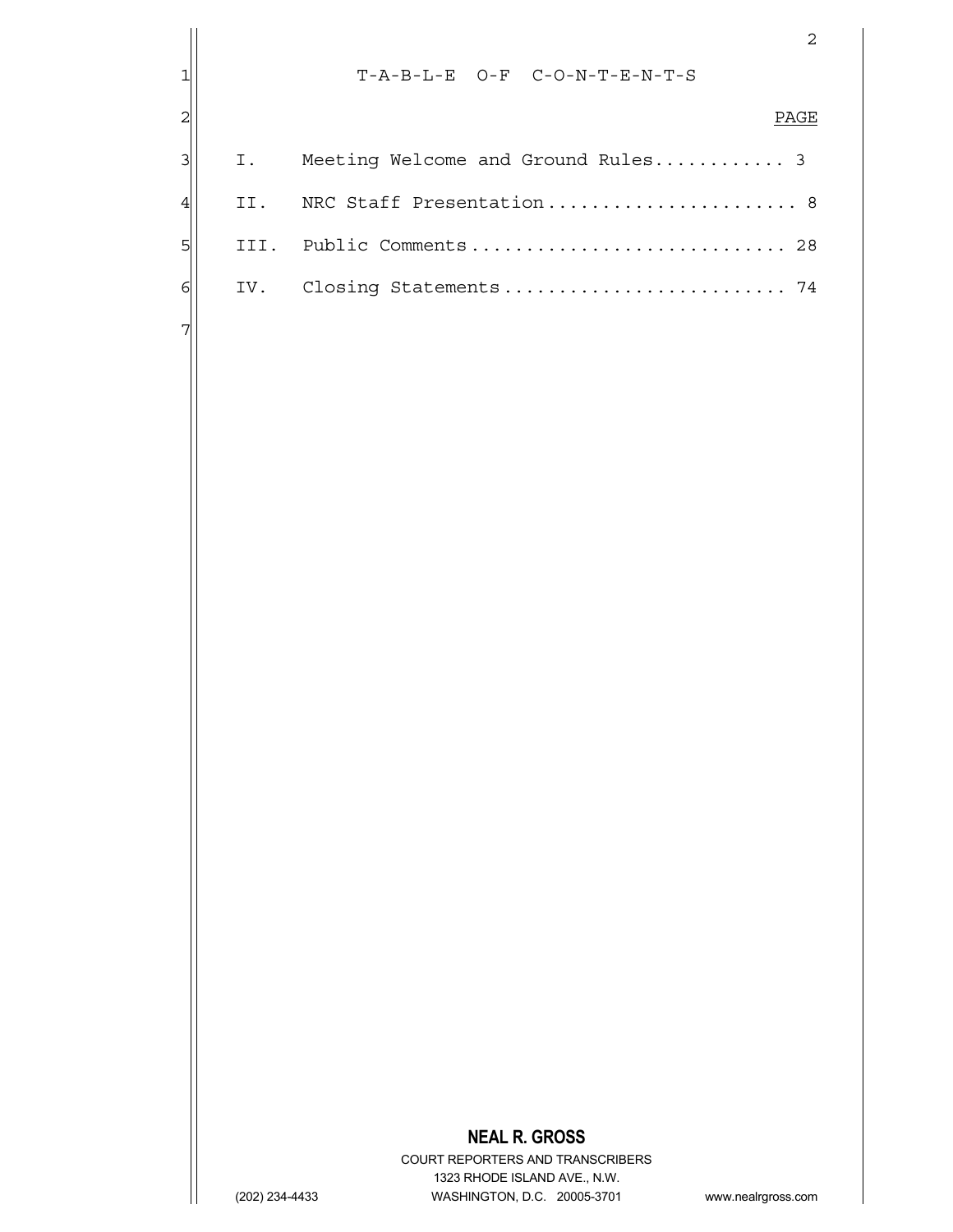|                | 3                                                                                                   |
|----------------|-----------------------------------------------------------------------------------------------------|
| 1              | $P-R-O-C-E-E-D-I-N-G-S$                                                                             |
| $\overline{2}$ | (7:00 p.m.)                                                                                         |
| 3              | MR. CAMERON: Okay. We can all take our                                                              |
| $\overline{4}$ | seats, and get started with tonight's meeting. Good                                                 |
| 5              | evening everybody. My name is Chip Cameron. And I'd                                                 |
| 6              | like to welcome you to the public meeting.                                                          |
| 7              | And the topic for tonight is the draft                                                              |
| 8              | environmental impact statement that the Nuclear                                                     |
| 9              | Regulatory Commission has prepared on the subject of                                                |
| 10             | waste confidence. And we'll try and limit the use of                                                |
| 11             | acronyms tonight.                                                                                   |
| 12             | But two that we will use will be NRC and EIS,                                                       |
| 13             | EIS for environmental impact statement. And it's my                                                 |
| 14             | pleasure to serve as facilitator for tonight's meeting.                                             |
| 15             | And I'm going to be assisted by Miriam Juckett.                                                     |
| 16             | Miriam is from the Center for Nuclear Waste                                                         |
| 17             | Regulatory Analyses in San Antonio. And Miriam and I,                                               |
| 18             | as facilitators, will try to help all of you to have a                                              |
| 19             | productive meeting tonight.                                                                         |
| 20             | And I just wanted to go through a few things                                                        |
| 21             | on meeting process, so you know what to expect tonight.                                             |
| 22             | I'm going to tell you about the objectives for the                                                  |
| 23             | meeting, the format for the meeting, some simple ground                                             |
| 24             | rules that will just help us to have a productive meeting.                                          |
| 25             | And also to introduce the NRC staff, some of whom will                                              |
|                | <b>NEAL R. GROSS</b>                                                                                |
|                | <b>COURT REPORTERS AND TRANSCRIBERS</b>                                                             |
|                | 1323 RHODE ISLAND AVE., N.W.<br>(202) 234-4433<br>WASHINGTON, D.C. 20005-3701<br>www.nealrgross.com |
|                |                                                                                                     |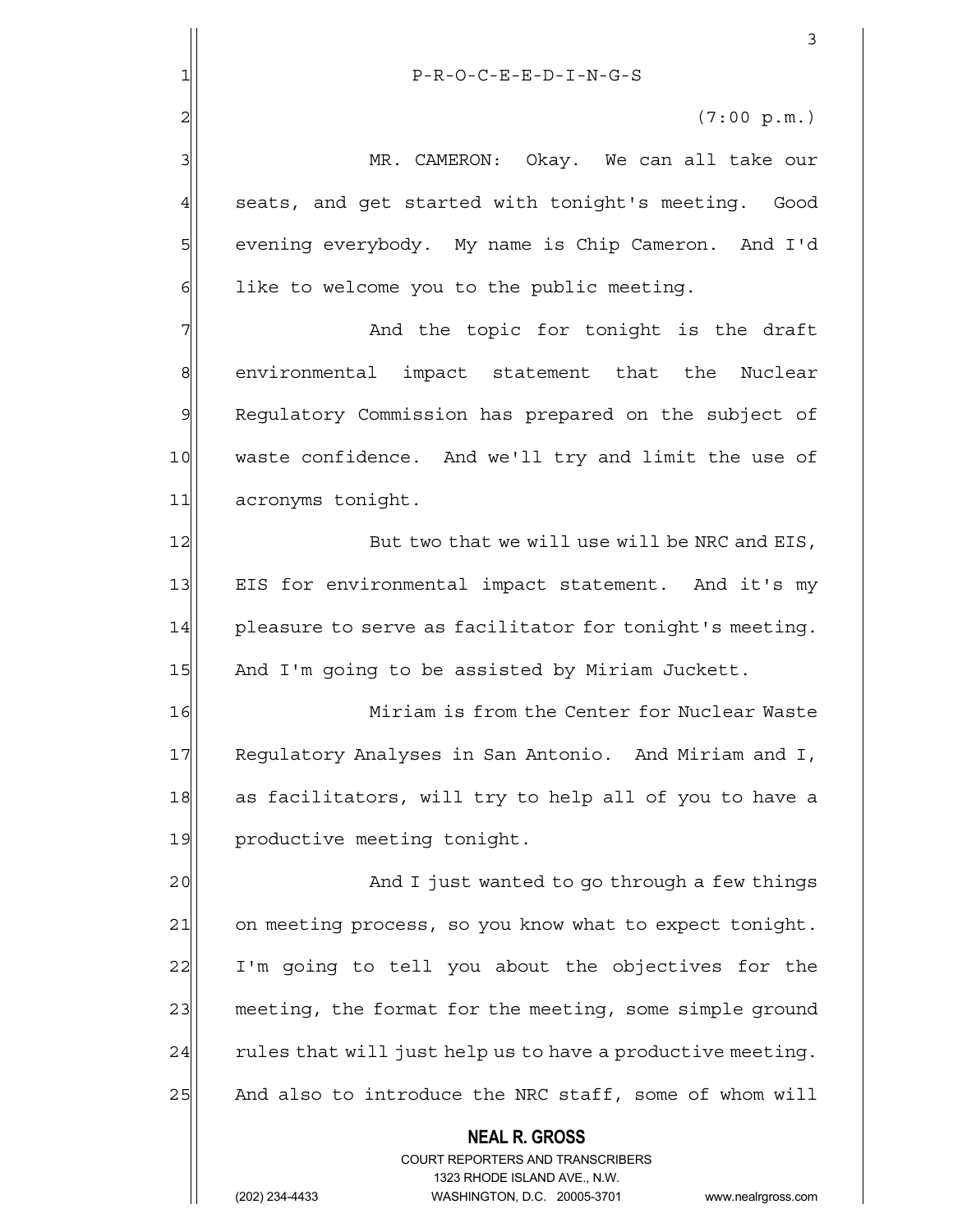$1$  be talking to you tonight.

2 || The objective is very simple. The NRC 3 staff is here to listen to your comments and 4 recommendations on the draft Environmental Impact 5 Statement, and the proposed rule that accompanies that 6 Environmental Impact statement.

7 The staff will then consider those comments  $8$  as it prepares the final Environmental Impact Statement. 9 You'll hear the staff tell you tonight that they are also 10 taking written comments on the draft EIS.

11 and I just want to assure you that anything 12 that you say tonight will carry the same weight as written 13 comments. And of course, you're free to submit, to speak 14 tonight, and also to submit written comments.

15 One of the reasons that the NRC has these 16 meetings before the end of the written comment period, 17 is so that you can also get an understanding of what is 18 in the draft Environmental Impact Statement. And that 19 might make it easier for you to submit a written comment.

20 and In terms of the format, we're going to have 21 two brief NRC presentations. And then we're going to go 22 on to you to hear your comments. And we'll ask you to 23 come up to the podium to give those comments.

24 after the NRC presentations we're going to 25 have time for a few questions on the EIS process. And

> **NEAL R. GROSS** COURT REPORTERS AND TRANSCRIBERS 1323 RHODE ISLAND AVE., N.W.

(202) 234-4433 WASHINGTON, D.C. 20005-3701 www.nealrgross.com

4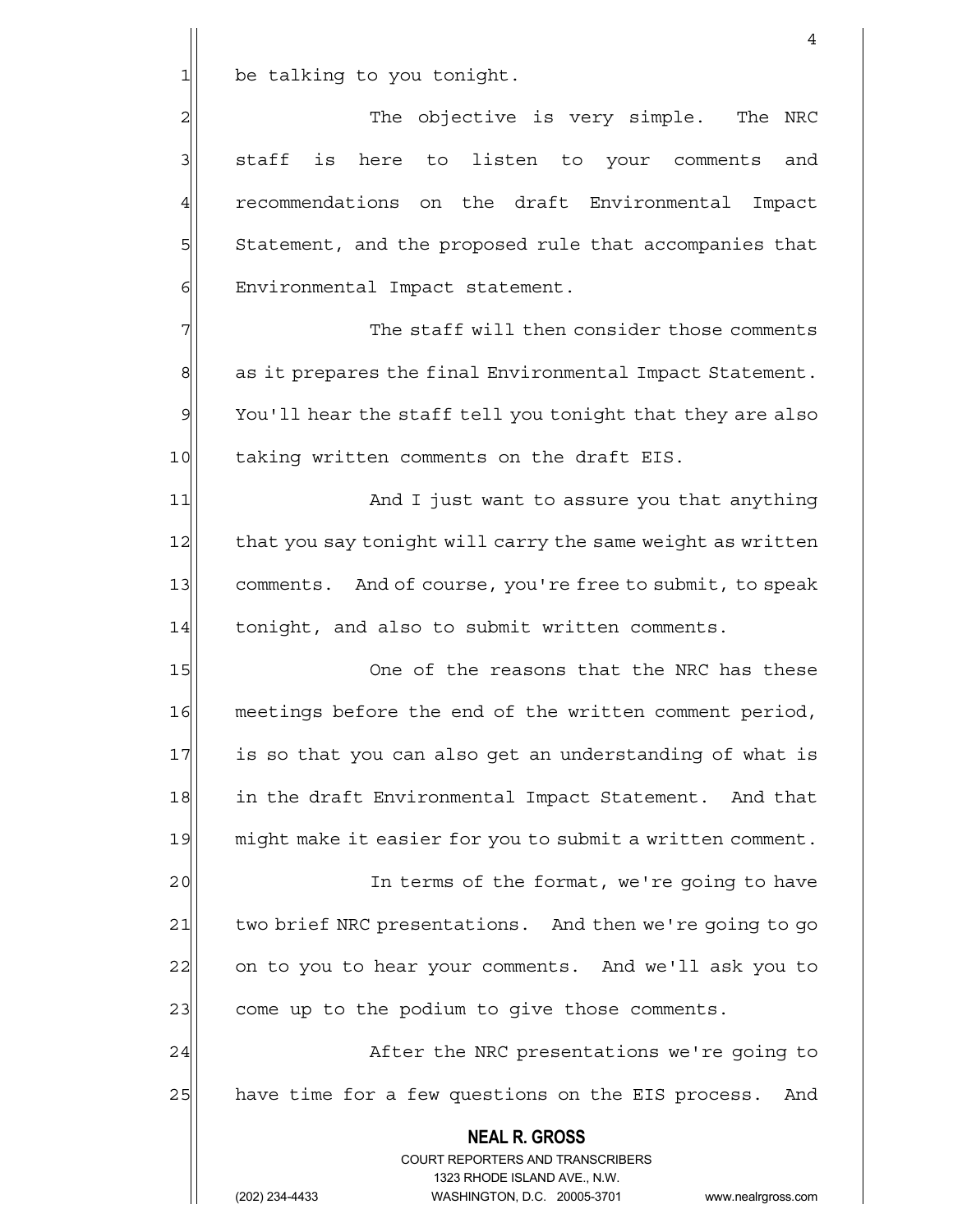1 I'll explain more about that in a few minutes. It will  $2$  be time for a few questions. But we really do want to  $3$  get to all of you if you want to speak tonight.

4 all terms of ground rules, when I call your 5  $\vert$  name, just please come up and introduce yourselves to us,  $6$  and give us your affiliation if appropriate. And I would  $7$  just ask that one person speak at a time, for two 8| important reasons.

9 9 One is so that we can give our full attention 10 to whomever has the mic, the podium at the time. And 11 secondly, so that we can get what I call a clean 12 transcript. We are taking a transcript. We have 13 Richard Ochesio here.

14 and with one person at a time, Richard will 15 know who is talking, rather than trying to figure out 16 whether a couple of people are talking. And that 17 transcript will be your record of the meeting. And it 18 will be NRC's record of the meeting.

19 and I would just ask you to be brief in your 20 comments, so that we can make sure that we get to 21 everybody. And I'm going to ask you to follow a 22 guideline of about four minutes for your comment.

23 and there's some leeway there, in terms of  $24$  finishing up. But at some point I might have to ask you  $25$  to sum up or to finish up. And I apologize in advance

> **NEAL R. GROSS** COURT REPORTERS AND TRANSCRIBERS 1323 RHODE ISLAND AVE., N.W.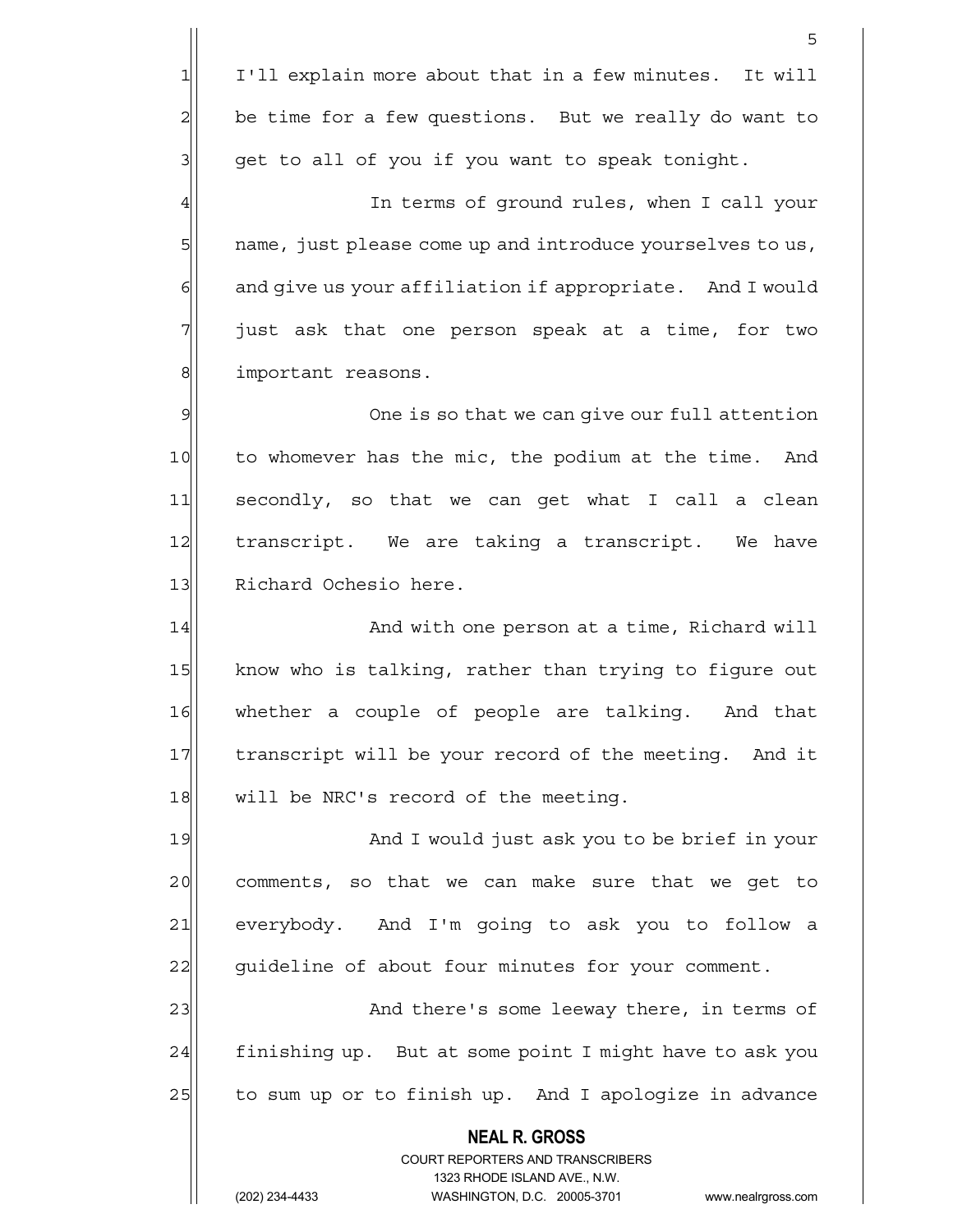$1$  for asking you to do that.

2 | The NRC staff, they're not going to be 3 responding to your comments tonight that you give from  $4$  the podium. They are going to be listening carefully to 5 what you're saying. And they will evaluate and consider  $6$  what you've said tonight, as they prepare the final 7 | Environmental Impact Statement.

 $\sim$  6

8 8 Now, I mentioned that we had time for some 9| questions. And we're not going to be able to address 10 technical questions tonight. But we want to make sure 11 that you understand what the format is for the meeting 12 tonight, what the process is for the finalization of the 13 Environmental Impact Statement. And that you 14 understand the structure and organization of the 15 Environmental Impact Statement.

16 We do have staff experts who are going to 17 be outside in the exhibit area throughout the meeting. 18 If you do have a burning substantive question on the 19 technical material in the EIS, if you go out there, they 20 will try their best to answer that.

21 and just as a reminder, anything that you 22 discuss during the open house out there, any of the 23 questions that we have in here, anything during the  $24$  meeting that you go out to talk to people about, they're 25 a not going to be considered as formal comments on the draft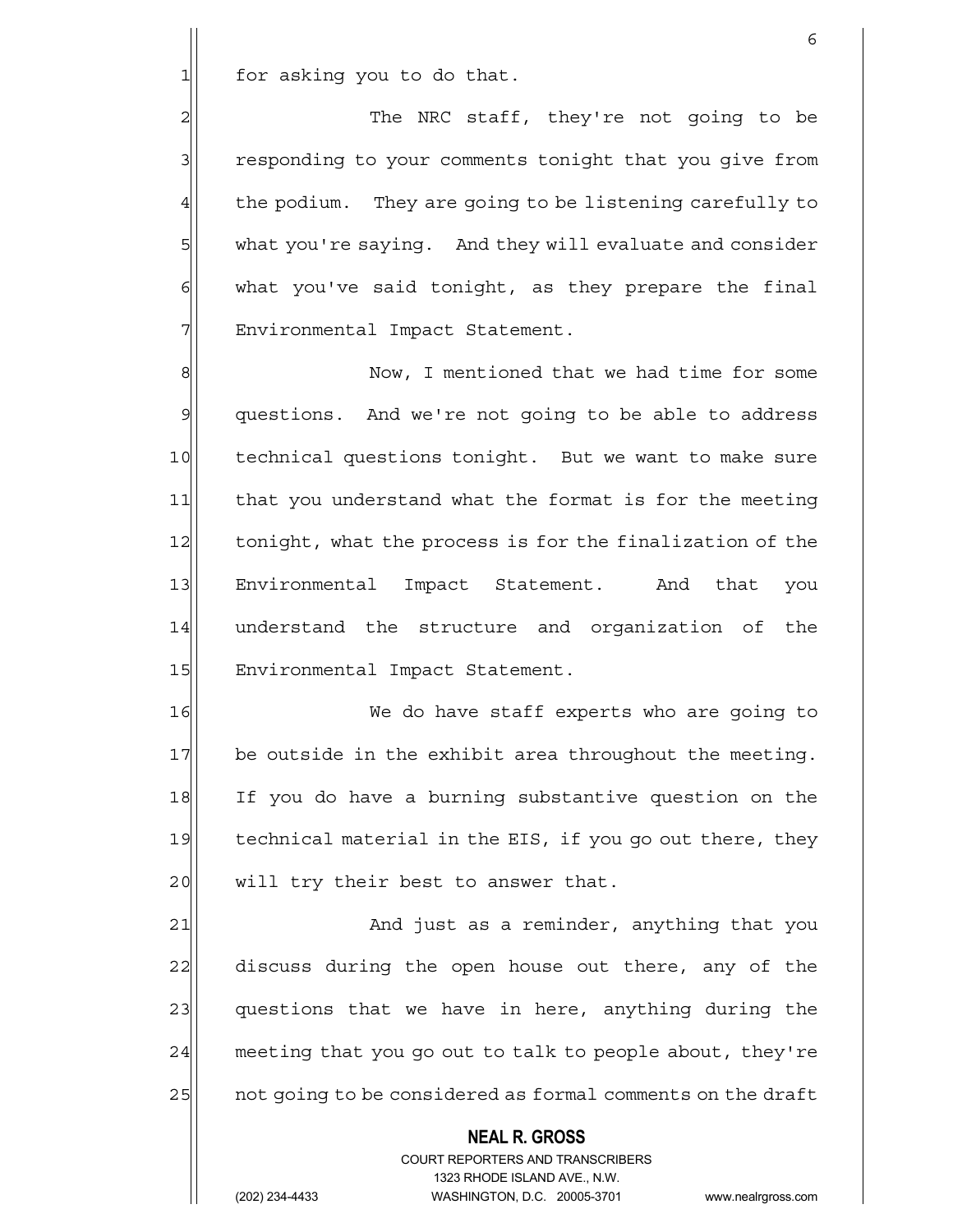$1$  EIS.

2 | So if you want to have that question or that  $3$  point registered as a formal comment, then make sure that  $4$  you put that in, what you tell us tonight from the podium, 5 or what you submit as a written comment.

 $6$   $\sim$  And I want to introduce the NRC staff to you. 7 And some of them I'm going to give you a biography, short 8 biography on them, so that you know what their areas of  $9$  expertise are, and how long they've been with the NRC. 10 But I also will introduce you to all of the NRC staff who 11 are here tonight.

12 And you're going see some, there's some 13 sheets of paper on the seats. And there's more of them 14 out on the desk. But it's what the NRC calls a feedback 15 form, which is basically, it's an evaluation of the 16 meeting.

17 If you see anything that could be improved 18 from the meeting, or even if you have a question that you 19 want to put on there, you can fill it out and leave it 20 with us. Or I think they're already what is called 21 | franked. So that they have the postage paid on them.  $22$  And you can just put that in the mail.

23  $\vert$  Now in terms of the NRC staff that are here, 24 first I'd like to introduce Dr. Keith McConnell. And 25 Keith is the Director of the Waste Confidence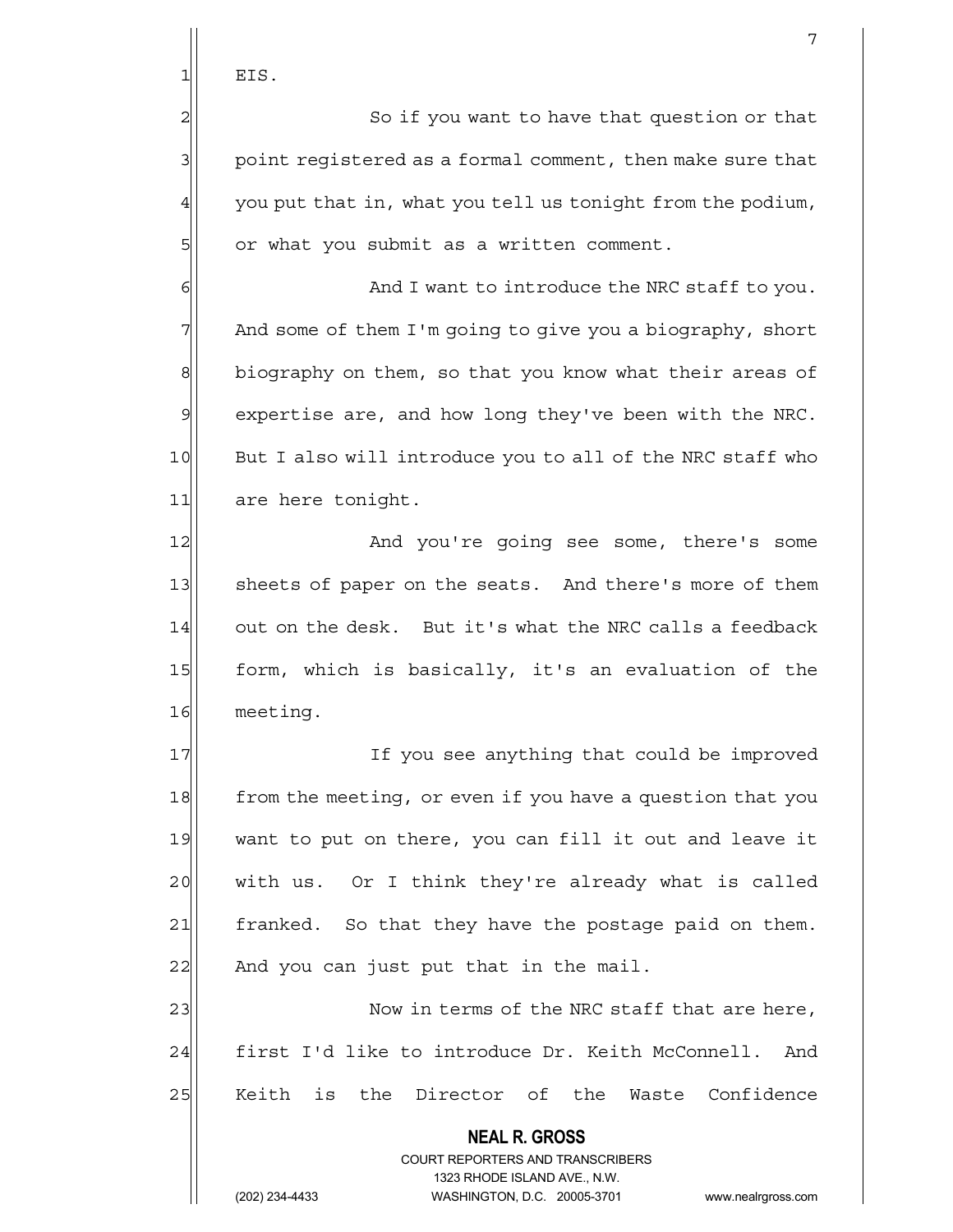1 Directorate. And he came to the NRC in 1986 as a 2 geologist. And he's served at the highest levels of the 3 agency.

en andere de la provincia de la provincia de la provincia de la provincia de la provincia de la provincia del<br>En la provincia de la provincia de la provincia de la provincia de la provincia de la provincia de la provinci

 $4$  He was the technical assistant to a number 5 of former NRC chairmen. And as many of you probably 6 6 know, the NRC has a five person Commission. And one of  $7$  those five is appointed as the Chairman of the 8 Commission, and then have the NRC staff under the 9 Commission.

10 Now, Keith was selected for the Federal 11 Government's management cadre, and that's called the 12 Senior Executive Service, better known as the SES. And 13 Keith was appointed to the SES in 2004.

14 And his first job, his first management 15 position was as the Director of the Commission's 16 adjudicatory technical program. And that was in the 17 Office of General Counsel. So he did that.

18 And before he became the Director of the 19 Waste Confidence Directorate, he was the Deputy Director 20 of the decommissioning and uranium recovery directorate  $21$  at the NRC.

22 And that's in the NRC's Office of Federal 23 State Materials and Environmental Management Programs, 24 which goes by the acronym of FSME. Probably something 25 you don't need to remember. But that's what it's called.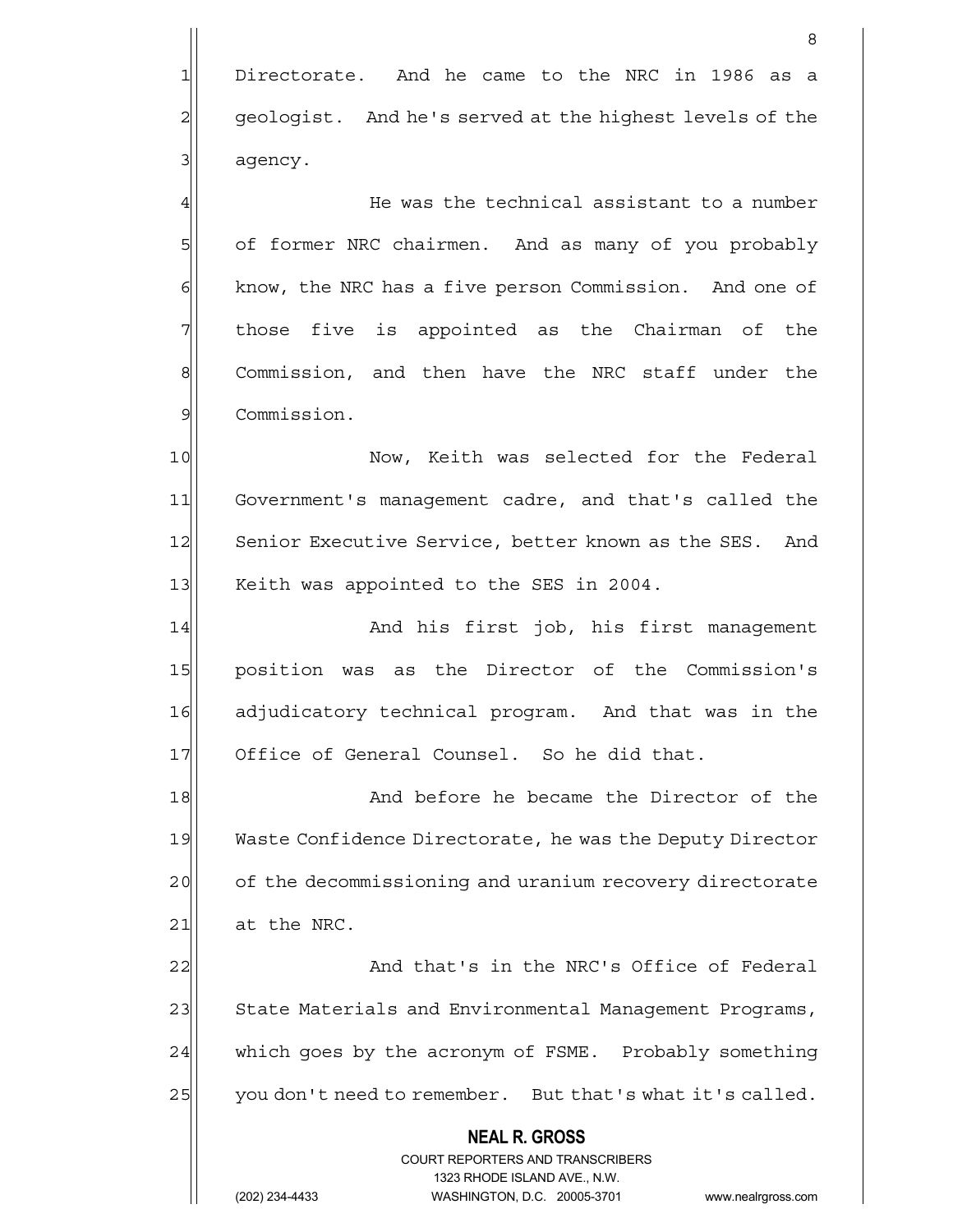|                | 9                                                                                                   |
|----------------|-----------------------------------------------------------------------------------------------------|
| $\mathbf 1$    | He has a Bachelors in Geology from Clemson                                                          |
| $\overline{c}$ | University, a Masters in Geological Sciences from                                                   |
| 3              | Virginia Polytechnic Institute. And he also has a PhD                                               |
| $\overline{4}$ | -- Where's the PhD from, Keith?                                                                     |
| 5              | DR. MCCONNELL: South Carolina.                                                                      |
| 6              | MR. CAMERON: South Carolina, University                                                             |
| 7              | of South Carolina. Next I'd like to introduce Carrie                                                |
| 8              | Safford, who's right here. And Carrie is the Deputy                                                 |
| $\mathcal{Q}$  | Director of the Waste Confidence Directorate.                                                       |
| 10             | And Carrie's been with the NRC since 2008,                                                          |
| 11             | where she joined the NRC as an attorney in the Office of                                            |
| 12             | General Counsel. And she then assumed management                                                    |
| 13             | responsibility in the Office of General Counsel, as the                                             |
| 14             | Deputy Assistant General Counsel for the Materials                                                  |
| 15             | Litigation and Enforcement Division.                                                                |
| 16             | Prior to the NRC she was Regulatory Counsel                                                         |
| 17             | for Mirant Corporation. And she also was part of several                                            |
| 18             | Washington, D.C. law firms. She has a Bachelors in                                                  |
| 19             | Biology and Geology, from the University of Rochester.                                              |
| 20             | And her law degree is from the Pace University School of                                            |
| 21             | Law.                                                                                                |
| 22             | Paul Michalak is the Branch Chief of the                                                            |
| 23             | Environmental Impact Statement Branch in the Waste                                                  |
| 24             | Confidence Directorate. And he began his career with                                                |
| 25             | the NRC in 2005 as a hydrologist in the Uranium Recovery                                            |
|                | <b>NEAL R. GROSS</b>                                                                                |
|                | <b>COURT REPORTERS AND TRANSCRIBERS</b>                                                             |
|                | 1323 RHODE ISLAND AVE., N.W.<br>(202) 234-4433<br>WASHINGTON, D.C. 20005-3701<br>www.nealrgross.com |
|                |                                                                                                     |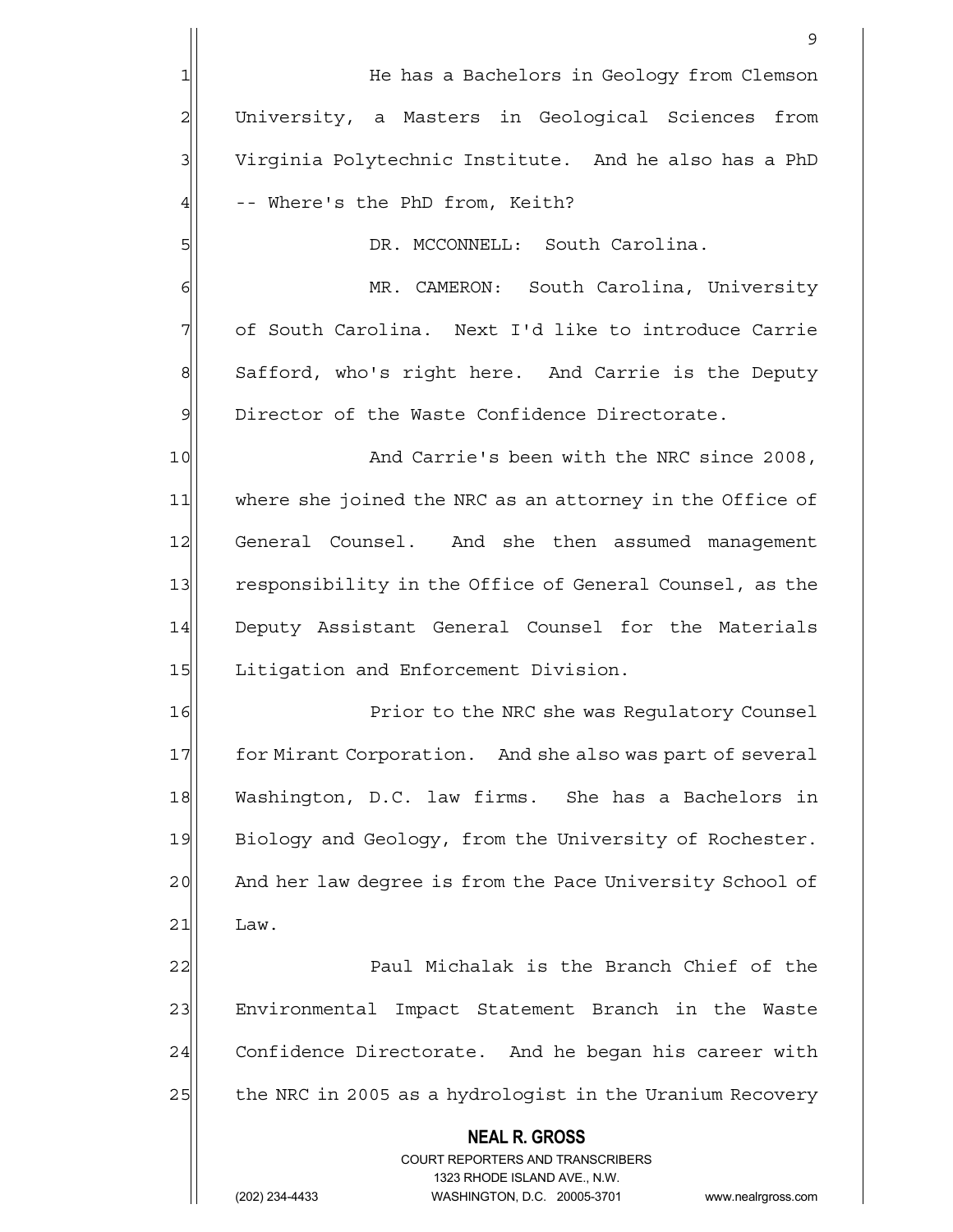1 Branch at the NRC.

2 He's also been a Senior Project Manager in 3 Ible NRC's Office of New Reactors. And there he 4 supervised the development and preparation of the 5 | Environmental Impact Statements that the NRC prepares  $6$  when it's going to make a licensing decision on an 7 | application to build and operate a new nuclear power 8 8 reactor.

9 And he worked in private industry as an 10 environmental consultant before coming to the NRC. His 11 1 last position, before assuming his Branch Chief position 12 in the Waste Confidence Directorate was the Chief of the 13 Materials Decommissioning Branch, and in that office 14 that we call FSME.

15 Bachelors Degree in Education from Temple 16 University, a Masters in Hydrology from the New Mexico 17 Institute of Mining and Technology.

18 I'd like to next introduce you to Sarah 19 Price. And Sarah's right here.

20 | And Sarah's in our Office of General 21 Counsel. And she's here to provide counsel to the Waste 22 Confidence Directorate staff. She came to the NRC in  $23$  2008.

24 and her primary responsibility has been as 25 the counsel, the legal advisor to the staff in the New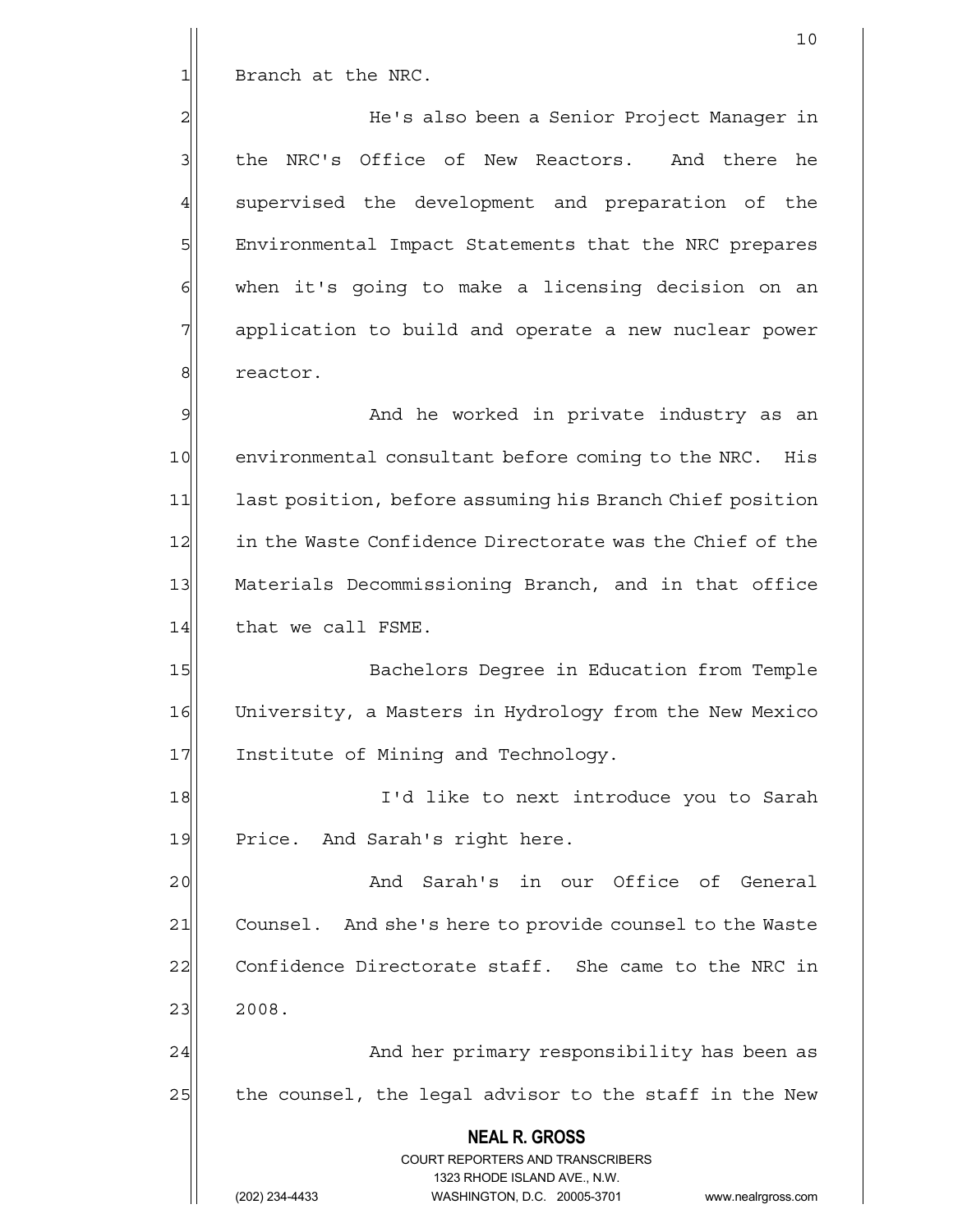$11$ 

5 So before the NRC she was a hydro-geologist. 6 And I've been instructed that there's a big difference 7 between a hydro-geologist and a hydrologist. And if any  $8$  of you want to talk to Sarah and Paul after the meeting, 9 I'm sure they can go into great detail about the 10 differences.

11 But she was a hydro-geologist with the South 12 Carolina Department of Health and Environmental Control. 13 And she was also in a private law practice there. And, 14 Sarah, where did you, where was your law degree from? 15 MS. PRICE: College of William and Mary. 16 MR. CAMERON: College of William and Mary. 17 And the Bachelors? 18 MS. PRICE: University of South Carolina. 19 MR. CAMERON: University of South

20 Carolina, thank you. Thank you, very much. And just 21 let me introduce the other staff that's here. I won't 22| go into the biography. We've already met Miriam 23 Juckett. And T.R. Rowe, who is right here.

24 and T.R.'s colleague, I have to mention 25 here, is Susan Wittick, who is not with us tonight. They

 **NEAL R. GROSS**

 COURT REPORTERS AND TRANSCRIBERS 1323 RHODE ISLAND AVE., N.W.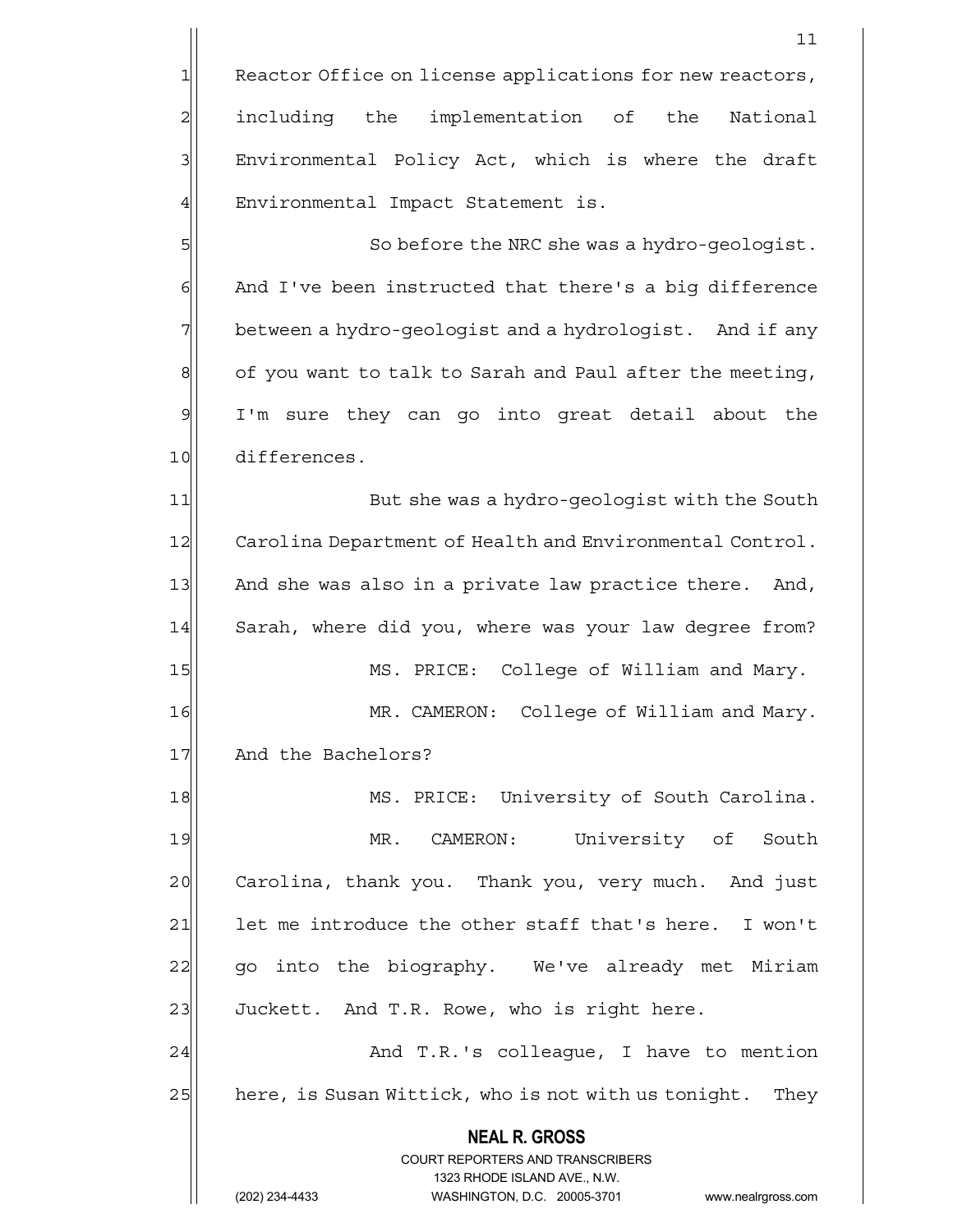12

3 3 We have Sarah Lopas, who's back in the back 4 of the room. She's a communications expert in the Waste 5 Confidence Directorate. And we have Tim McCartin, who's  $6$  standing there in the blue shirt. He's a technical 7 | expert with the Waste Confidence Directorate.

8 || Mike Wentzel, is he, he's probably out.  $9$  There he is. This is Mike Wentzel, another technical 10 expert with the Waste Confidence Directorate. And we 11 have Jenny Davis back there, a technical expert also with 12 the Waste Confidence Directorate.

13 And John Stamatakos, John is with the Center 14 for Nuclear Waste Requlatory Analyses. And he is a 15 geologist also, expert in geology. We have Scott 16 Burnell who's with our Office of Public Affairs. And did 17 I miss anybody? Great.

18 Well, thank you all for being here. And 19 we're going to go to Carrie Safford first. And then 20 you're going to hear from Paul -- Well, you're going to 21 hear from Keith McConnell and Paul Michalak. And then 22 we're going to go on to you for questions.

23 MS. SAFFORD: Thanks, Chip. Good evening, 24 everybody. And welcome to the meeting tonight. As Chip 25 mentioned, my name is Carrie Safford. I'm the Deputy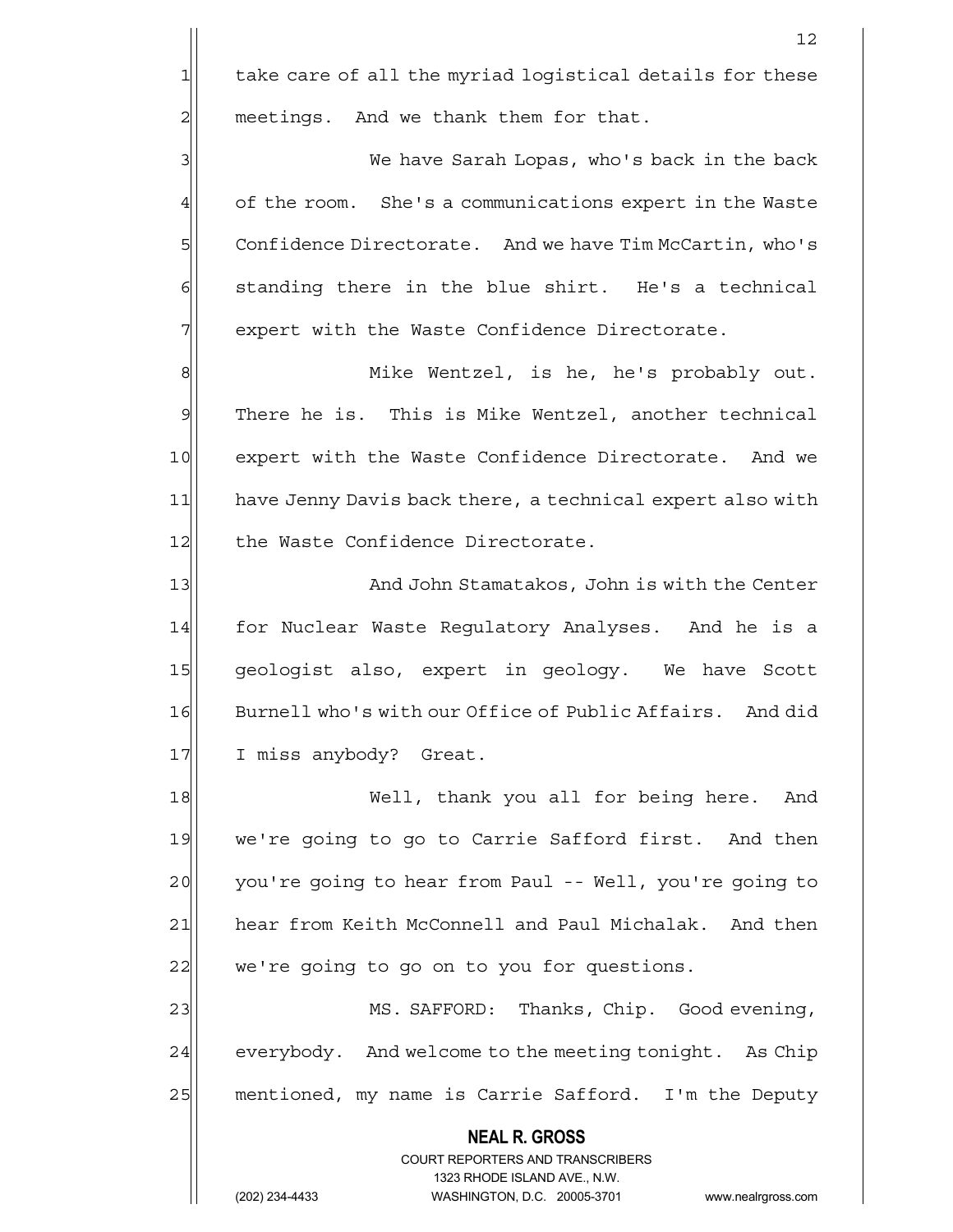|                | 13                                                                                                                                                                     |
|----------------|------------------------------------------------------------------------------------------------------------------------------------------------------------------------|
| 1              | Director of the Waste Confidence Directorate. We want                                                                                                                  |
| $\overline{c}$ | to thank you all -- Yes.                                                                                                                                               |
| 3              | FEMALE PARTICIPANT: Can I ask you again to                                                                                                                             |
| 4              | hold the mic closer?                                                                                                                                                   |
| 5              | MS. SAFFORD: Oh, I'm sorry. Is that a                                                                                                                                  |
| 6              | little bit better?                                                                                                                                                     |
| 7              | MR. CAMERON: Is that good?                                                                                                                                             |
| 8              | FEMALE PARTICIPANT: Your mouth has to be                                                                                                                               |
| $\mathcal{Q}$  | about that close.                                                                                                                                                      |
| 10             | MS. SAFFORD: I can hold it. How about                                                                                                                                  |
| 11             | that?                                                                                                                                                                  |
| 12             | MR. CAMERON: Yes. If you can do that,                                                                                                                                  |
| 13             | that's good.                                                                                                                                                           |
| 14             | MS. SAFFORD: So is that better?                                                                                                                                        |
| 15             | MR. CAMERON: -- I can tell the difference.                                                                                                                             |
| 16             | MS. SAFFORD: Okay. So good evening                                                                                                                                     |
| 17             | As Chip mentioned, the purpose of tonight's meeting is                                                                                                                 |
| 18             | to get your public input on the Waste Confidence proposed                                                                                                              |
| 19             | rule and draft generic Environmental Impact Statement.                                                                                                                 |
| 20             | Both of those documents were published on September 13th.                                                                                                              |
| 21             | Also as Chip mentioned, we're going to have                                                                                                                            |
| 22             | a short presentation tonight by Paul Michalak. And the                                                                                                                 |
| 23             | point of the meeting really is to maximize the amount of                                                                                                               |
| 24             | time that we can hear from you, the public, and get your                                                                                                               |
| 25             | comments in on the record.                                                                                                                                             |
|                | <b>NEAL R. GROSS</b><br><b>COURT REPORTERS AND TRANSCRIBERS</b><br>1323 RHODE ISLAND AVE., N.W.<br>(202) 234-4433<br>WASHINGTON, D.C. 20005-3701<br>www.nealrgross.com |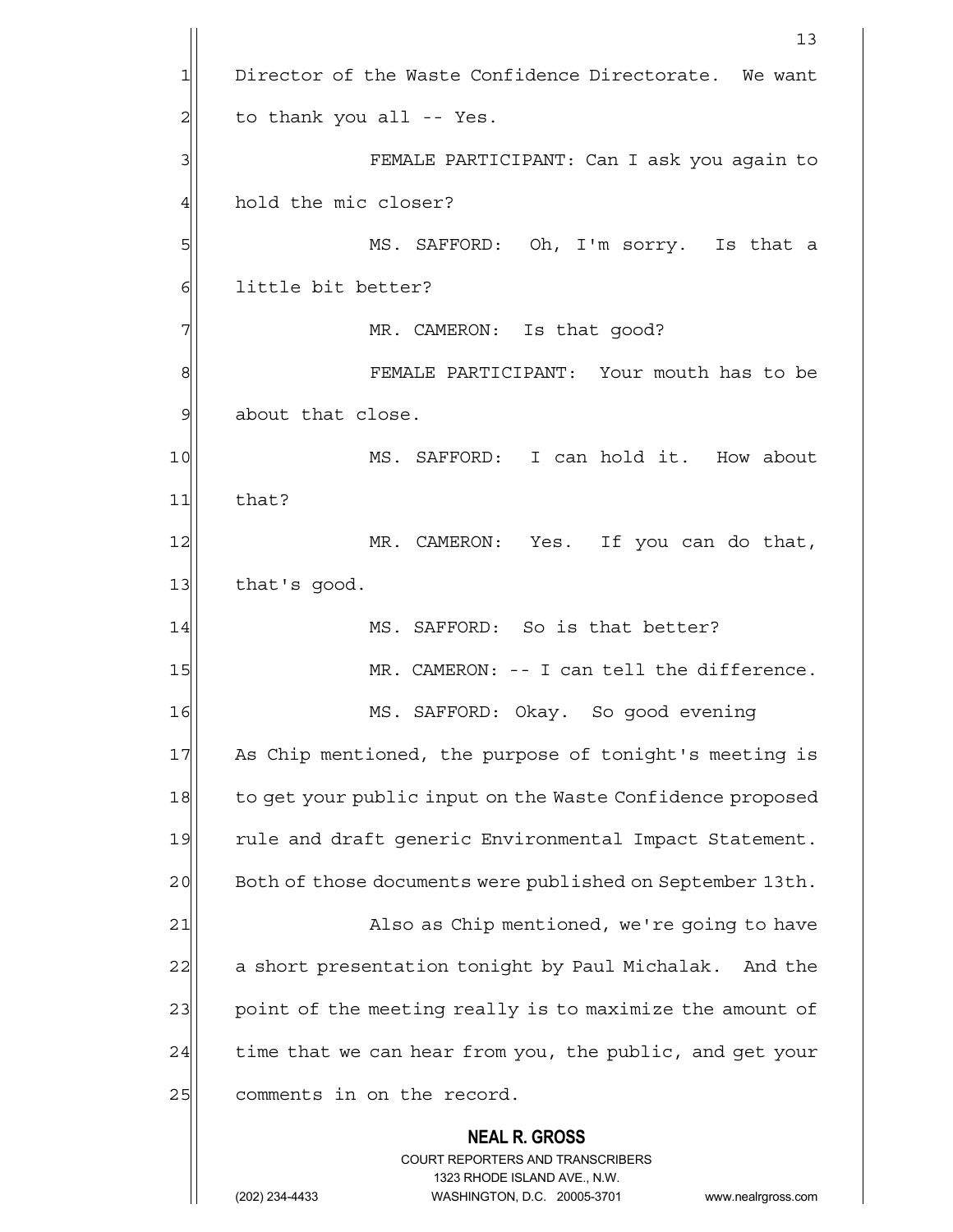1 and the staff that were introduced will be  $2$  at the back of the room, and outside in the open house 3 area. So feel free to step out if you have technical  $4$  question that you'd like to have answered. And come back 5| in and join us in the room.

6 | So tonight I just want to start off with a 7 7 couple of questions about, or a couple of points about 8 the rule making efforts at the NRC. Writing regulations  $9$  is one of the most important things that we do at the NRC.

10 They're a vehicle for implementing our 11 | national and international policies. And they help us 12 achieve our goals of maintaining public health and 13 safety, security, and protection of the environment.

14 This is an extremely important activity at 15 the NRC, and we take it very seriously. Over the past 16 year the Directorate has been involved in this rule 17 making effort to assess the environmental impact of 18 continued storage of spent nuclear fuel, beyond a 19 reactor's license life for operations.

20 and we thank those who have taken part 21 already in our scoping process for the Environmental 22 | Impact Statement, that took place at the end of last year. 23 As well as those who have participated in our monthly 24 status teleconferences.

25 25 One of the most important things that we're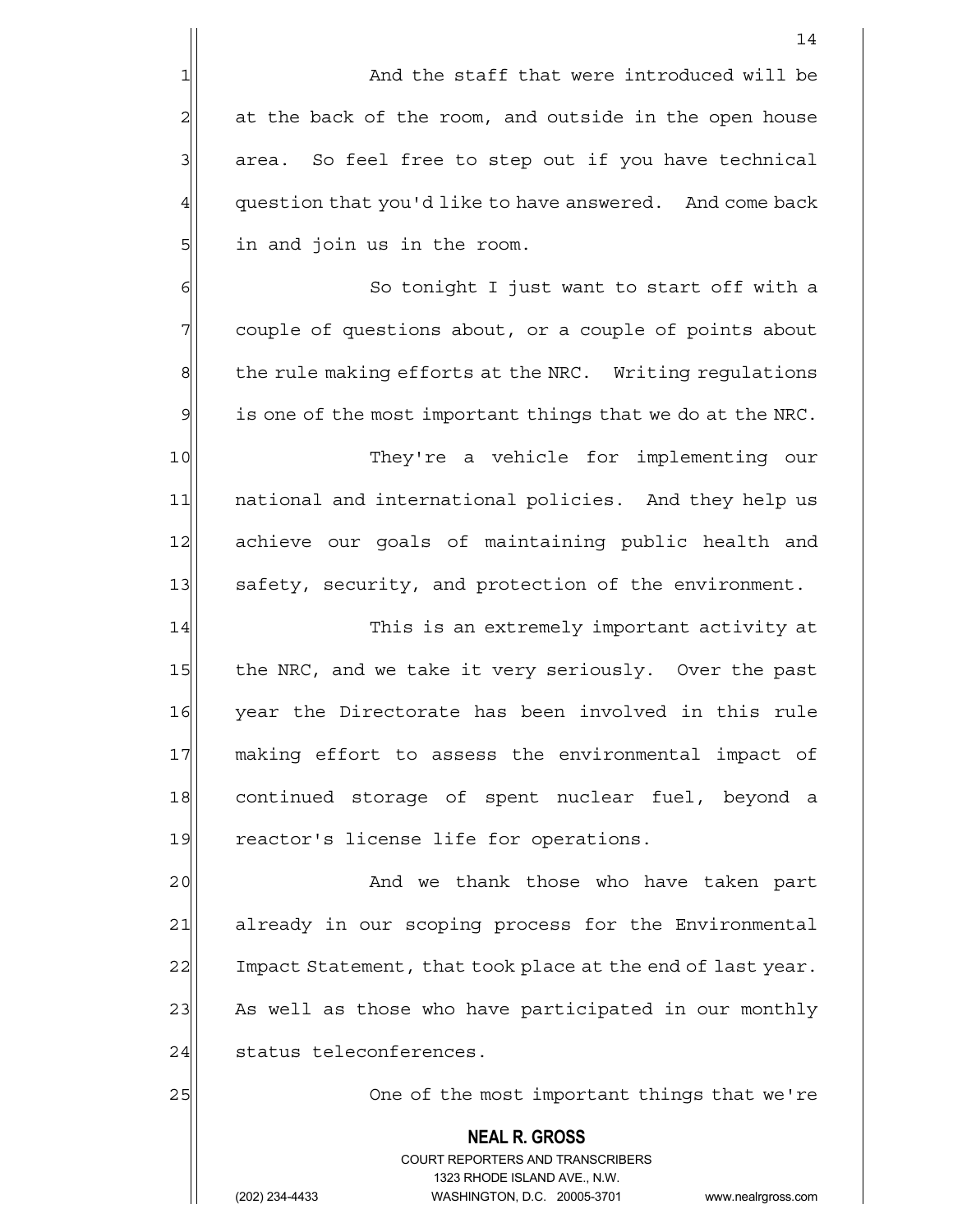1 doing tonight, part of this rule making activity, is 2 reaching out to you, the public, and hearing from you and 3 3 die taking your comments. This is your opportunity to  $4$  provide us with input on our draft documents.

5 This is also part of our effort to provide 6 6 6 6 an open and transparent process. And we look forward to 7 hearing your comments on the proposed rule and the draft 8| Environmental Impact Statement.

9 So along those lines, I encourage you to 10 take an active role, and to come up here and provide us 11 with your comments. In a moment Paul will touch on the 12 various ways that you can submit your comments to the NRC, 13 in addition to speaking them here tonight.

14 || And I also wanted to remind everybody that 15 in the proposed rule there are four questions that the 16 Commissioners have posed to the public to provide your 17 Specific input on. And we welcome hearing comments on 18 those as well, whether it's here tonight or in your 19 written comments.

20 Your feedback in these and other areas are 21 very important to us as we work on developing the final 22 documents. And they'll also assist the Commission in 23 their deliberations when we provide the final rule to 24 them, as well as the final generic Environmental Impact 25 Statement.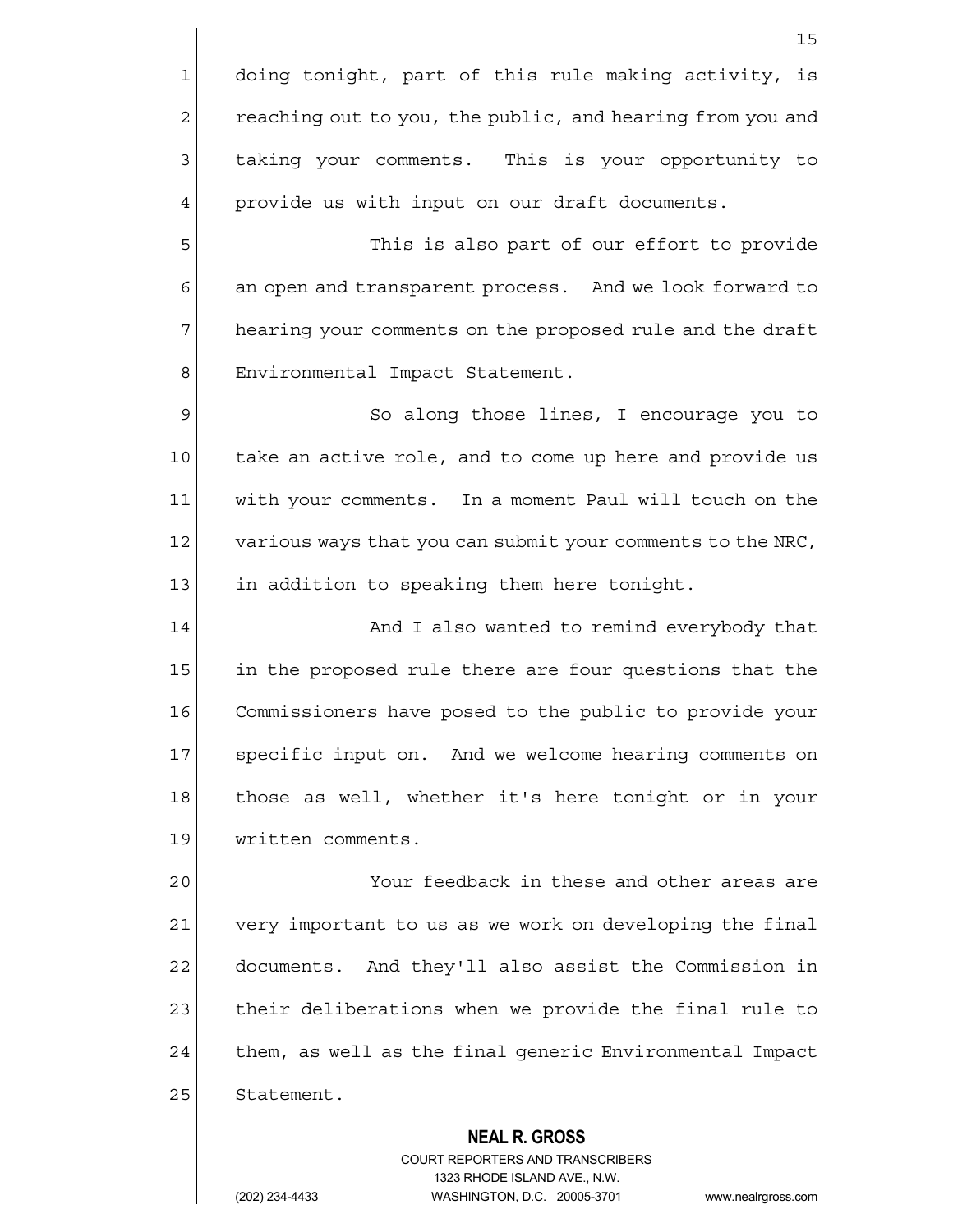1 So again, welcome. Thank you for joining 2| us tonight. We hope everyone here feels comfortable to  $3$  speak candidly and openly, and to provide us their 4 comments. And now I'll turn it over to Keith McConnell 5 | for a few extra points.

6 6 Ok. MCCONNELL: Thank you, Carrie. What I 7 wanted to do was just take a few minutes to talk about 8 the shutdown of the Federal Government, due to a lack of 9 appropriation. And the impact on the Waste Confidence 10 effort that we have underway. Particularly the public 11 meetings that we have scheduled over the next month and  $12$  a half.

13 The Nuclear Regulatory Commission is 14 currently operating fully staffed. We're doing that 15 because we have carryover from Fiscal Year '13 into 16 Fiscal Year '14. Those carryover funds are limited.

17 And right now the estimation is that we have 18 enough funding to continue to operate fully staffed, 19 either through Friday of this week, or slightly into next 20 week. And then the funds start to run out.

21 and what happens at that point in time is, 22 only essential NRC personnel will be working. And at 23 this point the Waste Confidence effort, because we're not 24 directly tied to maintaining safety, we will not be 25 working if the funding runs out next week.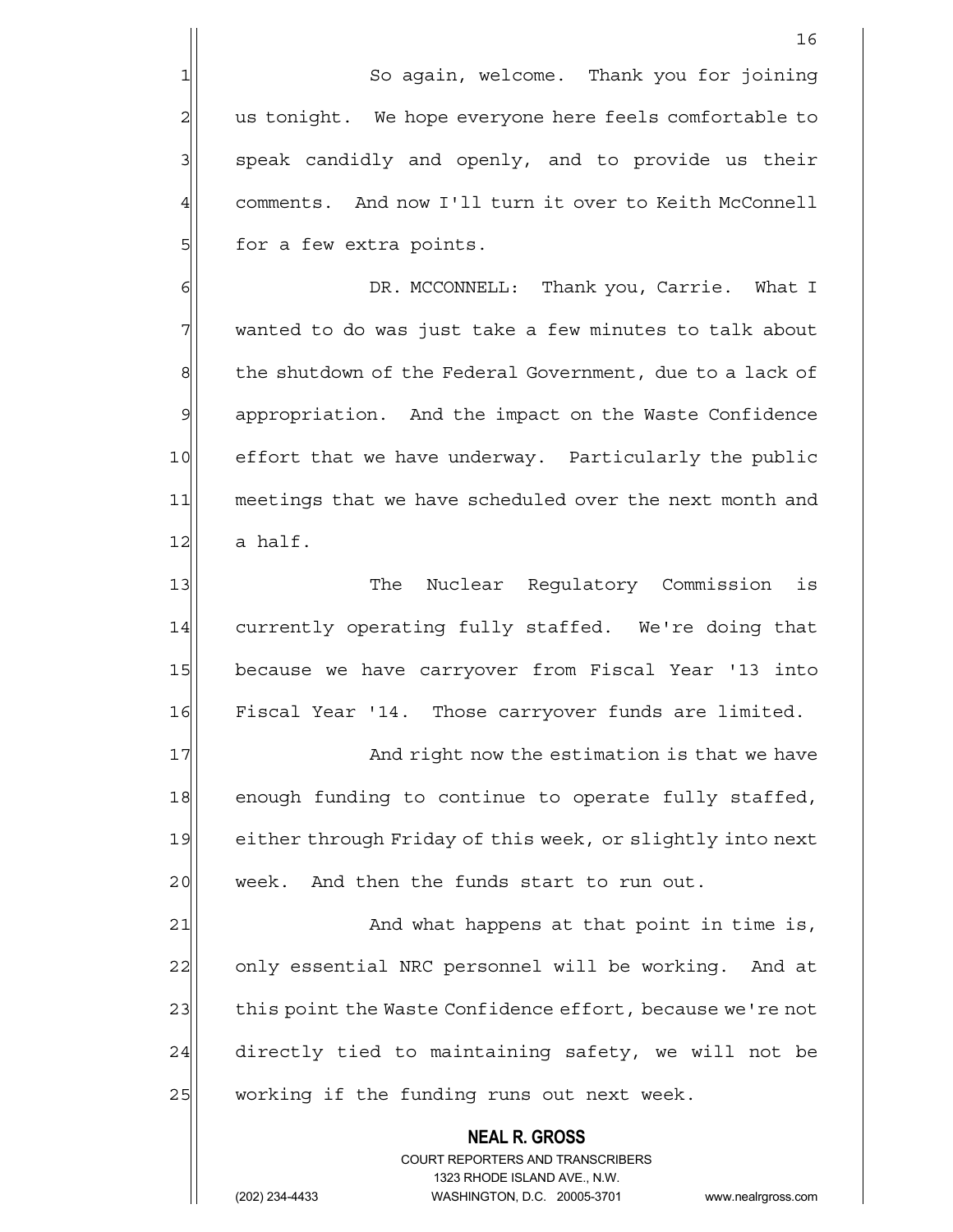1 and what that, the implications of that for  $2$  the Waste Confidence effort is, the meetings that we have 3 | scheduled for next week in San Luis Obispo, and Carlsbad, 4 California are likely to be cancelled. We expect that 5 5 5 to occur right now, tomorrow a formal announcement.

6 6 We've taken some initial steps to cancel the 7 | meetings. We have some contracting issues that we have 8 to address. But a formal announcement is expected on the  $9$  status of the meetings in California tomorrow morning.

10 So we would encourage you, if you're 11 interested, and you had plans to attend those meetings, 12 to pay attention to the NRC website. Or, if you're not 13 on our outreach email listing, that you talk to T.R. or 14 one of us, and get you on that listing. Because we do 15 send out information periodically on that.

16 As far as the meetings that would occur 17 subsequent to that, which we actually have two more 18 meetings scheduled the following week, in Toledo and 19 Minneapolis.

20 and 11 If the Government shutdown continues 21 through next week, it's likely that those meetings would 22 also be cancelled. So just a heads up to you all on the 23 status of our efforts. And if there are no questions,  $24$  then I'll turn it over to Paul Michalak.

 **NEAL R. GROSS**

25 FEMALE PARTICIPANT: You'll reschedule

 COURT REPORTERS AND TRANSCRIBERS 1323 RHODE ISLAND AVE., N.W.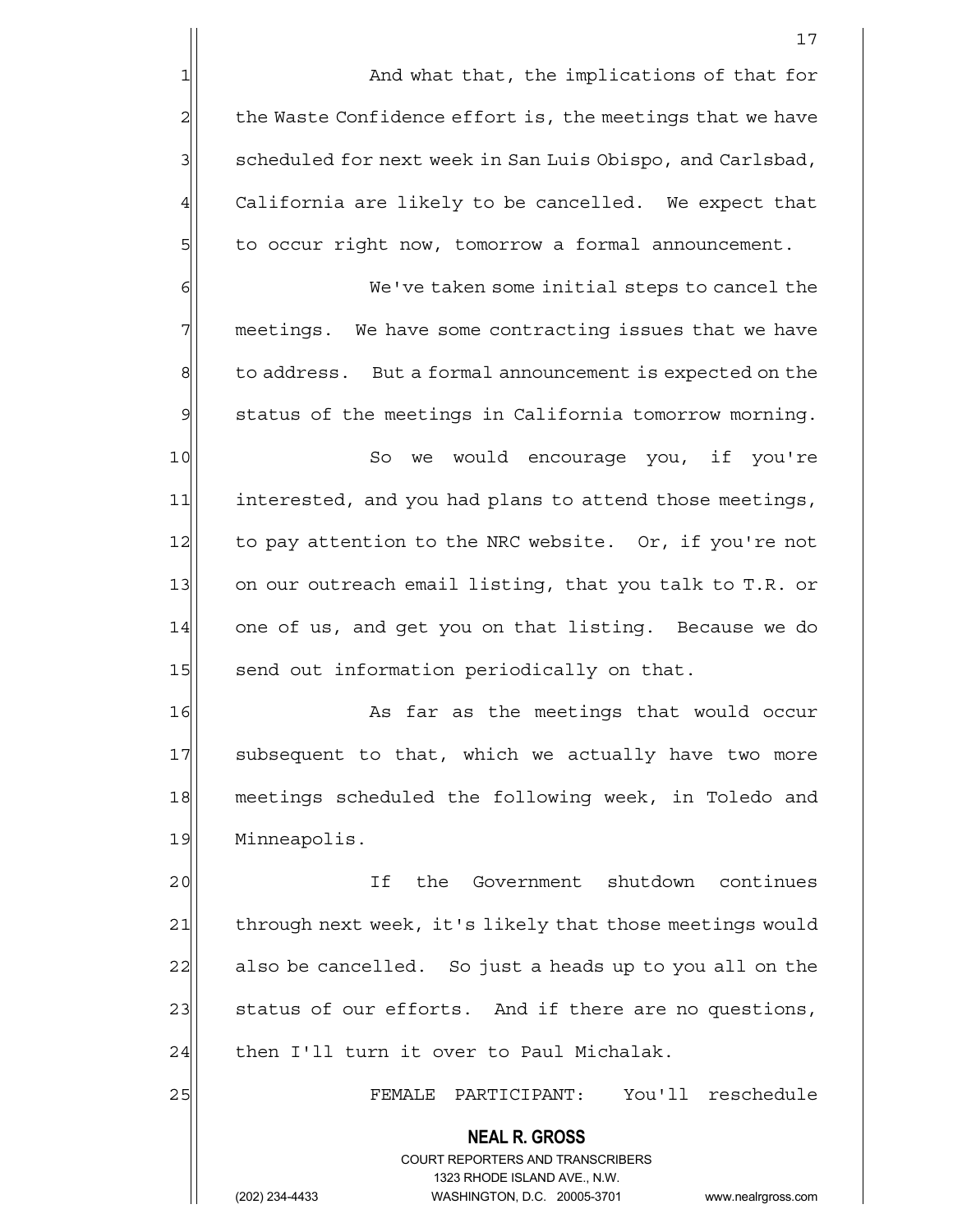$1$  those meetings, I assume.

2 DR. MCCONNELL: We're going to look at 3 that. Our goal is to have ample opportunity for public  $4$  comment. The way we do that is through the public 5 meetings. And we intend to meet that goal. How we go  $6$  about it, given the situation, we have yet to decide. 7 MR. CAMERON: Richard, did you get the 8 | question? You got it? 9 MR. OCHESIO: Oh, yes. 10 MR. CAMERON: Do you think you could just  $11$  repeat the question, just so we --12 DR. MCCONNELL: I think the question was, 13 when will we have rescheduled meetings? 14 MR. MICHALAK: Thanks, Keith. Again, my 15 | name is Paul Michalak. And I'm the Chief of the 16 Environmental Impact Statement Branch in the NRC's Waste 17 Confidence Directorate. 18 The agenda for today's meeting, I plan to 19 provide a brief overview about the background of Waste 20 Confidence, some of the key aspects of the draft generic 21 Environmental Impact Statement, and the proposed Waste 22 Confidence rule, and the methods for providing comments 23 on those documents. Then we'll get to the public comment  $24$  portion, which is really the heart of the meeting. 25 So what is Waste Confidence? Waste

18

 **NEAL R. GROSS** COURT REPORTERS AND TRANSCRIBERS 1323 RHODE ISLAND AVE., N.W.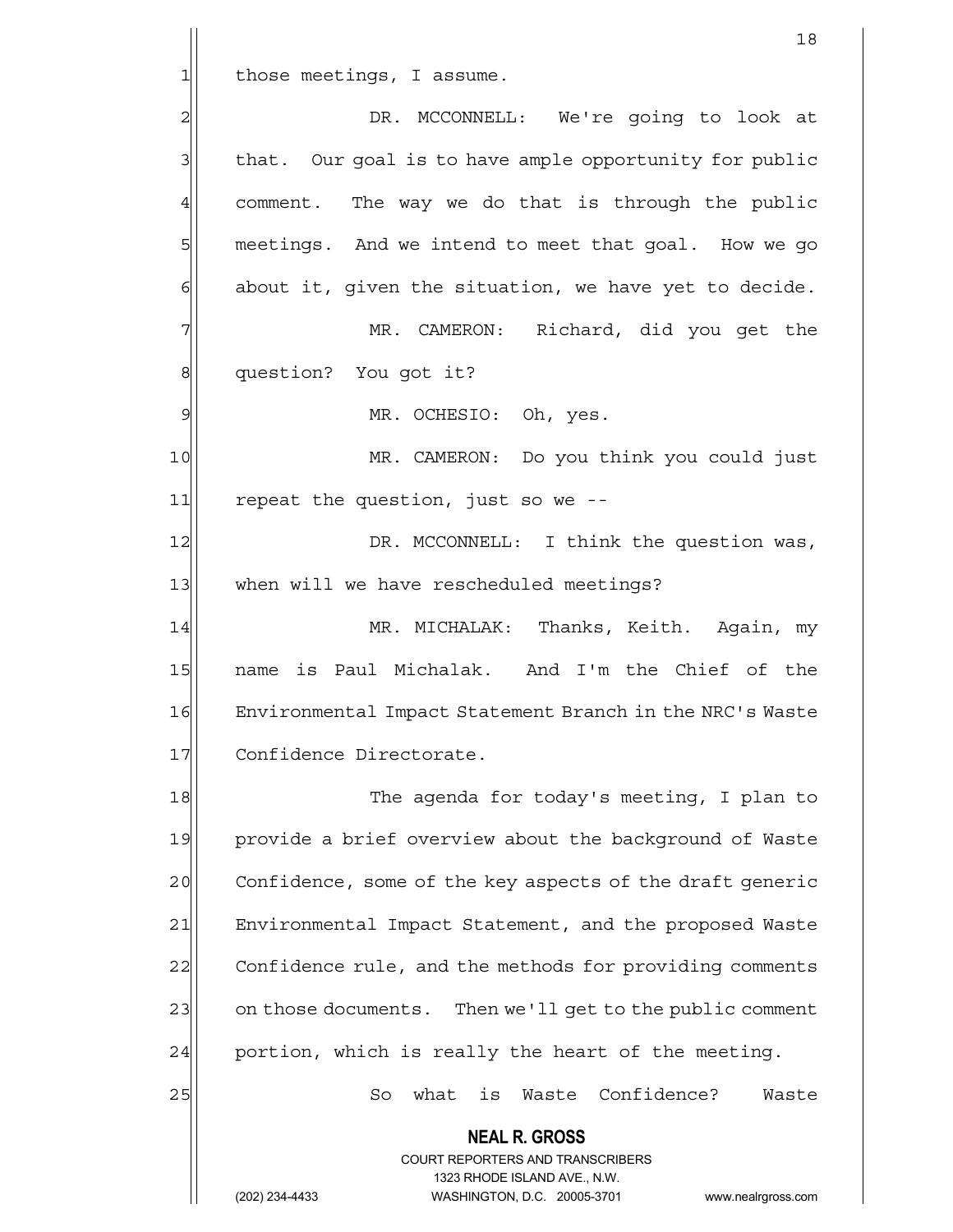1 Confidence accomplishes two things. The draft generic 2 Environmental Impact Statement for Waste Confidence is 3 3 3 an environmental analysis that satisfies part of the 4 Commission's National Environmental Policy Act 5 bligations for reactor licensing and re-licensing, and 6 6 6 6 icensing and re-licensing of spent fuel storage 7 | facilities.

8 The draft Environmental Impact Statement 9 also serves as the requlatory basis for the Waste 10 Confidence rule. The Waste Confidence proposed rule 11 generically addresses environmental impacts of 12 continued storage. And would contain a determination 13 concerning the feasibility of safe storage, and a time 14 frame for repository availability.

15 The Environmental Impact Statement and 16 proposed rule only cover the time frame after the license 17 life of the reactor. However, it is important to note 18 that the proposed rule on Waste Confidence does not 19 license any particular site or facility. Nor does it 20 allow for long term storage of spent fuel at any site. 21 The NRC has a long, rich history with Waste 22 Confidence, which was originally adopted by the 23 Commission back in 1984. Since then the rule has been  $24$  updated, most recently in 2010.

25 and the rule was challenged. And the rule was challenged.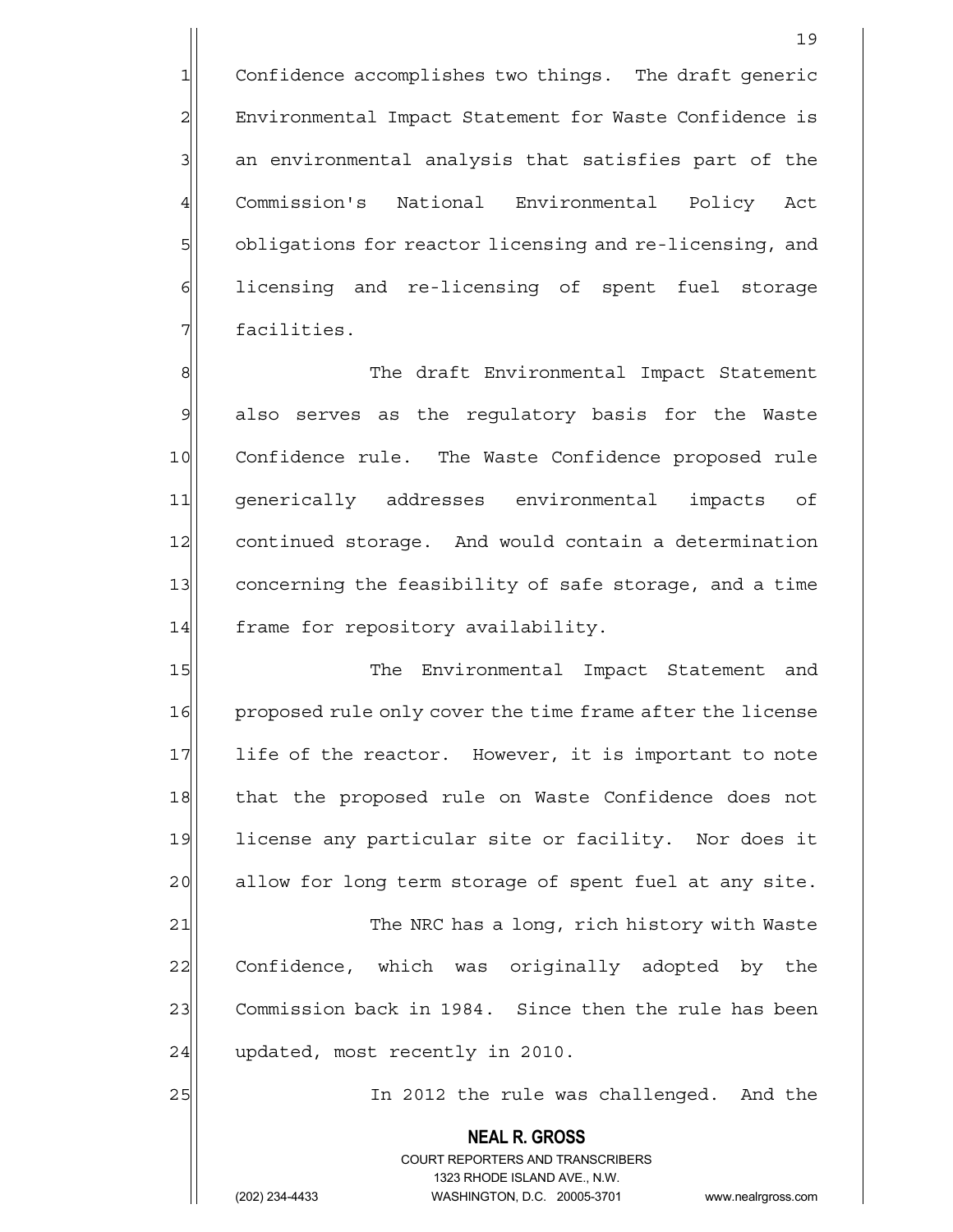$1$  Court of Appeals in the D.C. Circuit vacated the 2010 rule 2 making, and remanded it back to the NRC. The Court 3 | identified three deficiencies with the Commission's 4 environmental analysis to support the 2010 Waste 5 | Confidence rule making.

6 6 If found that the analysis didn't evaluate 7 The environmental effects of failing to secure permanent 8 disposal of the spent nuclear fuel. It also directed the 9| Commission to provide a forward looking analysis with 10 respect to spent fuel pool leaks, and discuss the 11 environmental consequences of spent fuel pool fires.

12 The Court did find that a generic approach, 13 either with an environmental assessment or an 14 Environmental Impact Statement would be an acceptable 15 means to address the issues associated with Waste 16 Confidence.

17| The response to the Court's decision, the 18 Commission directed staff to prepare an Environmental 19 Impact Statement, and to evaluate these issues, with the 20 possibility of issuing an updated Waste Confidence Rule. 21 There are two things that I would like you 22 to remember. The first is, Waste Confidence is just a 23| small part of the overall environmental analysis for 24 reactor or storage facility licensing and re-licensing. 25 Secondly, Waste Confidence does not license any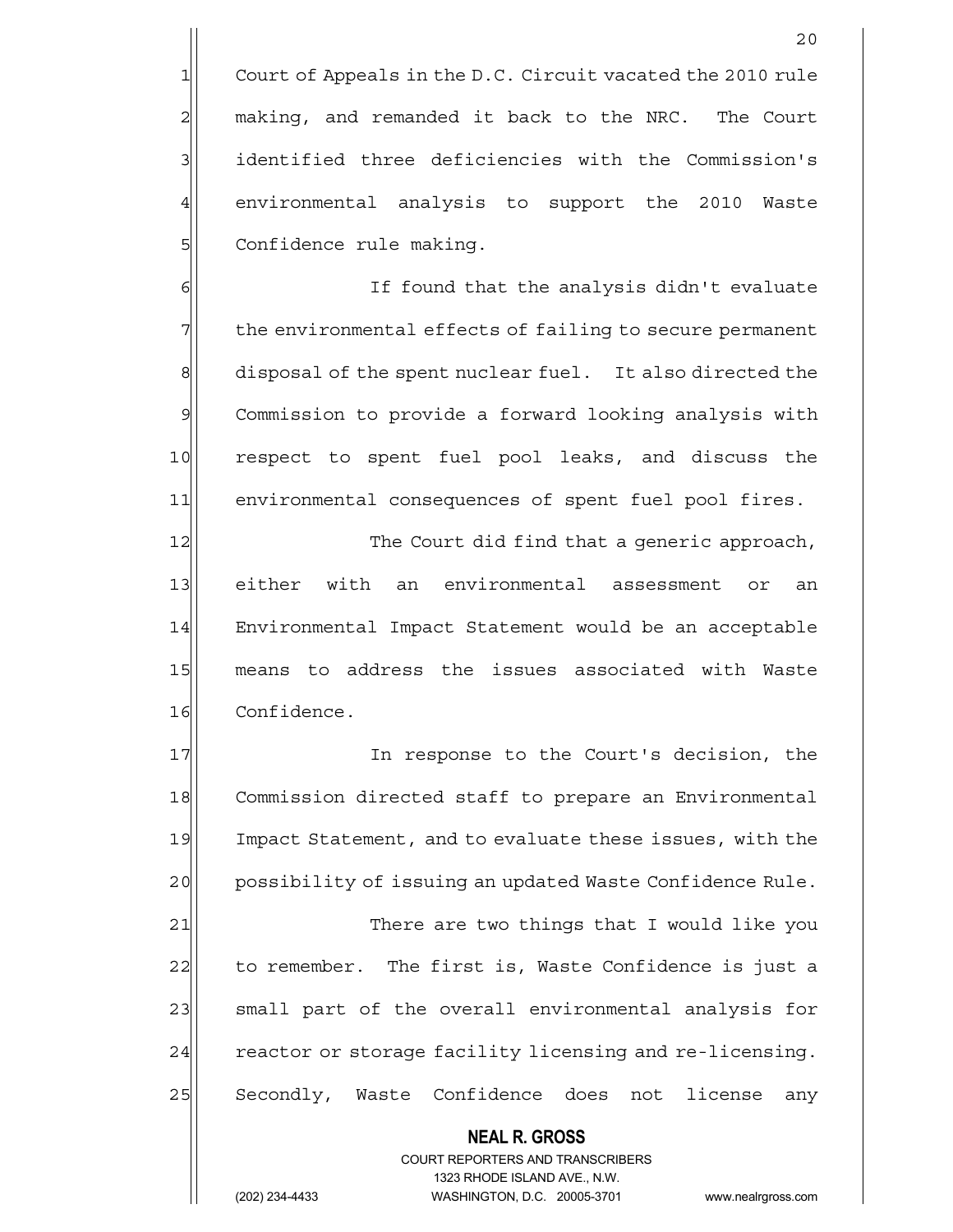1 facility, or authorize storage after the expiration of 2 a facility's license.

3 3 3 The draft Environmental Impact Statement 4 describes the impacts of continuing to store spent 5 5 5 1 5 nuclear fuel beyond the license life of a reactor. This 6 6 6 includes the impact of storing the spent nuclear fuel at 7 The reactor sites in spent fuel pools, and at independent 8 spent fuel storage facilities. The storage could be 9 located both at reactor and away from reactor sites.

10 The generic Environmental Impact Statement 11 describes why the NRC is revisiting Waste Confidence. 12 It discusses the alternatives that were considered. It 13 describes how the environmental impacts were evaluated. 14 It contains information on what facilities

15 are covered, and the environmental impacts of continued 16 Storage at reactor sites and away from reactor sites.

17 17 It also contains information on the costs 18 of the alternatives that were considered. It describes 19 cumulative environmental impacts of continued storage. 20 And it contains information on the feasibility of a 21 repository, and the feasibility of state storage of spent  $22$  fuel.

23 The generic Environmental Impact Statement 24 assessed the impacts of continued storage of spent 25 | nuclear fuel for three time frames, based on when a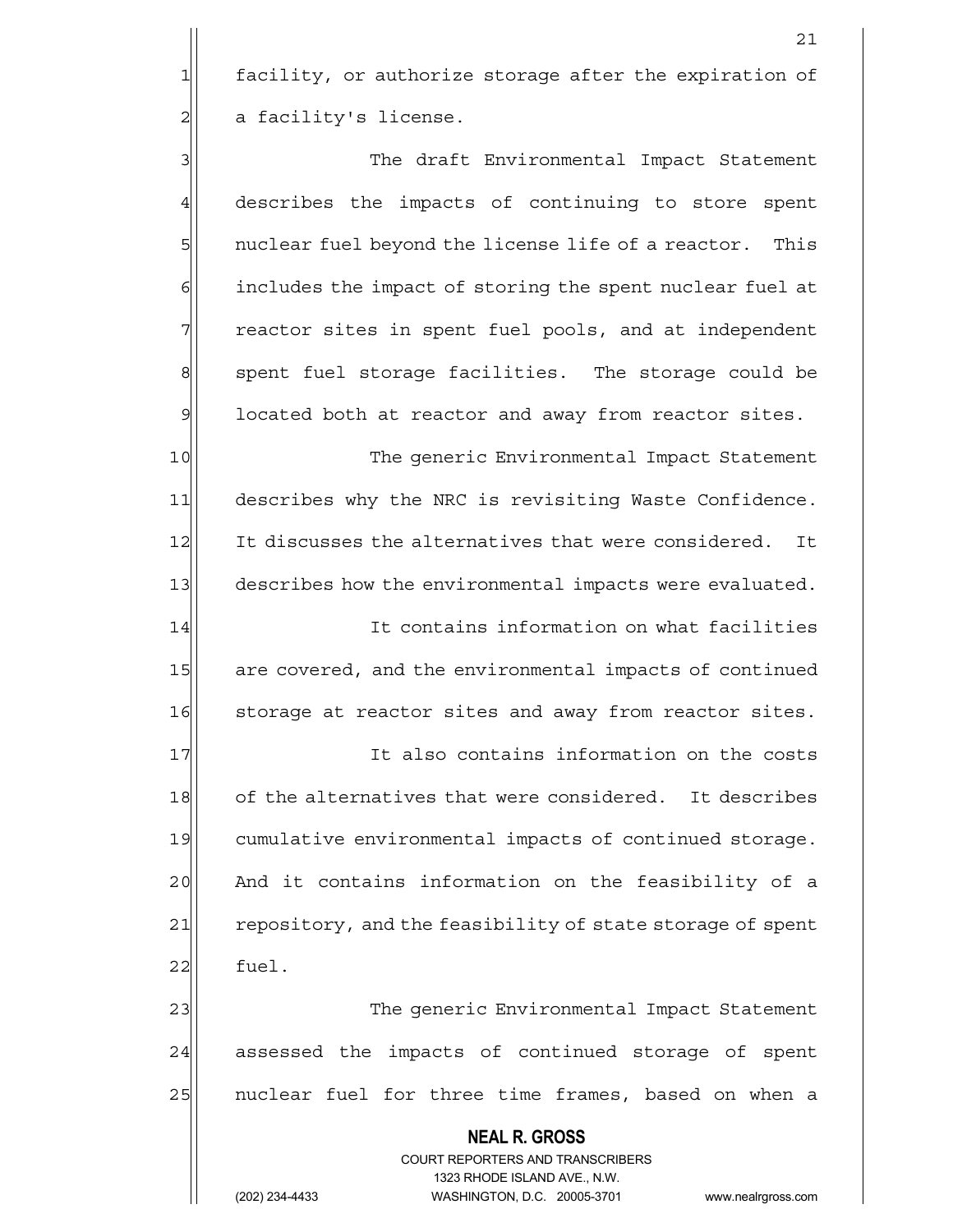1 repository would become available.

2 2 We evaluated a short term time frame, which  $3$  was 60 years beyond the licensed life of a reactor. We  $4$  also evaluated a long term time frame, which was 100 years 5 beyond the short term, or 160 years beyond the licensed  $6$  life of a reactor. We also evaluated an indefinite 7 Storage time frame, that being where no repository 8 becomes available.

9 The generic Environmental Impact Statement 10 serves as the regulatory basis for the proposed rule. 11 The proposed rule would provide that environmental 12 impacts of continued storage are generically addressed, 13 and will not be revisited in future site specific 14 licensing proceedings, unless the NRC discovers 15 something about that site that would make the application 16 of the conclusions in the generic Environmental Impact 17 Statement inappropriate.

18 The proposed rule would revise the Nuclear 19 Requiatory Commission's requiations. Specifically the 20 citation is Title 10 in the Code of Federal Regulations, 21 Section 51.23.

22 and 1 In addition to the statement on generically 23 addressing environmental impacts, the proposed rule 24 would state that the analysis supports the Commission's 25 determinations that it is feasible to safely store spent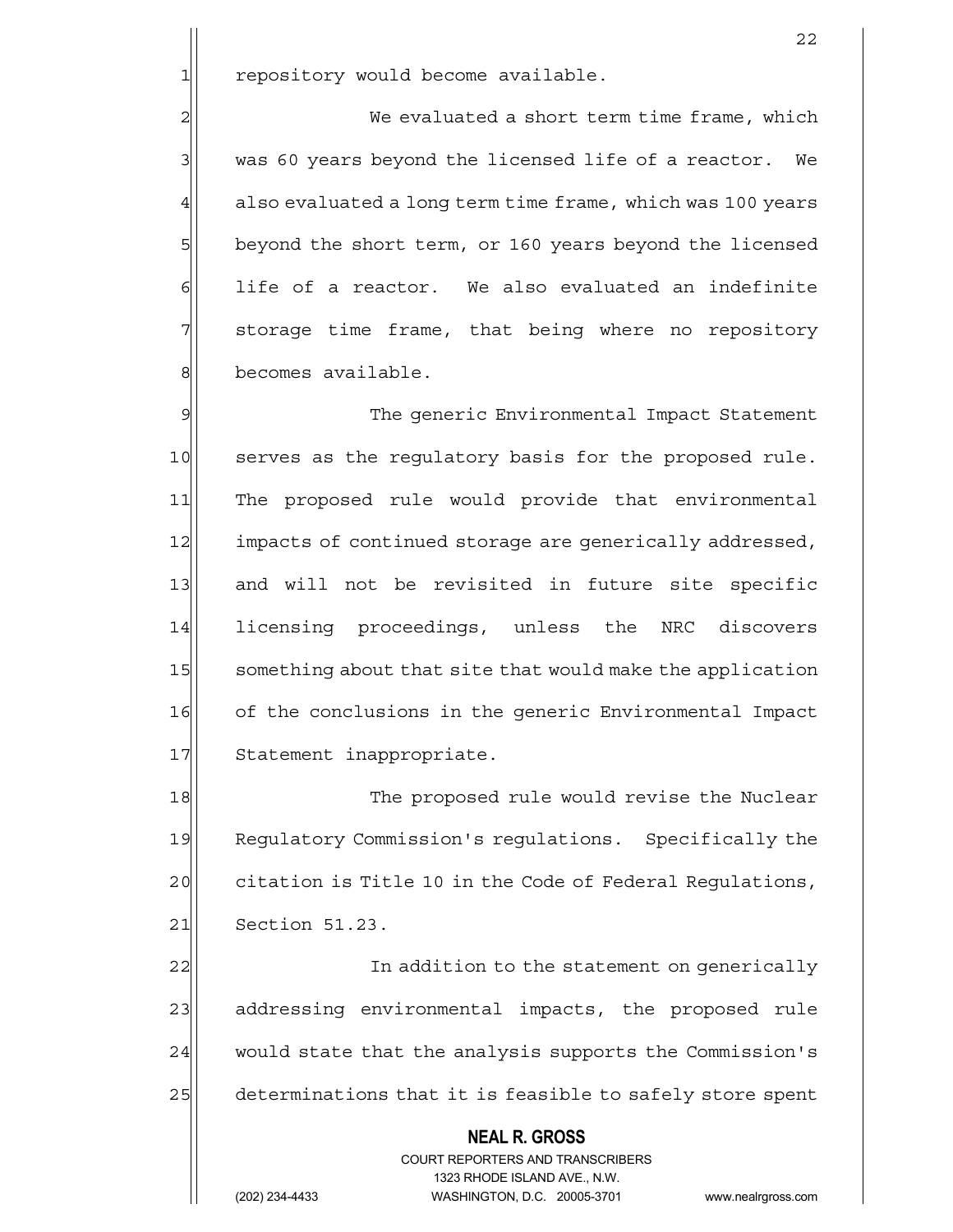$1$  nuclear fuel following the licensed life of a reactor.

23

2 2 It would also state that it is feasible to 3| have a mined geologic repository within 60 years  $4$  following the licensed life of a reactor. We are 5 specifically seeking comment on whether these last two 6 6 6 6 aspects should be removed from the rule.

7 The comment period currently ends on 8 November 27, 2013. To ensure that your comments are 9 considered, they must be received by that date. Mailed 10 comments must be postmarked by November 27th.

11 All comments, whether submitted in writing, 12 or provided orally, are considered. Comments on the 13 generic Environmental Impact Statement and proposed rule  $14$  may be submitted by several methods.

15 First, we are seeking public comments at 16 this meeting. Any comments that you provide at this 17 meeting are being transcribed, and will be considered as 18 part of the record.

19 If you have written comments, you may leave 20 them with the NRC staff located at the registration 21 | table. And we will make sure those comments are added 22 to the document.

23 You may also email, fax or mail your 24 comments to the NRC. You may also provide comments using 25 the federal rulemaking site, which is

 **NEAL R. GROSS**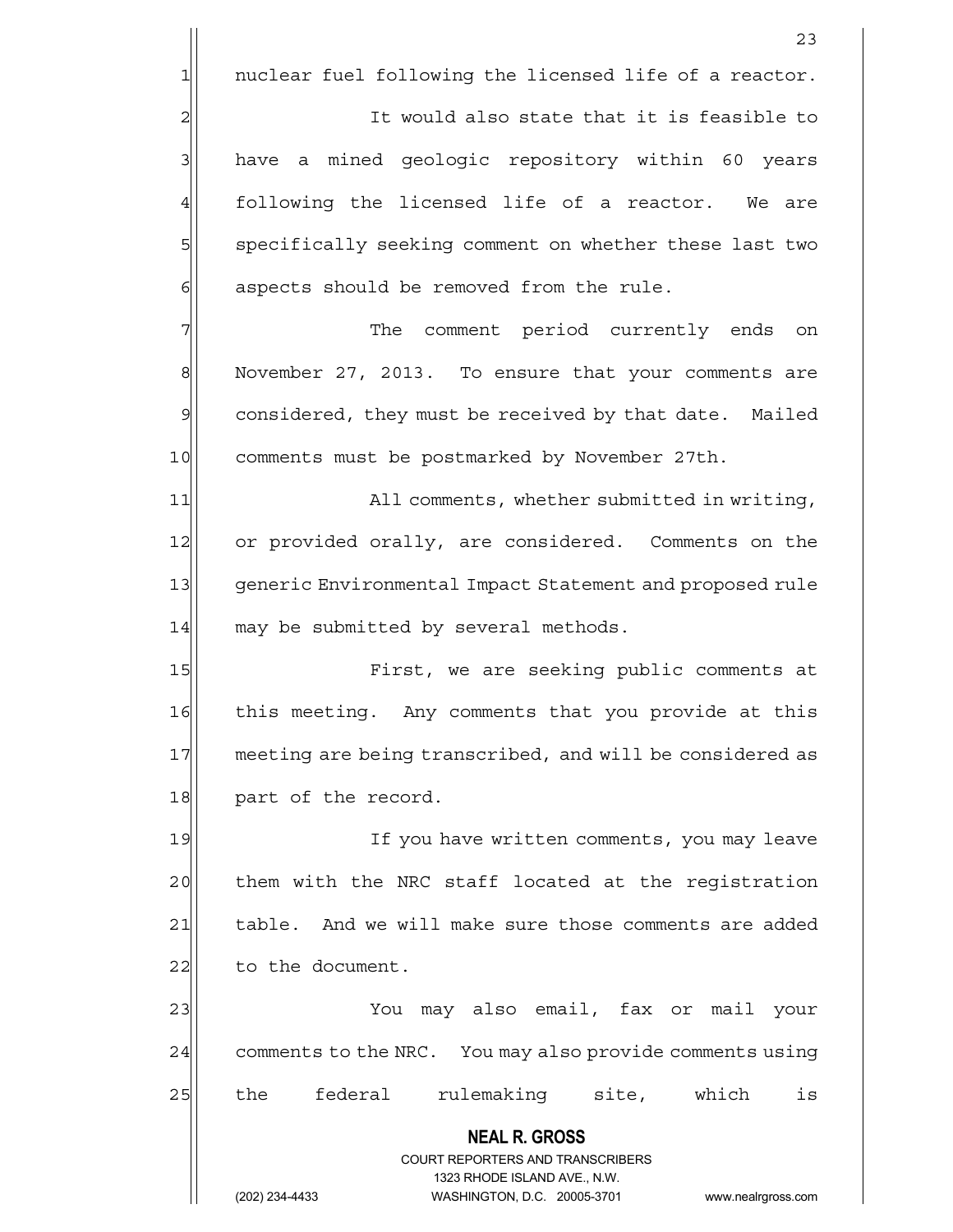1 www.regulations.gov. That concludes the presentation. 2 Thank you. Back to Chip. 3 MR. CAMERON: Thank you. Thank you, Paul

4 and Carrie, and Keith. Are there any clarifying 5 guestions before we go to the comment part of the meeting? 6 We already had one comment on process. Let me go over 7 here. And then we'll go over to here. Yes?

8 MR. HORMELL: Thank you. Christopher 9 Hornel of Boulder. I'm wondering if this document now 10 has to be approved by the Court that required it in the 11 first place?

12 MR. CAMERON: Okay. I think that's a fair 13 question about what might happen. And is there anybody 14 who wants to address that? Keith. Oh, Carrie, I'm 15 sorry.

16 MS. SAFFORD: I'll answer that. No, it 17 does not have to go back to the Court for approval. The 18 Commission will review the staff's proposed finals. And 19 then we'll publish that in the Federal Reqister.

20 and it will become effective, of course 21 subject to challenge again, like any of the rules are 22 subject to challenge. Then it would go through the NRC 23 process, and then subsequent through the Court process.  $24$  But the Court does not need to review what we've done here 25 in response to the review.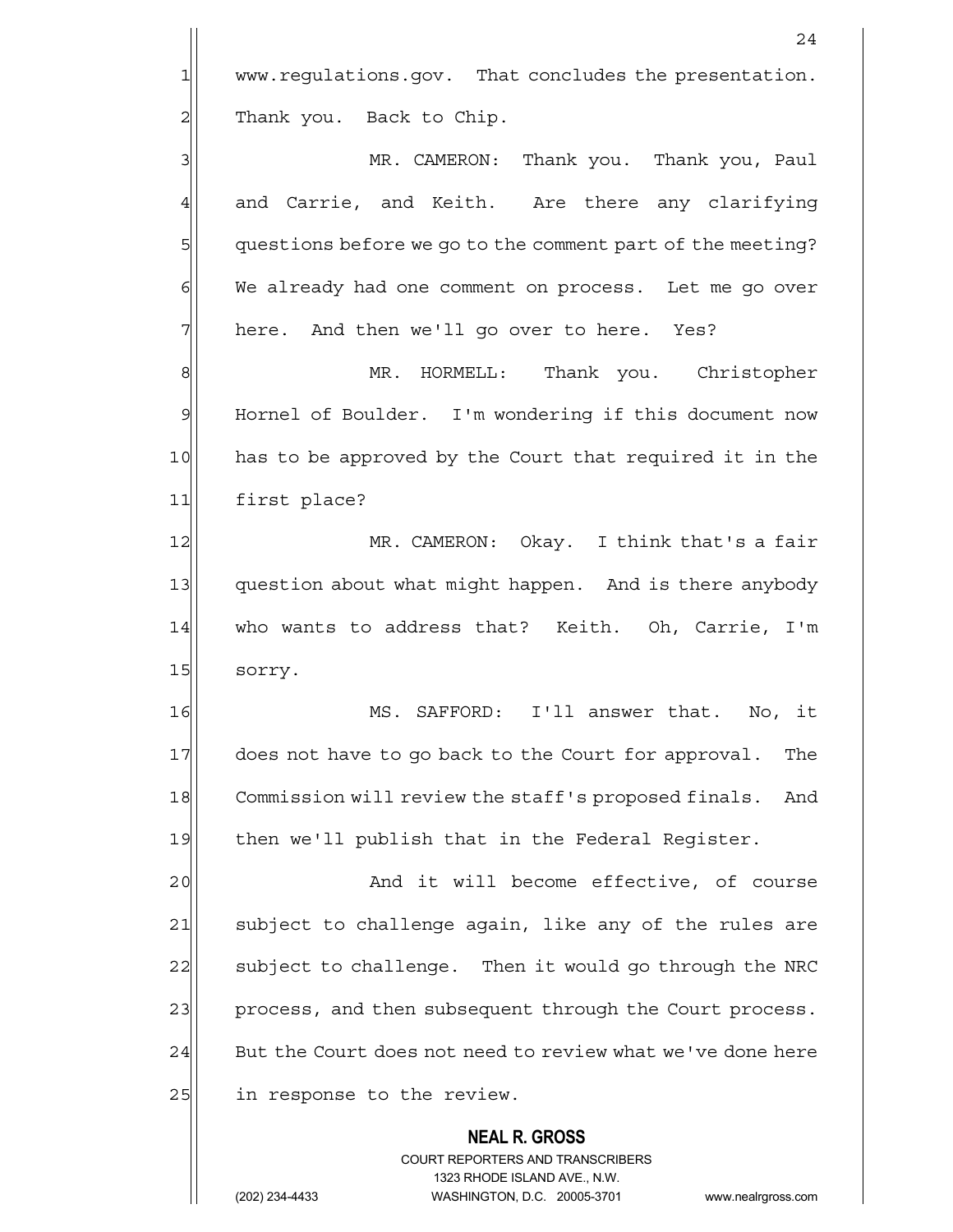|                 | 25                                                                      |
|-----------------|-------------------------------------------------------------------------|
| 1               | MR. CAMERON: Thank you.                                                 |
| $\overline{c}$  | MR. HAGGERTY: Yes, my name is<br>Bern                                   |
| 3               | Haggerty. I live in Laramie, Wyoming. Did that work?                    |
| $\overline{4}$  | My clarifying question is, I know I saw some clips from                 |
| 5               | the meeting in Baltimore, or Rockville, I guess it was.                 |
| 6               | Is this meeting being videotaped, internet broadcast,                   |
| 7               | anything like that, besides just a transcript?                          |
| 8               | MR. CAMERON: Carrie?                                                    |
| 9               | MS. SAFFORD: No, it's not<br>being                                      |
| 10              | videotaped. We're transcribing it here. So there will                   |
| 11              | be a transcript. It will eventually be posted on the                    |
| 12              | NRC's website under the Waste Confidence heading. But                   |
| 13              | there is no videotape on the website.                                   |
| 14              | Actually I just want to -- I'm sorry, Chip.                             |
| 15              | I just wanted to add, at our last meeting, at the end of                |
| 16              | this public meeting process, we will have a final                       |
| 17              | concluding meeting in the Rockville Headquarters                        |
| 18              | location. And that meeting will also be webcast,                        |
| 19              | teleconferenced, and transcribed as well.                               |
| 20              | MR. CAMERON: Good. Thank you.                                           |
| $\overline{21}$ | MR. KLEVORICK: My name is Phil Klevorick.                               |
| 22              | I'm actually out of Clark County, Las Vegas, Nevada.<br>I               |
| 23              | have a couple of questions regarding, clarification                     |
| 24              | questions on the potential for the rescheduling of the                  |
| 25              | California meetings.                                                    |
|                 | <b>NEAL R. GROSS</b>                                                    |
|                 | <b>COURT REPORTERS AND TRANSCRIBERS</b><br>1323 RHODE ISLAND AVE., N.W. |
|                 | (202) 234-4433<br>WASHINGTON, D.C. 20005-3701<br>www.nealrgross.com     |
|                 |                                                                         |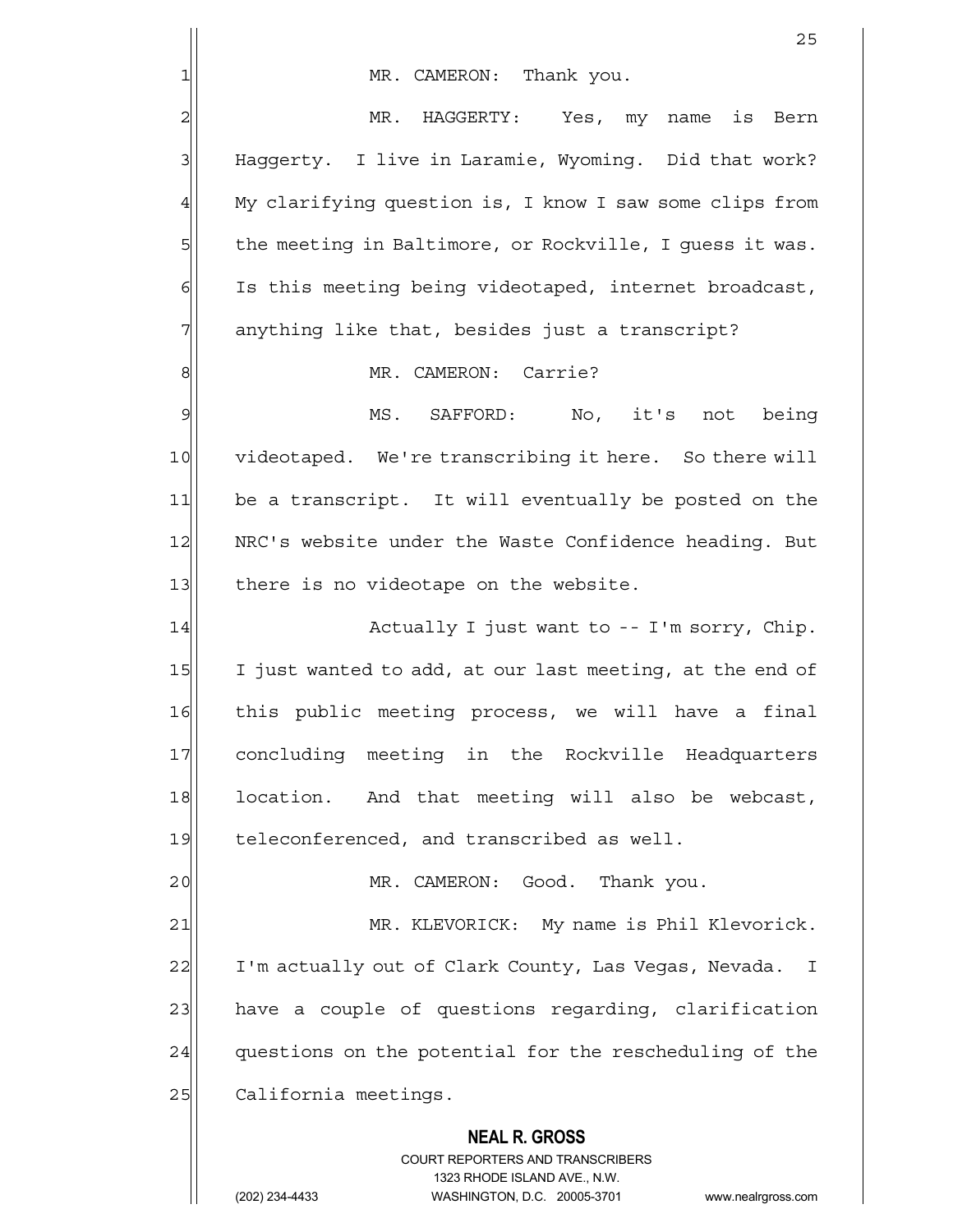1 and if they are rescheduled, I would assume  $2$  that they're probably going to go towards the end of this 3 whole comment period. And subsequently, if they do  $4$  that, is it likely that the comment period will be 5 solut of that?

6 MR. CAMERON: Okay. Good question. 7 Keith?

8 8 B DR. MCCONNELL: Yes. That's one of the 9| things we're looking at. We have to, if we -- When we're 10 furloughed we basically can't work at all. So once we 11 get off the furlough, once the Government comes back and 12 we're fully staffed, then we're going to have to 13 re-calibrate and look at extending the public comment 14 period.

15 But that would involve us also having to 16 communicate with our Commission. Because our 17 Commission, five-member Commission, has provided us with 18 explicit direction about how we should do this, and how 19 long we should take. But we'll be in communication. 20 We're able to work through that process.

21 MR. CAMERON: Thank you. Anybody else 22 before we go to comment? Okay, great. Thank you for 23 those questions. And I think first I'm going to read the 24 | names of our first three speakers. And the first would 25 be Rebecca, Rebecca English.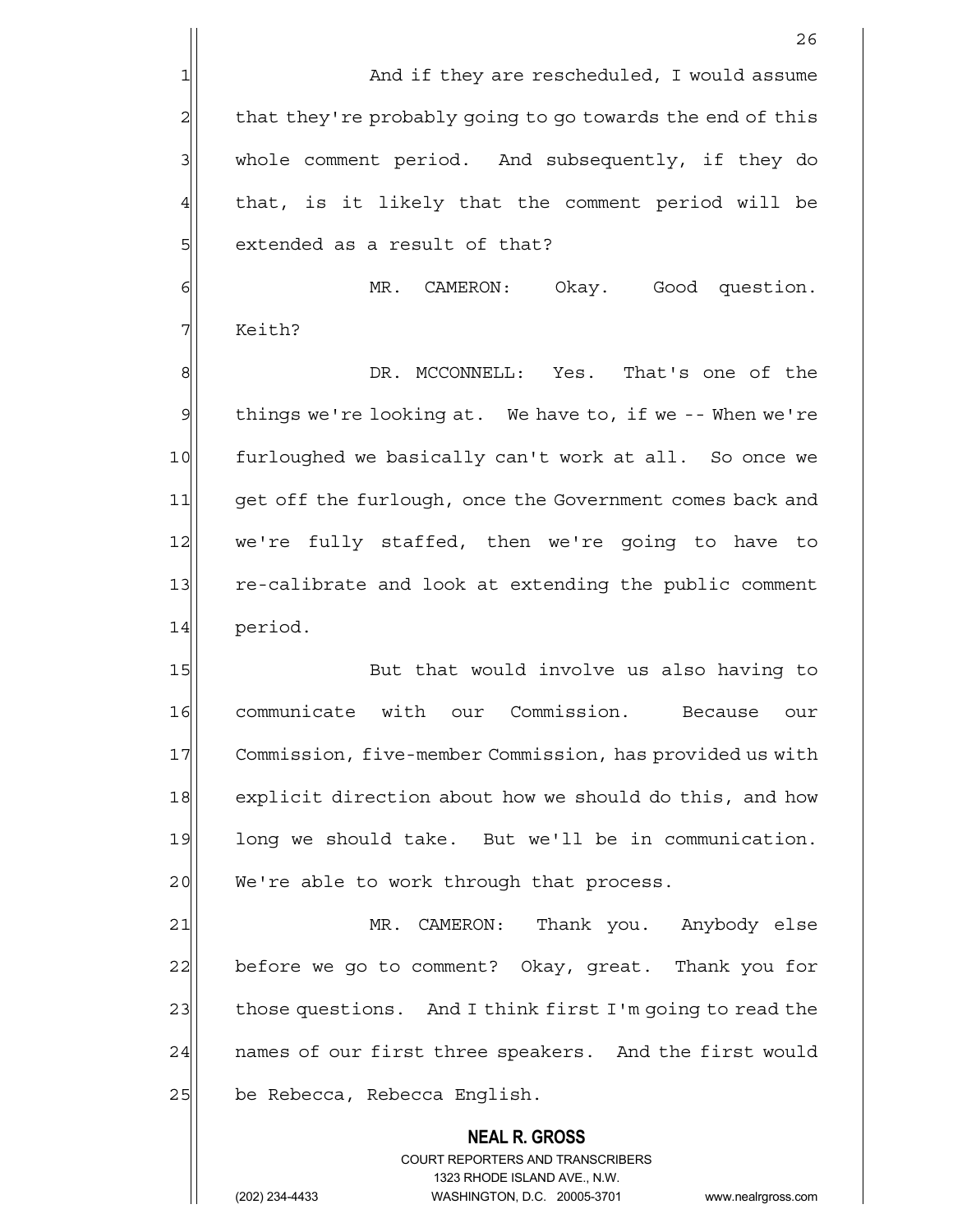1 and then we're going to go to Michael Green,  $2$  and then we're going to go to Bern Haggerty. And, 3 Rebecca, it may be awkward for you to hold that. So see  $4$  if you can give it a try. And see if we can pick you up.

5 MS. ENGLISH: Can you hear me as I speak? 6 | All right. Thank you. Good evening everyone. I'm 7 Rebecca English, better known as Becky English in these 8 parts. I'm actually representing Sierra Club this 9 | evening, the Rocky Mountain Chapter, which is our state 10 | wide chapter, representing over 45,000 members and 11 supporters throughout the state.

12 I'm a volunteer. I'm not a professional. 13 Sierra Club is preparing, legal staff is preparing a 14 formal comment in this proceeding. But I just wanted to 15 be here tonight to let you all know that Sierra Club has 16 no confidence that high level nuclear waste will be safe 17 after nuclear reactors close.

18 We need to make sure that all waste is done 19 as hardened on site storage. And that the NRC does not 20 begin to issue licenses again until that is a state of  $21$  the art nationwide.

22 We don't believe that the NRC should be 23 issuing any new licenses in view of the confidence issue,  $24$  and a number of other issues as well, which I understand 25 it's really not appropriate for me to go into this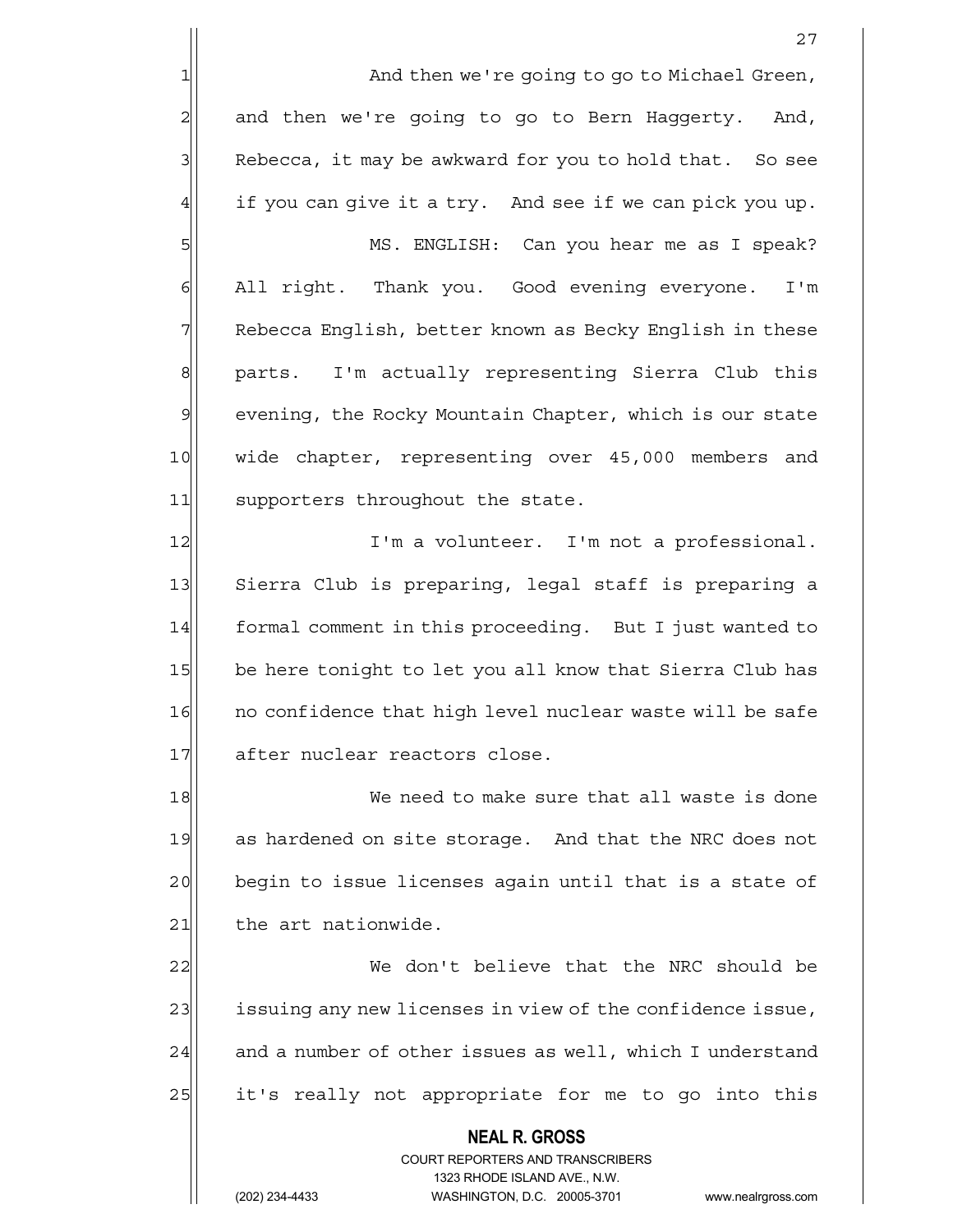1 evening.

2 | Sierra Club, in case some of you may not be 3 aware, is opposed to nuclear power in general, as we are  $4$  also opposed to other non-sustainable forms of energy, 5 such as fossil fuels. So my particular expertise in our  $6$  chapter is working on that transition to clean renewable  $7$  energies, and energy efficiencies in order to meet our 8 needs.

9 9 Our Federal Government does not know how to 10 keep the doors open and the lights on. We are lacking 11 in confidence in the larger picture as well, about the 12 Federal Government or any agency of the Federal 13 Government, to be able to sustainably and competently 14 manage these issues.

15 So our stance, if you want to review it, we 16 have a Sierra Club policy page on the nuclear confidence 17 issue, and also the nuclear power issue in general. We 18 also happen to agree pretty much wholesale with comments 19 that have been published by the Nuclear Information and 20 Resource Service, NIRS.org.

21 | So I don't think I want to go into those in 22 detail. But I do want to thank your agency for complying 23 with the Court's order, and doing this needful process,  $24$  and making this nice meeting. Thank you very much.

> **NEAL R. GROSS** COURT REPORTERS AND TRANSCRIBERS 1323 RHODE ISLAND AVE., N.W.

25 MR. CAMERON: Okay. Thank you. Thank you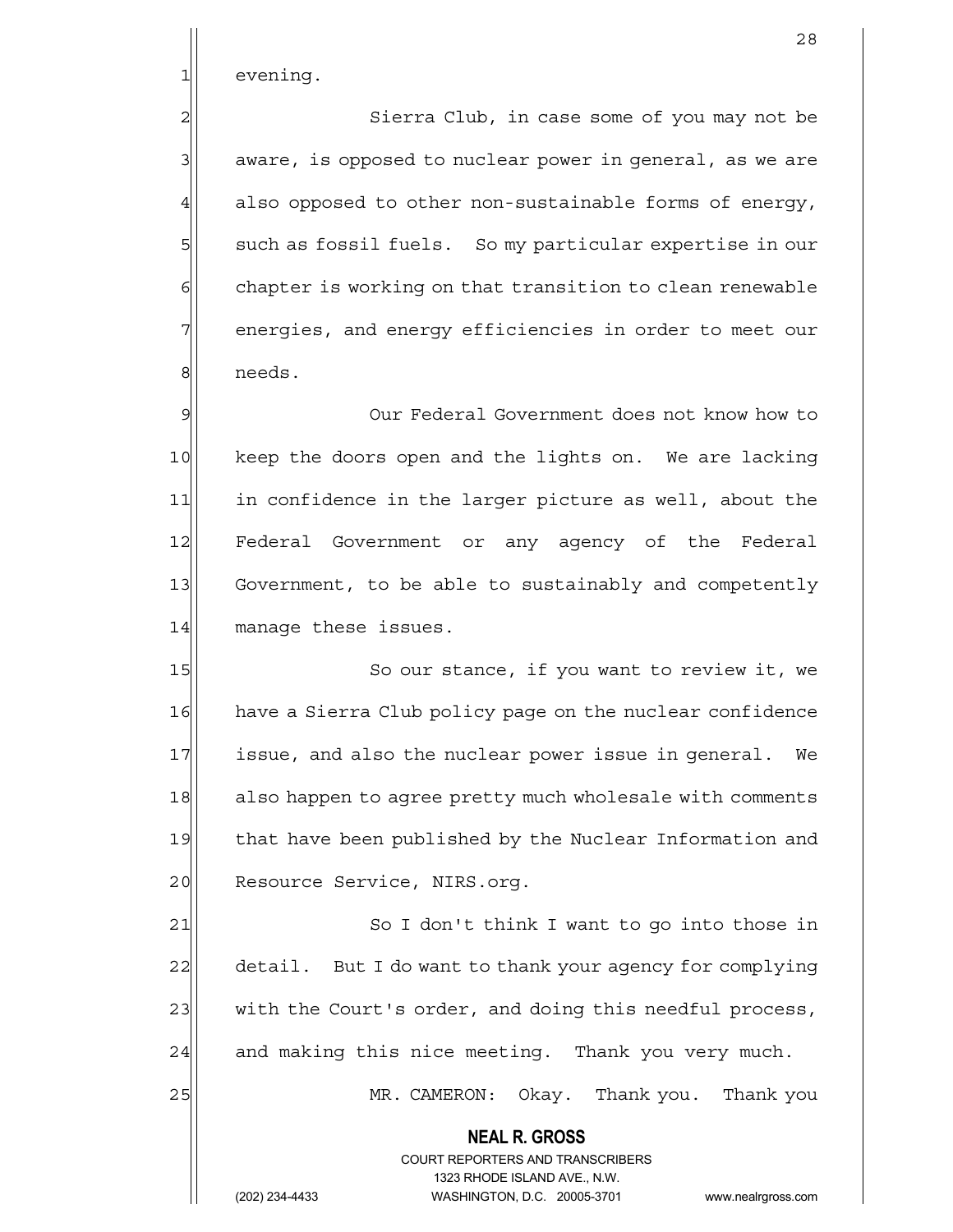4 MR. GREEN: Good evening. My name is 5 Michael Green. Can you hear me? Michael Green, I'm the 6 Associate General Counsel of Nuclear and Environmental 7 | matters for Arizona Public Service Company.

8 8 APS is a co-owner and the NRC licensed 9 operator of the Palo Verde Nuclear Generating Station, 10 which is located approximately 50 miles West of Phoenix, 11 Arizona.

12 Before I begin my comments, let me say, 13 thank you, to the NRC Staff, for hosting this meeting, 14 as it was originally scheduled, particularly, in light 15 of the budget situation you addressed off camera.

16 I know it's having, probably, having a 17 Significant impact on the professional work life you 18 maintain, but also your personal work life. So I know 19 that there's some uncertainty, and we appreciate your 20 carrying on with this meeting.

21 We'd also like to compliment you and the 22 Staff, on the quality of the document you prepared. I 23 mentioned outside before the meeting started, that given  $24$  the time constraints that you were facing, the documents  $25$  were all very, very well done.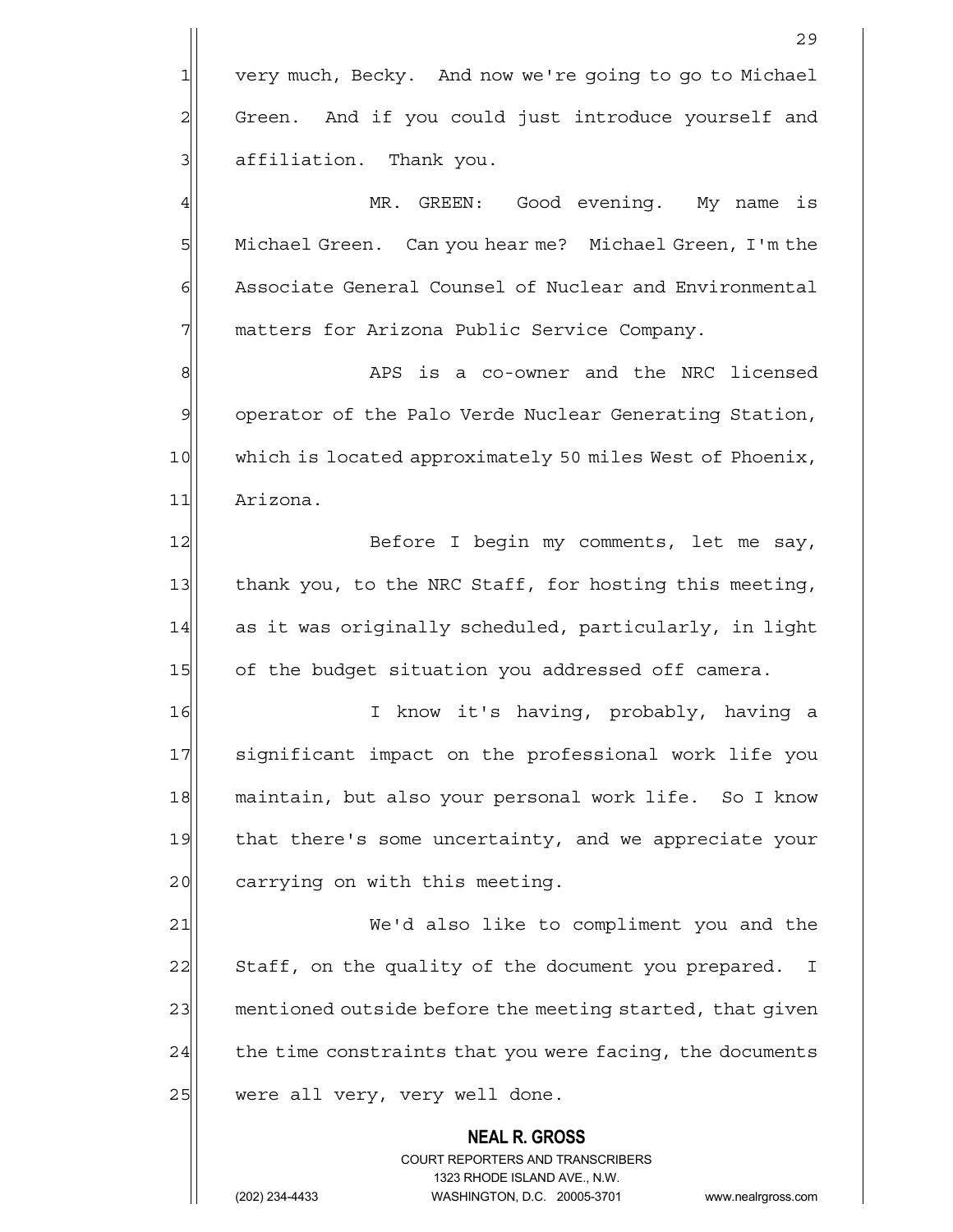1 The purpose of tonight's meeting is to 2 | receive public comment on the NRC's Proposed Generic 3 Determination on the environmental impacts of continued  $4$  storage of spent nuclear fuel beyond a reactor's licensed 5 | operating life and prior to ultimate disposal.

6 | Simply stated, the NRC is correct, in 7 | concluded that it is feasible to have a mined geologic 8 repository available within 60 years after the licensed 9 | operating life of a nuclear power plant.

10 There are no technical barriers to 11 achieving this result, nor are there any financial 12 barriers given the current and growing balance in the 13 nuclear waste fund.

14 As a threshold matter, APS agrees with the 15 Court versus NRC, that the National Environmental Policy 16 Act is a procedural statute that is intended to ensure 17 | fully informed and well-considered decision making.

18 The draft Environmental Impact Statement 19 that was prepared, could be done, and was done, on a 20 | generic basis, because first, continued storage will 21 involve spent fuel storage activities, for which 22 environmental impacts of operation are sufficiently well 23 understood, as a result of lessons learned and knowledge  $24$  gained from operating experience.

25 Second, activities associated with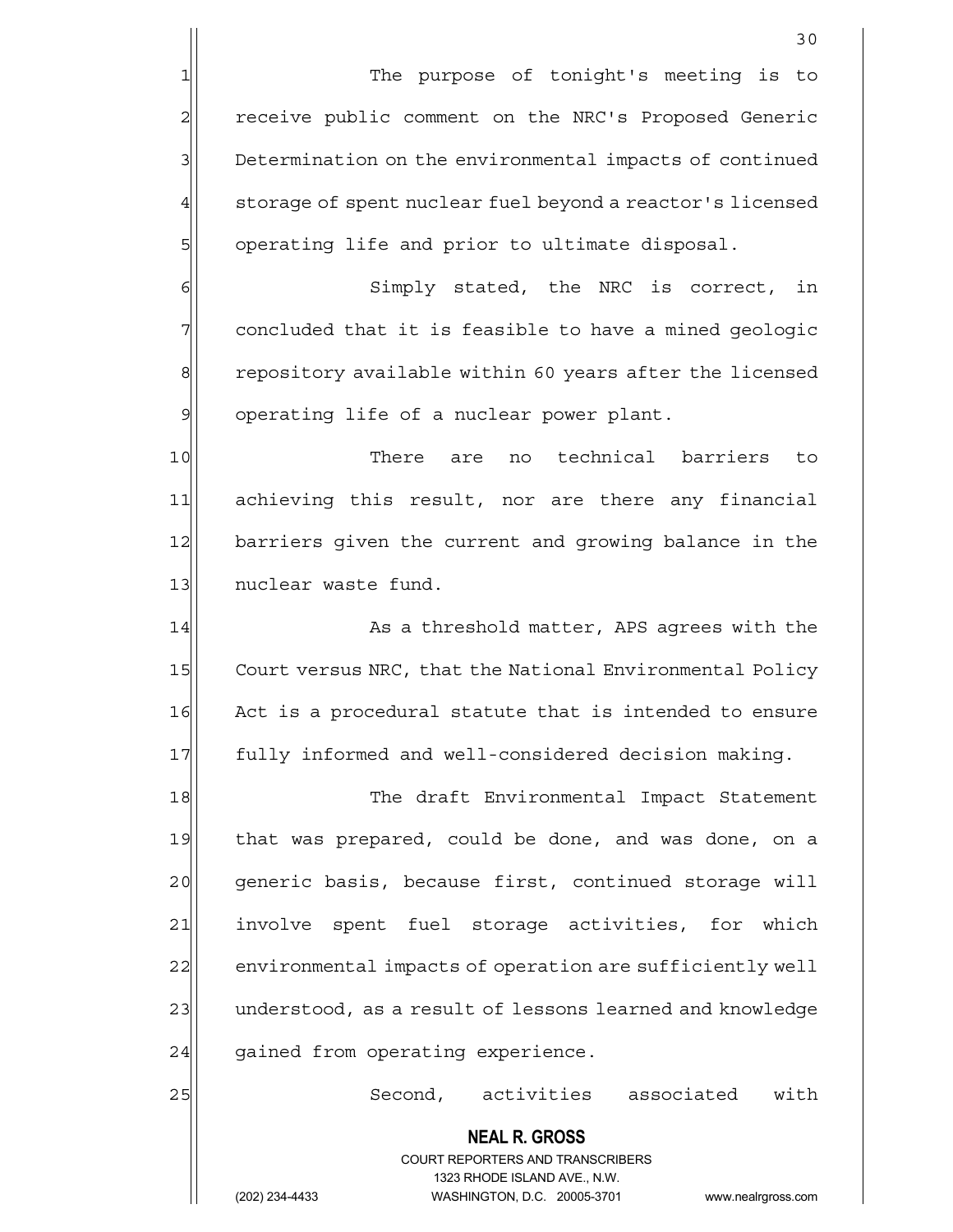4 And third, changes in the environment 5 5 5 5 5 around spent fuel storage facilities, are sufficiently 6 6 6 6 gradual and predictable, to be addressed using this 7 generic approach.

8 8 The 575-page Draft Generic Environmental 9 Impact Statement contains abundant and comprehensive 10 analyses of the issues remanded by the Court through the 11 Commission, as well as all issues that should be 12 considered in the Environmental Impact Statement 13 process.

14 Consequently, there is substantial 15 evidence to support the conclusions regarding at 16 reactor, and away from reactor storage, as well as the 17 conclusions regarding commutative impacts of those 18 scenarios, when combined with other federal and 19 non-federal actions.

20 APS realizes that tonight's meeting is the 21 | first in a series of many meetings that will be held 22 throughout the country, to receive public feedback. 23 Although, it's too early to tell, we believe it's fair  $24$  to say, that the NRC is likely going to receive many 25 comments that challenge the staff's conclusions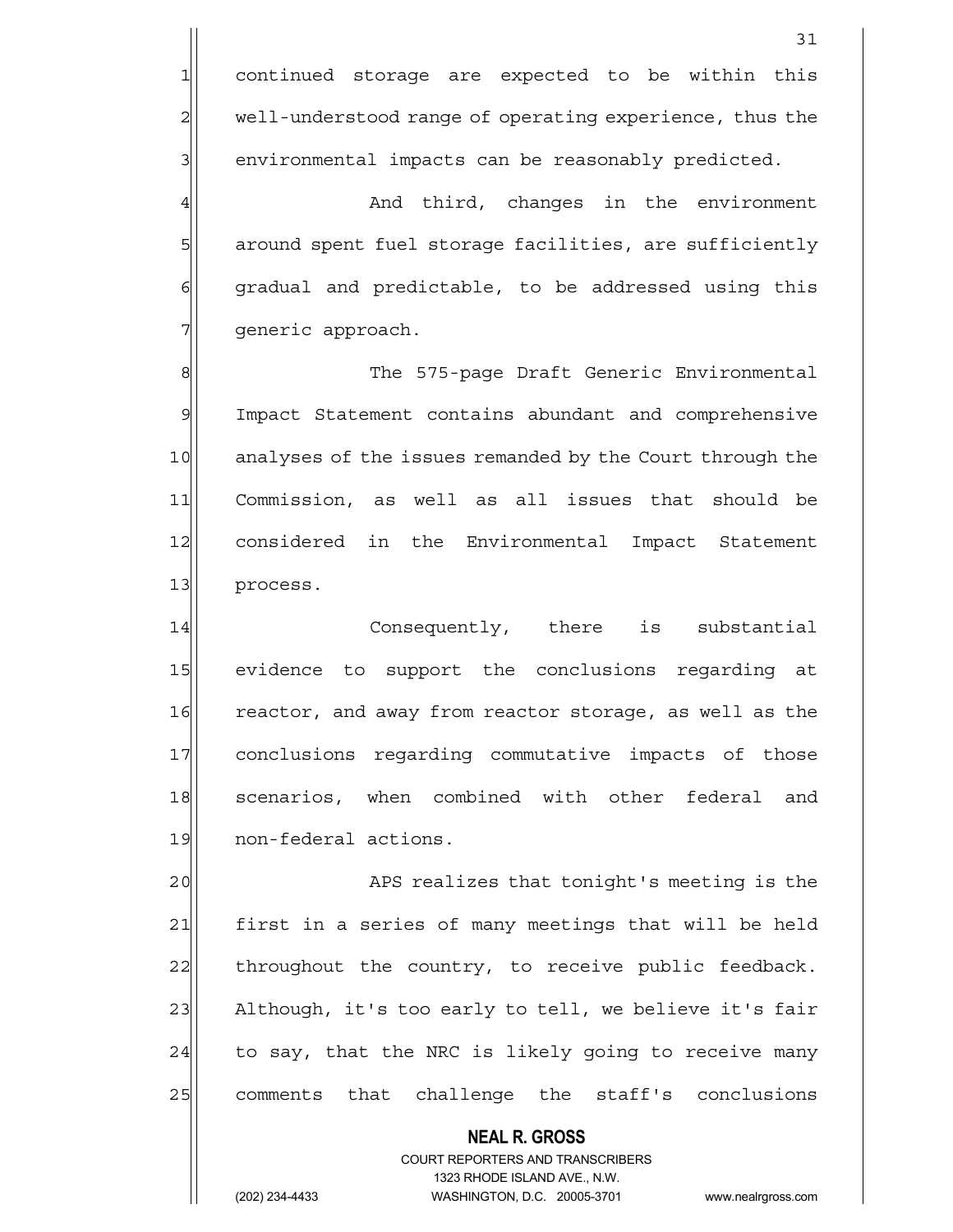32 1 regarding environmental impacts of short-term, 2 long-term, and indefinite storage, as well as postulated  $3$  accidents and potential acts of sabotage or terrorism. 4 As the staff reviews the comments made in 5 5 5 5 this public comment period, we remind the staff to keep 6 6 in mind the fundamental proposition that the National 7 | Environmental Policy Act is a process statute. 8 8 Notwithstanding the fact that some 9 stakeholders may disagree with your technical 10 conclusions and argue that you have not reached a correct 11 decision, the record contains substantial evidence to 12 support your conclusions. 13 In closing, the analyses contained in the 14 Waste Confidence Draft Generic Environmental Impact 15 Statement support what the Commission and the Industry 16 have long known. If necessary, spent nuclear fuel can 17 continue to be stored in a safe environmentally sound

18 manner, for a long period of time, while we wait for the 19 political process to reach agreement on a disposal 20 solution.

21 In the meantime, the NRC can and should 22 issue its revised Waste Confidence Decision. Thank you 23 for the opportunity to present our views.

24 MR. CAMERON: Thank you very much, Michael. 25 Next, we're going to go to Bern Haggerty, and then we're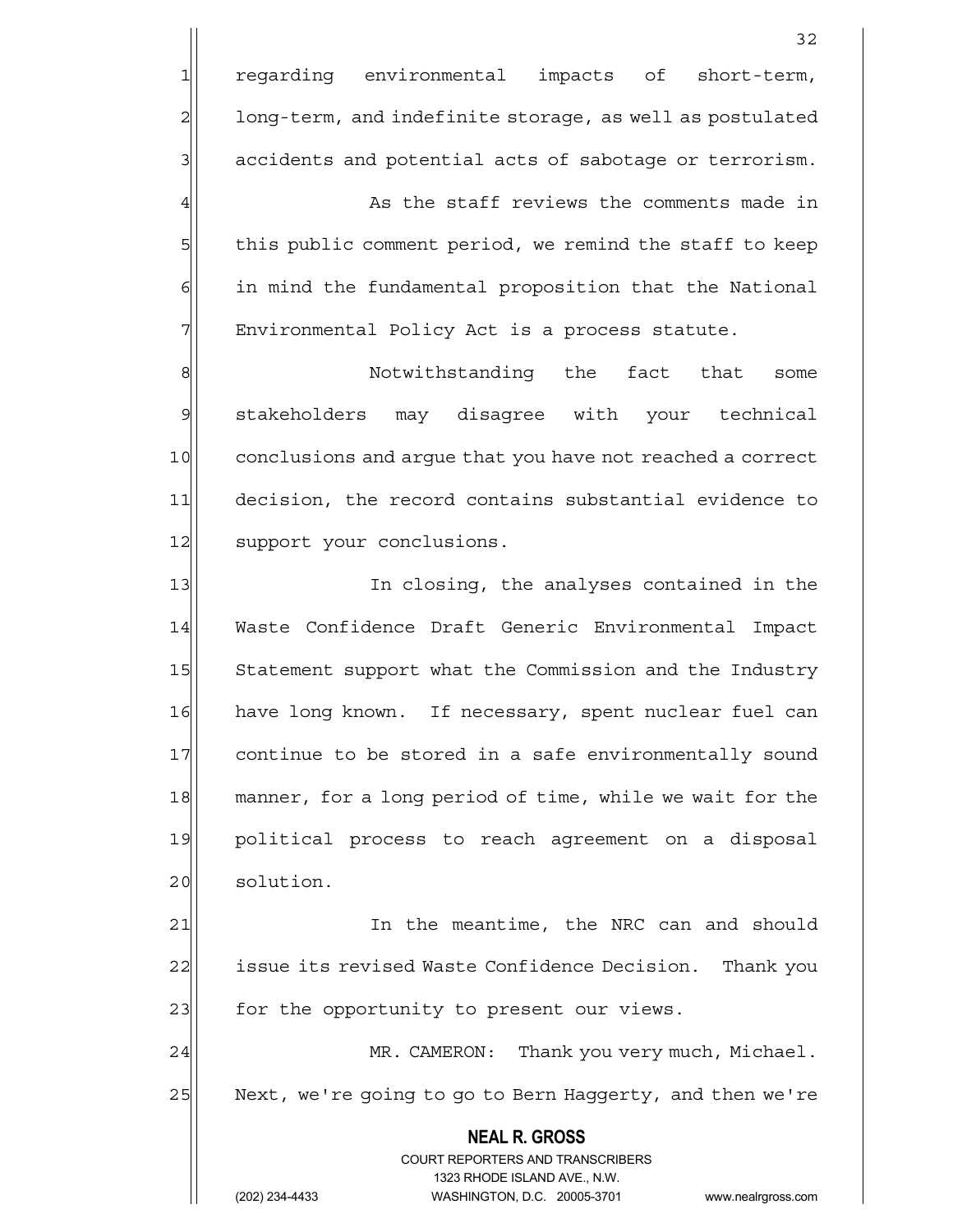|                | 33                                                                                                  |
|----------------|-----------------------------------------------------------------------------------------------------|
| $\mathbf{1}$   | going to go to Michael McGarey, and Michael Keegan, who                                             |
| $\overline{2}$ | I don't think is here, at this time. But any rate, let's                                            |
| 3              | go to Bern.                                                                                         |
| 4              | (Off microphone discussion.)                                                                        |
| 5              | MR. HAGGERTY: All right, in four minutes,                                                           |
| 6              | I have a lot of thoughts about this, and I do plan to                                               |
| 7              | submit written comments. I was going to submit a                                                    |
| $\mathbf 8$    | beautiful, even poetical statement titled Radiological                                              |
| 9              | Hygiene and the Necessary Culture of Unease.                                                        |
| 10             | But I'm not going to do that, because I only                                                        |
| 11             | have four minutes. I quickly went through the draft                                                 |
| 12             | document, and I want to submit comments on Section 6.4.15                                           |
| 13             | Transportation. This is the part that addresses                                                     |
| 14             | cumulative impacts from transportation.                                                             |
| 15             | I should back up and say my name is Bern                                                            |
| 16             | Haggerty, or Bernard Haggerty. I live at 2068 North 16th                                            |
| 17             | Street in Laramie, Wyoming. And my interest is that I'm                                             |
| 18             | a commuter along Interstate 80.                                                                     |
| 19             | I travel 50 miles each way to work, from                                                            |
| 20             | Laramie to Cheyenne, along the highest elevation portion                                            |
| 21             | and arguably the most dangerous portion of Interstate 80,                                           |
| 22             | which is probably, in any nationwide waste shipment                                                 |
| 23             | campaign, the busiest route for transportation, of                                                  |
| 24             | radioactive waste.                                                                                  |
| 25             | I have it as kind of a hobby to keep track                                                          |
|                | <b>NEAL R. GROSS</b>                                                                                |
|                | <b>COURT REPORTERS AND TRANSCRIBERS</b>                                                             |
|                | 1323 RHODE ISLAND AVE., N.W.<br>(202) 234-4433<br>WASHINGTON, D.C. 20005-3701<br>www.nealrgross.com |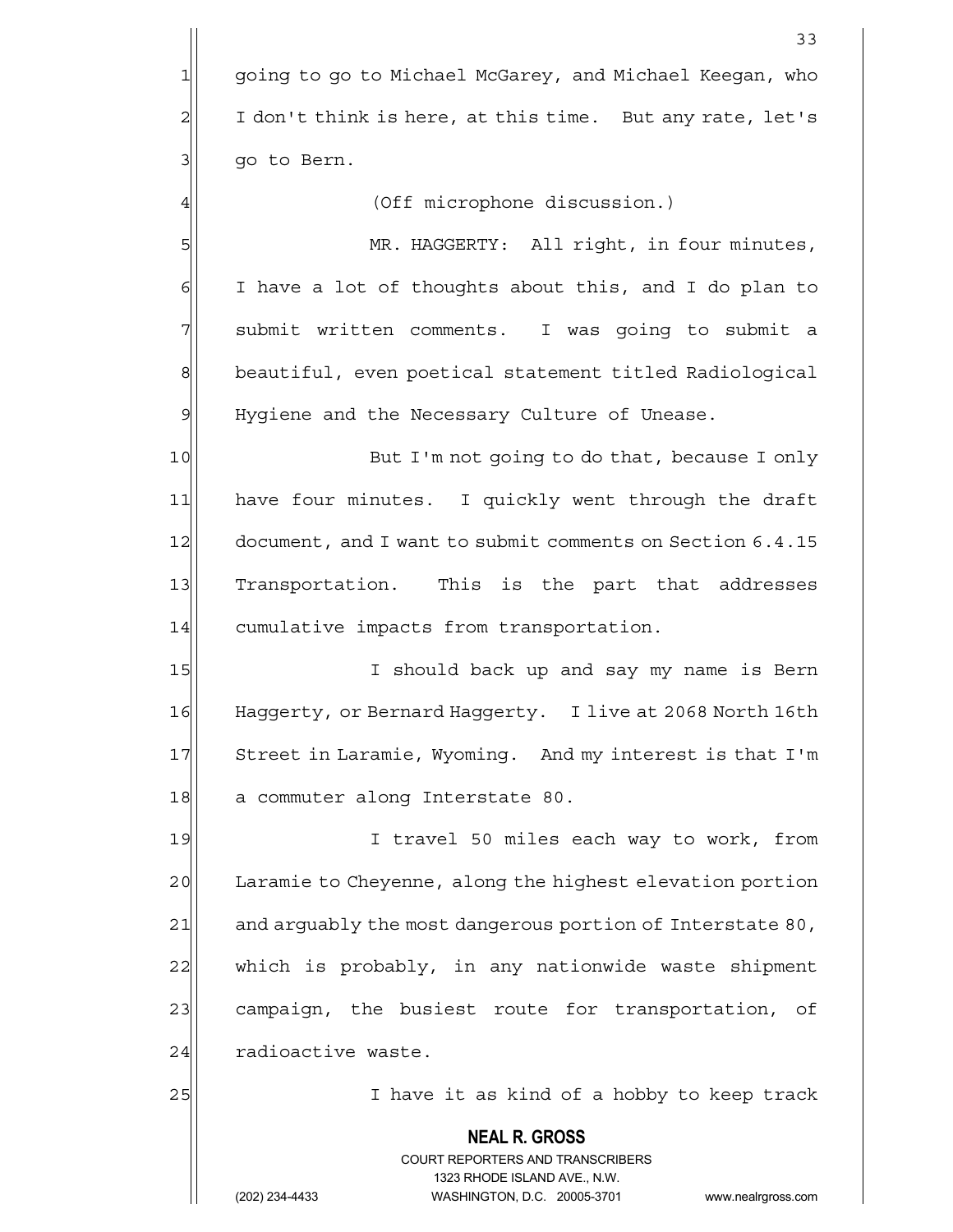1 of the violations of transportation rules that occur 2 along that stretch during my commute. And I want to 3 3 refer, specifically, to a couple of phrases in the 4 section I cited from the Draft Statement.

5 SM Shapes The radiological impacts from spent fuel 6 6 6 6 transportation conducted in compliance with the NRC 7 Requlations are low. The NRC also concluded that 8 8 regulations for transportation of radioactive material 9 were adequate to protect public against unreasonable 10 risk.

11 | NRC concludes that radiological impacts 12 were incidents free and accident transportation of spent 13 fuel from a single at-reactor storage facility to 14| repository would be small. The same conclusion is 15 reached with respect to a system-wide inventory.

16 I want to list the assumptions that go into 17| this, which I think are invalid, which I hope the 18 Commission will address in its final report, if a 19 Supplemental Impact Statement is compiled.

20  $\vert$  The radiological doses seem to be based on 21 an assumption that there will be only external exposures  $22$  to radioactive materials, and that there will be no 23 23 contaminations, say, on the outside of a shipping 24 container.

25 There's also a peculiar, the Draft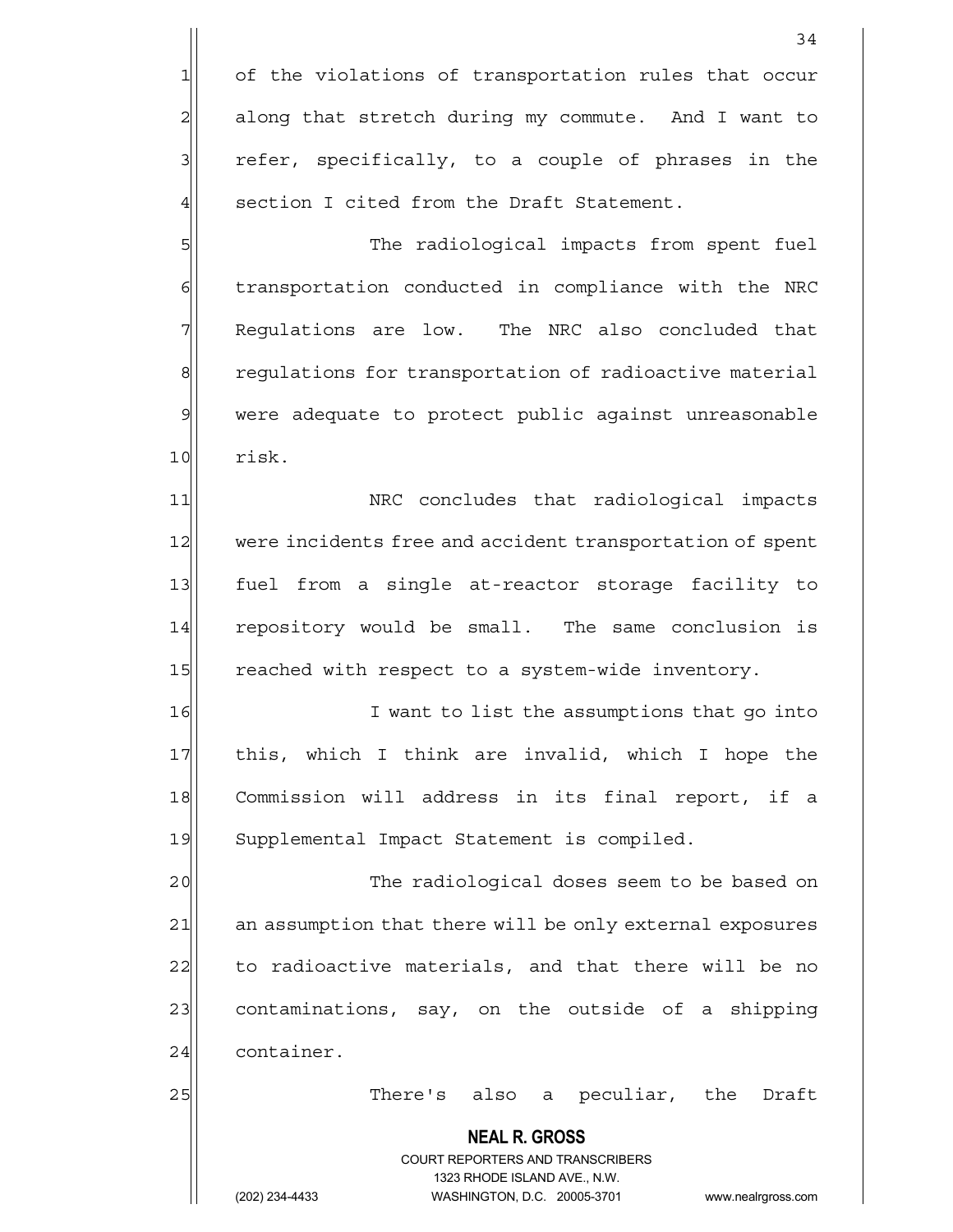1 Environmental Impact Statement pieces together, I don't  $2$  know what the technical term for this, but it pieces 3 3 1 together a large number of transportation studies of 4 various kinds, including two of them from 1972 and 1975, 5 | which really need to be updated.

6 Since those dates, the Interstate Commerce 7 Commission has been eliminated and replaced with the 8 Service Transportation Board. And I think my basic 9 comment here, is that the assumption of institutional 10 controls, and the express assumption that transportation 11 regulation is adequate is just false, and needs to be 12 re-examined.

13 Here's what I've learned, and this is the 14 purpose of my visual aid, is an example of what I take 15 to be an obvious violation of the transportation safety 16 requiation.

17 The safety requlations require the 18 commercial vehicles transporting hazardous materials to 19 use extreme caution. And when the weather is bad, 20 basically, they're required to pull over.

21 This is a, I don't know if you can see it 22 from where you are, but this is a truck carrying 23 radioactive materials. I suspect it's from Tennessee on 24 its way to Idaho National Engineering Laboratory.

25 On this particular day, Interstate 80 is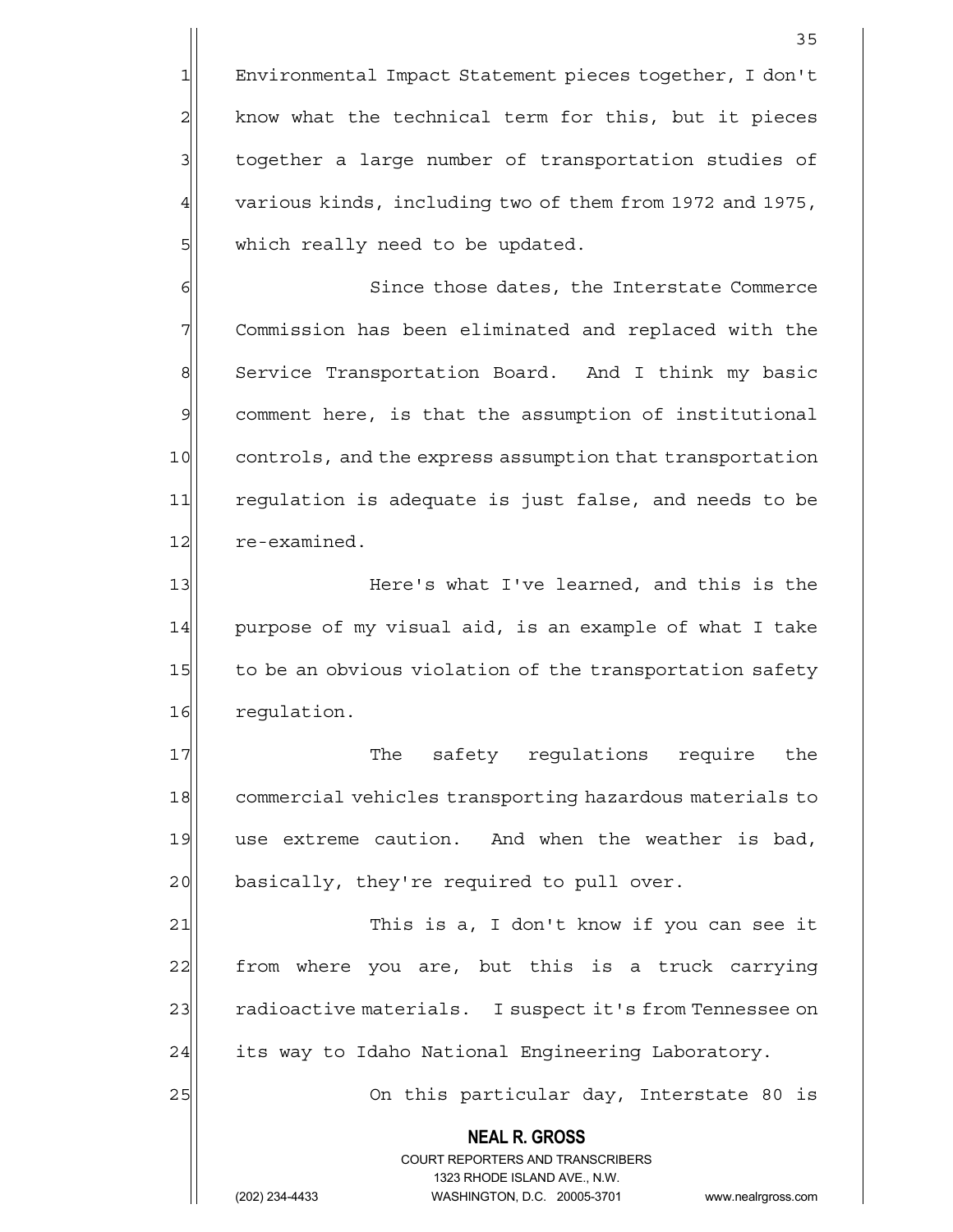1 covered in a polished ice coating. And this truck, 2 pretty clearly, was in violation of the transportation 3 | safety regulations.

4 all the second, that's intervals in the second, that's 5 fine, or you can set it down. It's has illustrated my 6 6 point. So I correspond, and I've done this several 7 The simes, with the Federal Motor Carrier Safety 8 Administration, which presumably regulates and monitors  $9$  violations of transportation safety requlations.

10 And their response in written form to the 11 Congressman, who helped me get this response, was "the 12 Federal Motor Carrier Safety Administration believes 13 that the judgment about weather conditions should be left 14 to professional truck drivers, the police, State, and 15 local officials."

16 In other words, the Federal Motor Carrier 17 Safety Administration does not monitor or enforce the 18 transportation safety regulations that apply to 19 Shipments of radioactive materials.

20 and I think this is in direct contradiction 21 to the assumption stated in the Section I quoted. And 22 so some digging needs to be done before a final Impact 23 Statement is made.

24 | Let me quote to you, from a description of 25 an incident that wasn't just a weather-related violation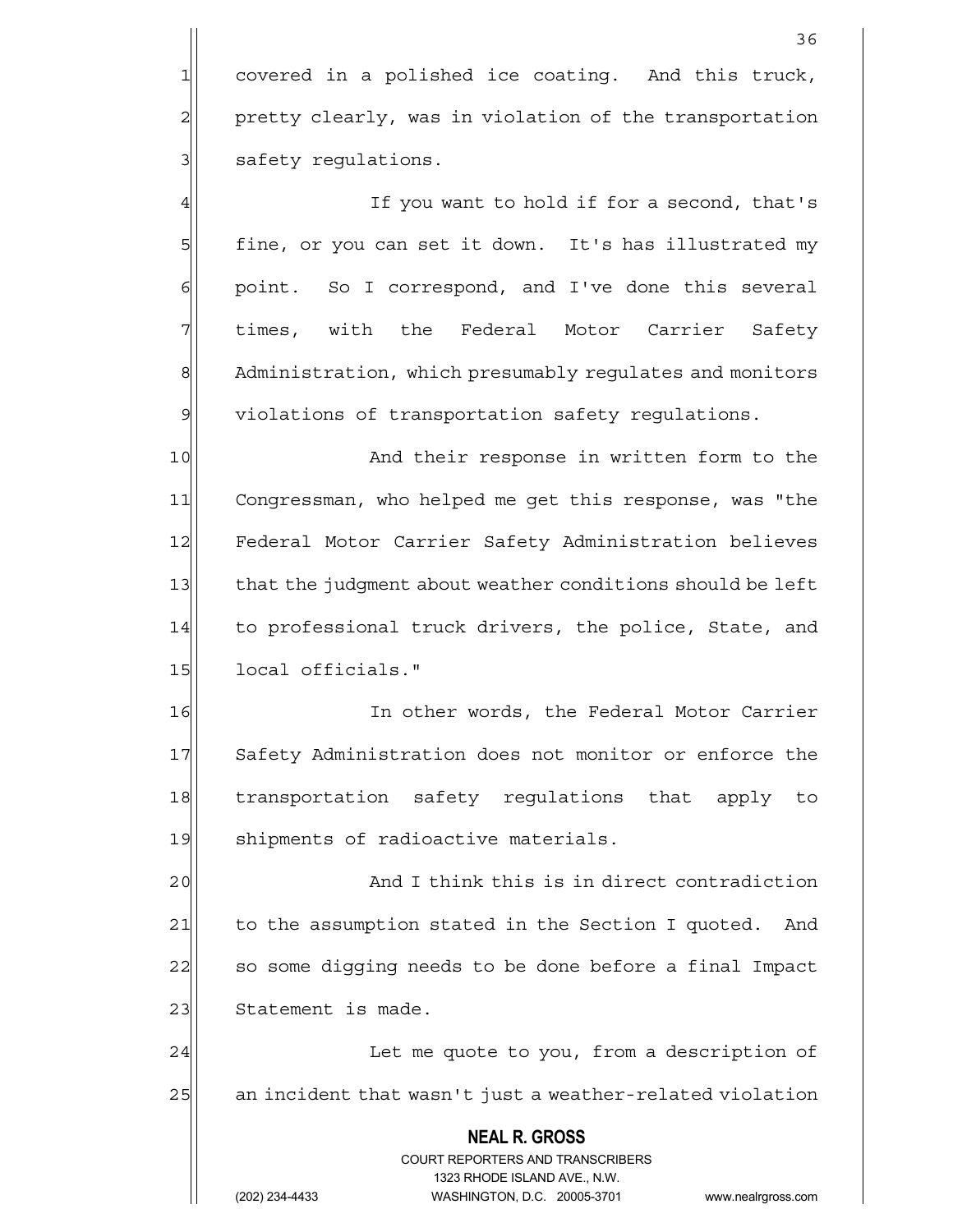1 of the transportation regulations. November of 1996, a 2 tractor trailer overturned on an icy road in Northern 3 Nebraska, while carrying two nuclear warheads to a 4 decommissioning facility in Texas.

5 Shapes and this is from an article in the Bulletin 6 of the Atomic Scientist by Robert Alvarez. Nebraska 7 | officials criticized the Department of Energy for 8 failing to follow protocols that required advanced 9 9 notice about such shipments.

10 They also raised concerns about their 11 transportation of route, which required the trucks 12 travel in an area hours away from the nearest equipment 13 capable of salvaging the truck from the ditch.

14 Later, a former DOE official disclosed that 15 the radiation monitoring equipment on the truck had been 16 removed, by order of the Department of Energy.

17 Apparently, in September of 1996, one of the 18 drivers had claimed that his daughter died from a rare 19 brain tumor, because of his exposure to radiation at 20 work. And in response, the Department of Energy ordered 21 the monitors removed.

22 | So two months later when the truck carrying 23 the warheads crashed the Department of Transportation  $24$  had no way of knowing whether that had been a radiation  $25$  leak.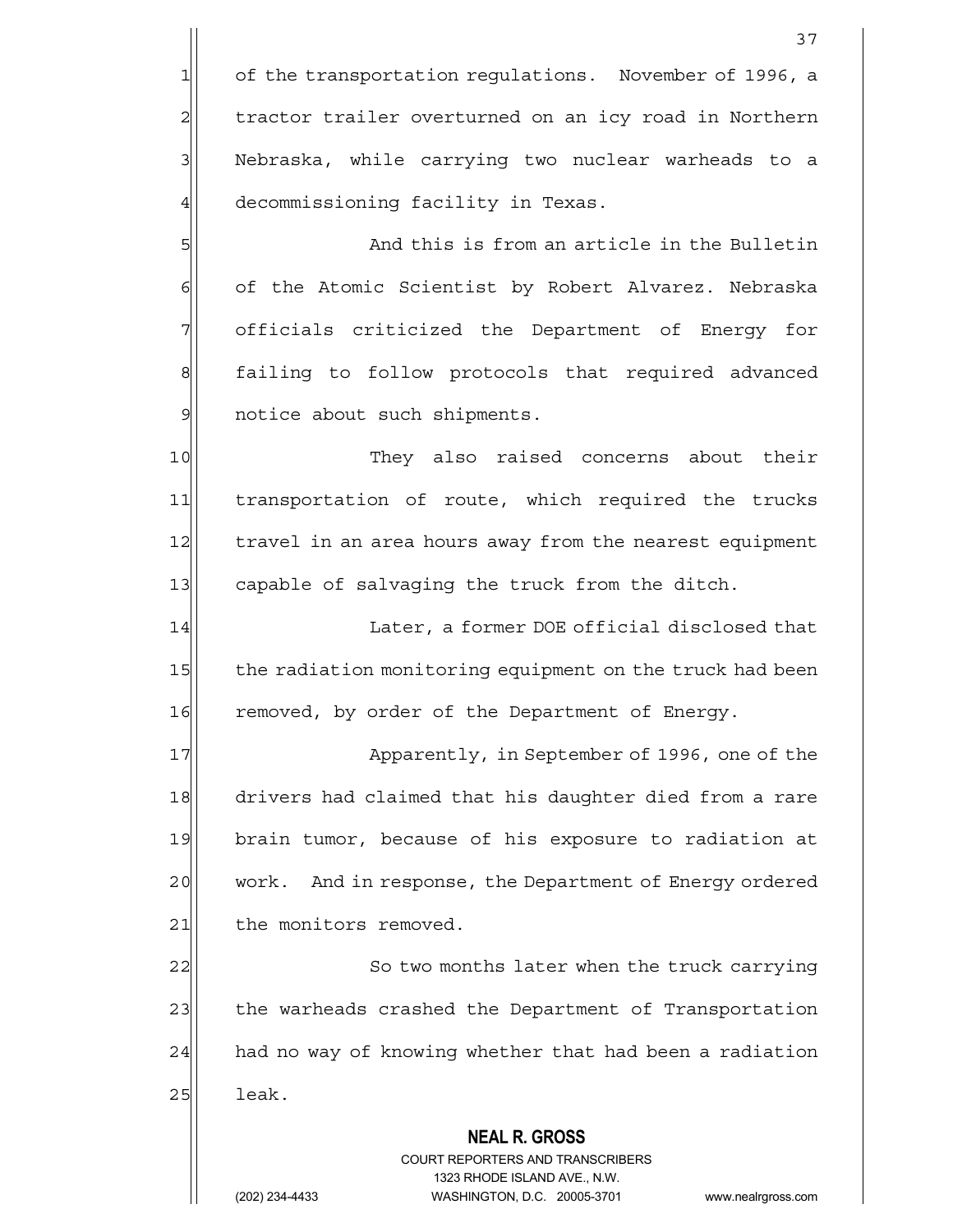1 To me, these are examples of the absence of 2 effective institutional controls in the Continental 3 Scale Transportation Project that will accompany any, 4 either interim storage, or off-site permanent 5 **5** repository.

6 6 And so my conclusion is that I'm opposed to  $7$  the option of off-site storage, in any form, and I think 8 8 that the Nuclear Regulatory Commission should not 9 express any confidence in any plan that requires 10 transportation off the site where radioactive materials 11 are produced. Thank you.

12 MR. CAMERON: Okay, Bern, thank you. 13 Thank you for coming all the way down from Wyoming.

14 MR. HAGGERTY: You're welcome.

15 MR. CAMERON: Thank you, very much. We're 16 going to go Michael McGarey, Shawn Martini, and Thomas 17 Cannon. Is Mike McGarey here from Nuclear Energy 18 Institute? Okay. Shawn Martini, Thomas Cannon, and 19 Richard Andrews. And this is Shawn.

20 | MR. MARTINI: Thank you, my name is Shawn 21 Martini. I'm here representing Consumer Energy 22 Alliance and our 240 plus member companies, who support 23 affordable, reliable, energy in a balanced domestic 24 energy policy.

25 | CA's a national non-profit organization

 **NEAL R. GROSS**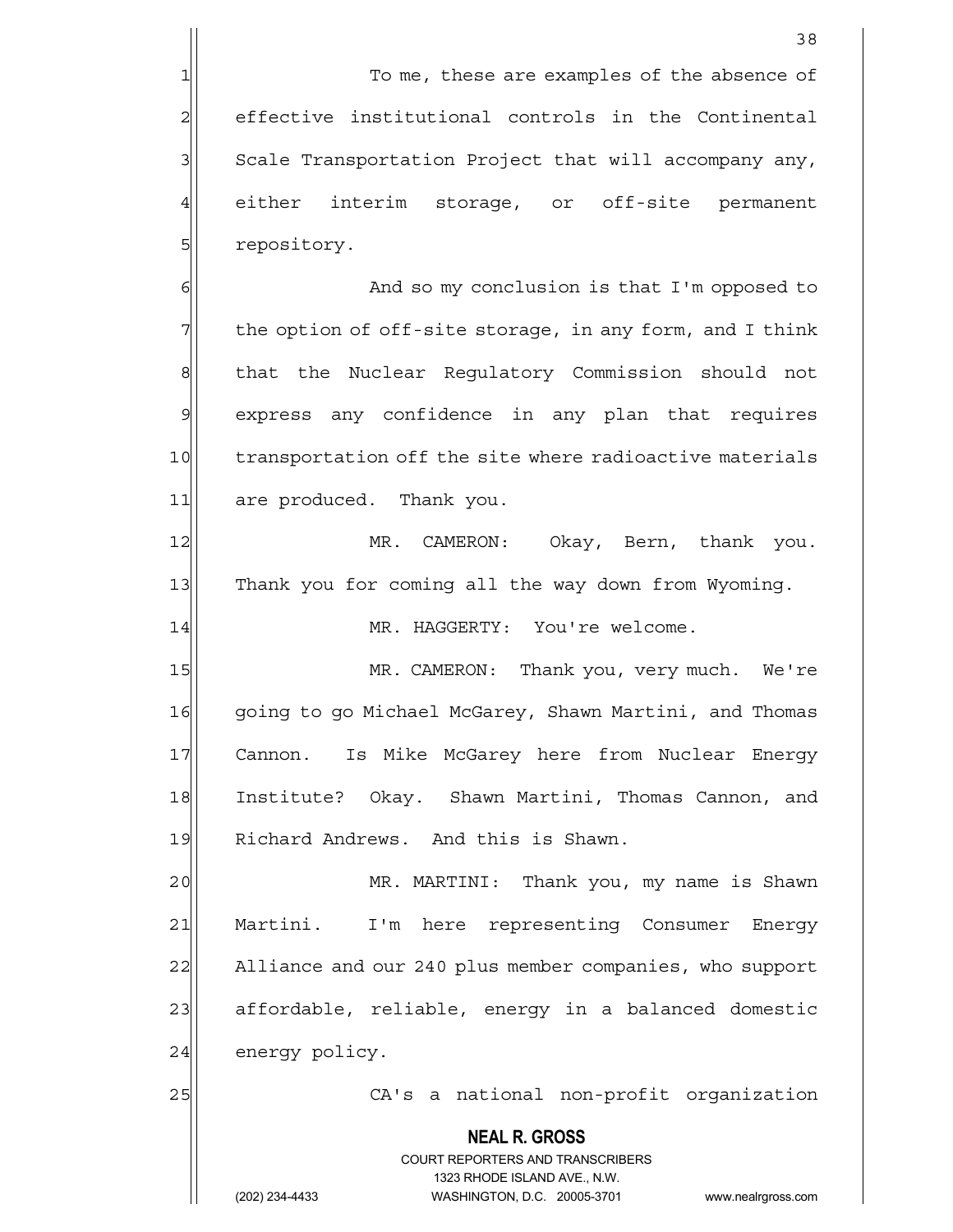$1$  that seeks a more sensible energy policy for our nation's 2 energy consumers. CA has long believed that nuclear 3 3 energy must remain a part of a balanced and sensible 4 | national energy policy.

5 S  $6$  find ways to thoughtfully expand the source of 7 carbon-free electricity, in order to meet rising 8 consumer demand, in an increasingly carbon-constrained 9 world.

10 Nuclear energy is historically provided one 11| of the most consistently affordable sources of 12 electricity. Since fuel cost typically account for less 13 than one-third of a nuclear plant's production cost, 14 | nuclear energy consumers are less susceptible to 15 fluctuations in price.

16 **However,** over the past few decades, 17 American nuclear consumers have been forced to shoulder 18 the increasing cost of nuclear waste management.

19 Without a federal waste management system 20 in place, utilities and consumers across the country have 21 been shackled with the cost of maintaining nuclear waste 22 on existing reactor sites, while continuing to pay \$750 23 Million Dollars annually, into the nuclear waste fund. 24 | Fortunately, American nuclear providers 25 have successfully demonstrated that they can safely

> **NEAL R. GROSS** COURT REPORTERS AND TRANSCRIBERS 1323 RHODE ISLAND AVE., N.W.

(202) 234-4433 WASHINGTON, D.C. 20005-3701 www.nealrgross.com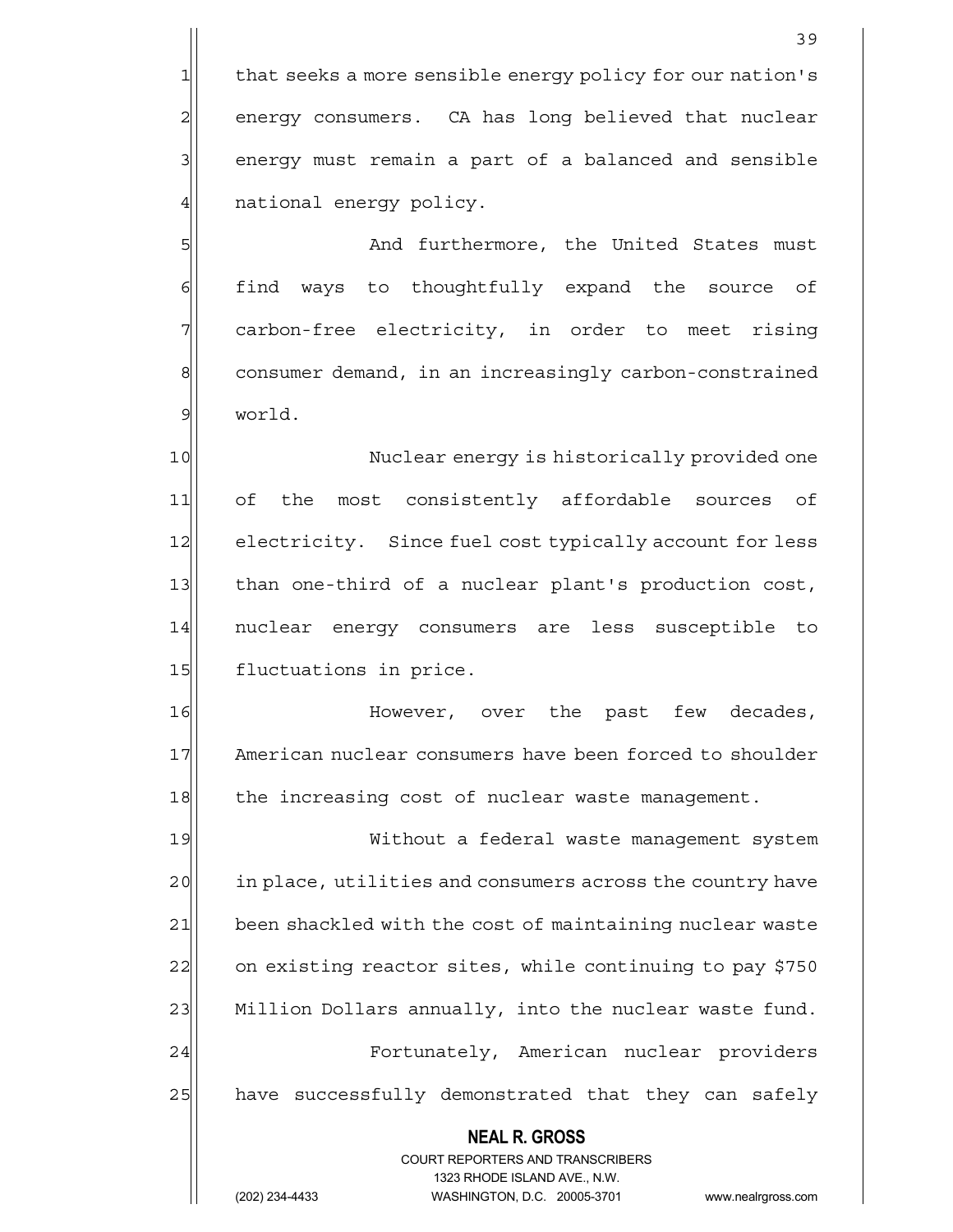$1$  store nuclear waste while we wait for the Federal 2 Government to enact a long-term solution.

3 Federal policymakers must act now to 4 develop consolidated facilities for interim storage, as 5 5 5 Ferenmended by the President's Blue Ribbon Commission on 6 America's Nuclear Future, and supported by a bi-partisan 7 group of congressmen. Our nation must also pursue an 8 agreed-upon site for permanent disposal.

9| CA strongly supports the NRC's efforts to 10 keep nuclear facilities safe and reliable. And as you 11 continue in the waste confidence rulemaking, we urge you 12 to proceed efficiently and quickly.

13 A timely resolution on this matter is 14 essential. And existing and future nuclear facilities 15 | need greater certainties about licensing time-lines and 16 decisions, in order to maintain and expand this vital 17 | part of the U.S. energy portfolio. Thank you.

18 MR. CAMERON: Okay, thank you, Shawn. 19 Okay, next, we'll go to Tom, Tom Cannon.

20 | MR. CANNON: Good evening. My name is Tom 21 Cannon. I'm the Manager of Nuclear Field Procurement 22 for Arizona Public Service, for the Palo Verde Nuclear 23 Generating Station.

24 The NRC is correct in concluding that it is 25 feasible to have a mined geological repository available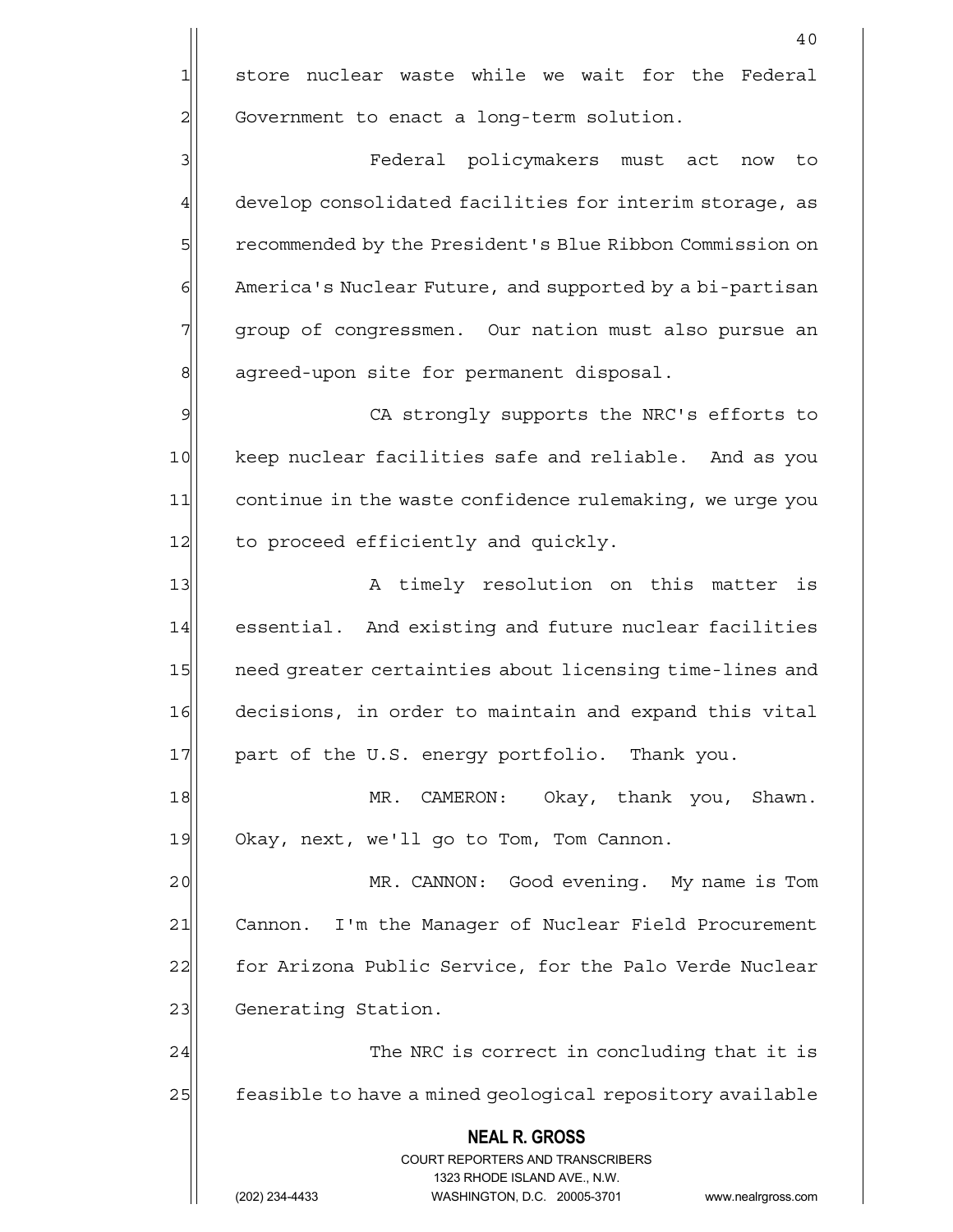$1$  within 60 years after the licensed operating life of a 2 | nuclear power plant.

41

3 3 3 There are no technical obstacles to  $4$  achieving this, nor are there any financial obstacles, 5 5 5 5 5 given that the Nuclear Waste Fund now has a balance of 6 | more than \$26 Billion Dollars.

 $7$  There is a strong international scientific 8 consensus that geological disposal is the best solution  $9$  to permanently isolate spent nuclear fuel from the public 10 and the environment.

11 Studies by the National Academy of Science, 12 and the International Atomic Energy Agency have 13 confirmed this conclusion. In fact, the International 14 Atomic Energy Agency concluded in 2003 that the 15 geological disposal is the generally accepted solution 16 in practically all countries faced with the issue.

17 Sweden and Finland are developing 18 geological disposal facilities and are expecting to 19 begin disposal of their spent fuel by the early 2020s. 20 France is making significant progress. They have 21 selected and characterized the geological region and are  $22$  now working to identify a specific site.

23 Belgium, China, and the United Kingdom,  $24$  plan to start geological disposal by 2050 or earlier. 25 The United States made significant progress towards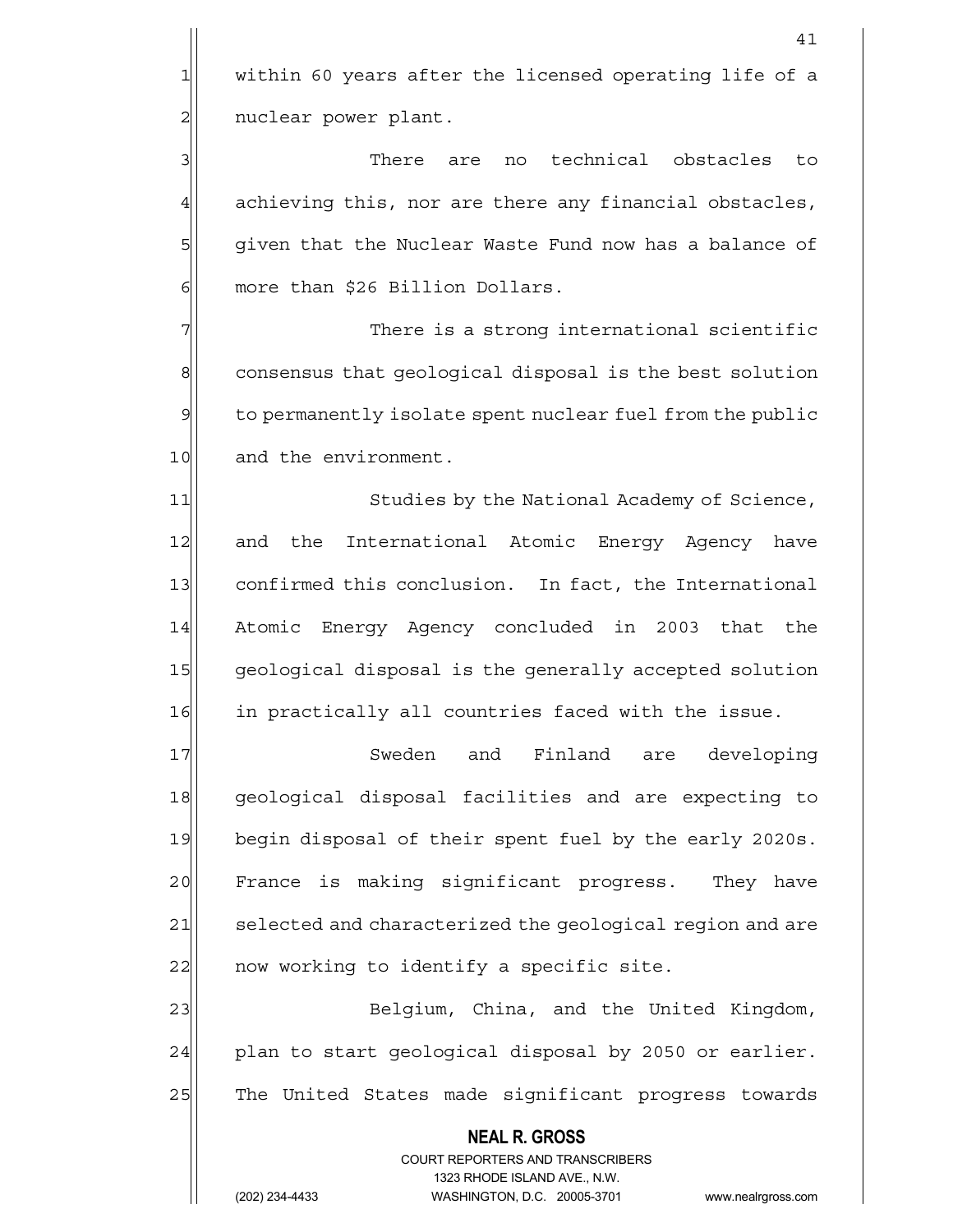1 geological disposal, up to the point where the Yucca 2 Mountain licensing process was abruptly ended in 2010.

3 3 3 The Energy Department had documented its  $4$  safety case in a license application and a final 5 | Environmental Impact Statement. The Nuclear Regulatory 6 Commission concluded an exhaustive review of these 7 documents and sent DOE more than 600 detailed scientific 8 and technical questions.

9 9 The Department of Energy answered all the 10 questions to the NRC's satisfaction. The NRC was 11 preparing the Safety Evaluation Report when the process 12 was abruptly halted.

13 The President appointed a commission to 14 examine nuclear waste management issues, and they issued 15 a report that suggested finding two or three alternate 16 sites using a concept-based process.

17 17 Legislation is pending in the Senate to 18 begin the process of selecting alternate sites. 19 Recently, the U.S. Court of Appeals ordered the NRC to 20 resume the Yucca Mountain licensing process, which will 21 further inform our efforts towards geological disposal.

22 Even if development of the Yucca Mountain 23 repository is not resumed, both the industry and some 24 members of Congress, are calling for the NRC to complete 25 and issue the safety evaluation report.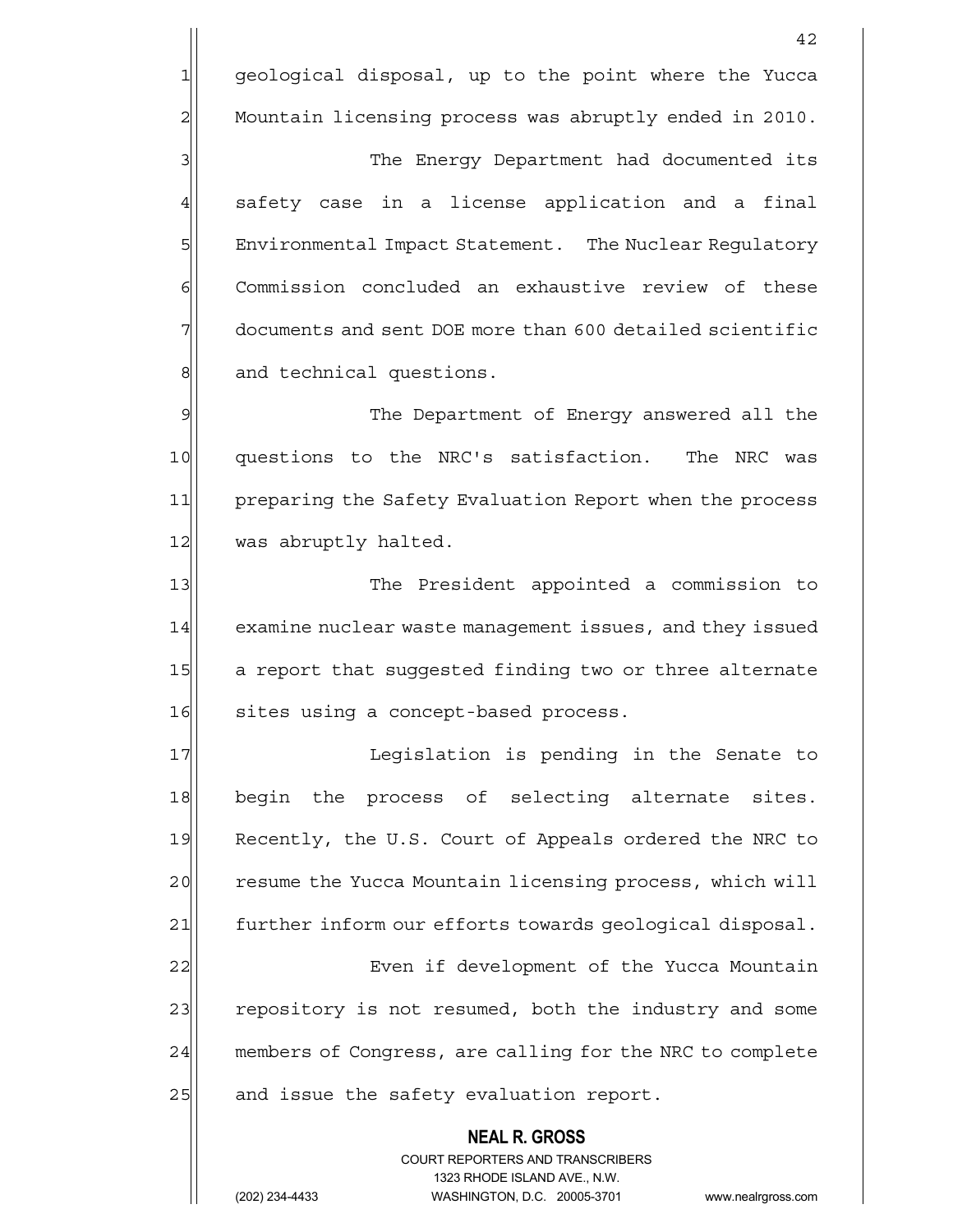1 The United States was the first country to 2 develop commercial nuclear power plant, and we have the 3 1 1 largest nuclear program in the world, 100 reactors, and 4 five more under construction.

5 Having once being a leader in this 6 technology, we're at risk of losing our competitive edge 7 and our nation's credibility towards other nuclear 8 powers.

9 Me have the technology to develop a 10 geological repository for spent nuclear fuel, and we have 11 the money to do so. The only thing blocking the United 12 States from building a geological repository is 13 political decision-making.

14 The analysis contained in the Draft Waste 15 Confidence Generic and Environmental Impact Statement 16 supports what the industry has long known. If 17 necessary, used nuclear fuel can continue to be stored 18 in a safe, environmentally sound manner, for a long 19 period, while we wait the political process to reach 20 agreement on the disposal solution.

21 In the meantime, the NRC can and should 22 | issue its Waste Confidence Rule. Arizona Public Service 23 Intends to provide written comments on the four issues  $24$  that were raised in the Rulemaking. Thank you.

 **NEAL R. GROSS**

25 MR. CAMERON: Okay, thank you, Tom. Our

#### COURT REPORTERS AND TRANSCRIBERS 1323 RHODE ISLAND AVE., N.W.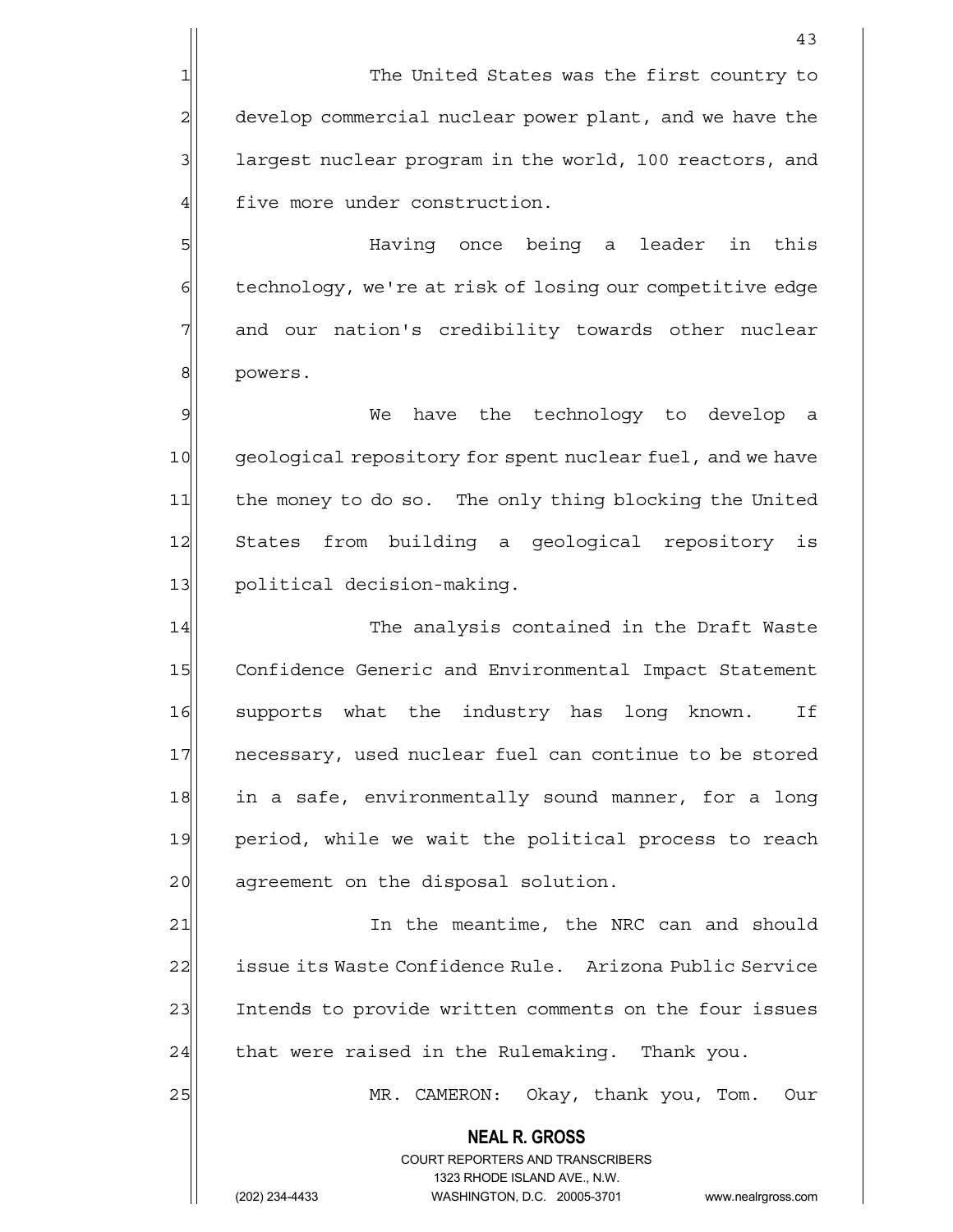1 next three speakers are going to be Richard Andrews, 2 | Michael, Michael Apted, and Bill Barlett. This is 3 Richard.

4 MR. ANDREWS: Well, thank you, for having 5 this meeting. Everybody hear me okay? Okay. My name 6 is Rich Andrews, I'm a citizen here in Colorado, in 7 Boulder County.

8 8 I'm a registered professional chemical and 9 environmental engineer for more than 40 years. Having 10 operated in the field of environmental engineering, 11 regulatory affairs, including managing the licensing of 12 two uranium mills in the late 1970s, where I had, 13 obviously, a great deal of contact with the NRC.

14 However, I quit that job after a few years 15 | when I fully came to the realization that I really 16 couldn't stay involved with the industry. That 17 realization was that the industry is fully and 18 irretrievable flawed, undeniably linked to weapons 19 proliferation, and not capable of being operated safely, 20 or even sanely, given the extreme catastrophic 21 consequences to human health and the environment that 22 could occur. And in many cases, already have occurred. 23 I was born when President Truman was handed  $24$  the keys to the nuclear bomb, within the days of that 25 incident. For my entire life, ever since, the

> **NEAL R. GROSS** COURT REPORTERS AND TRANSCRIBERS 1323 RHODE ISLAND AVE., N.W.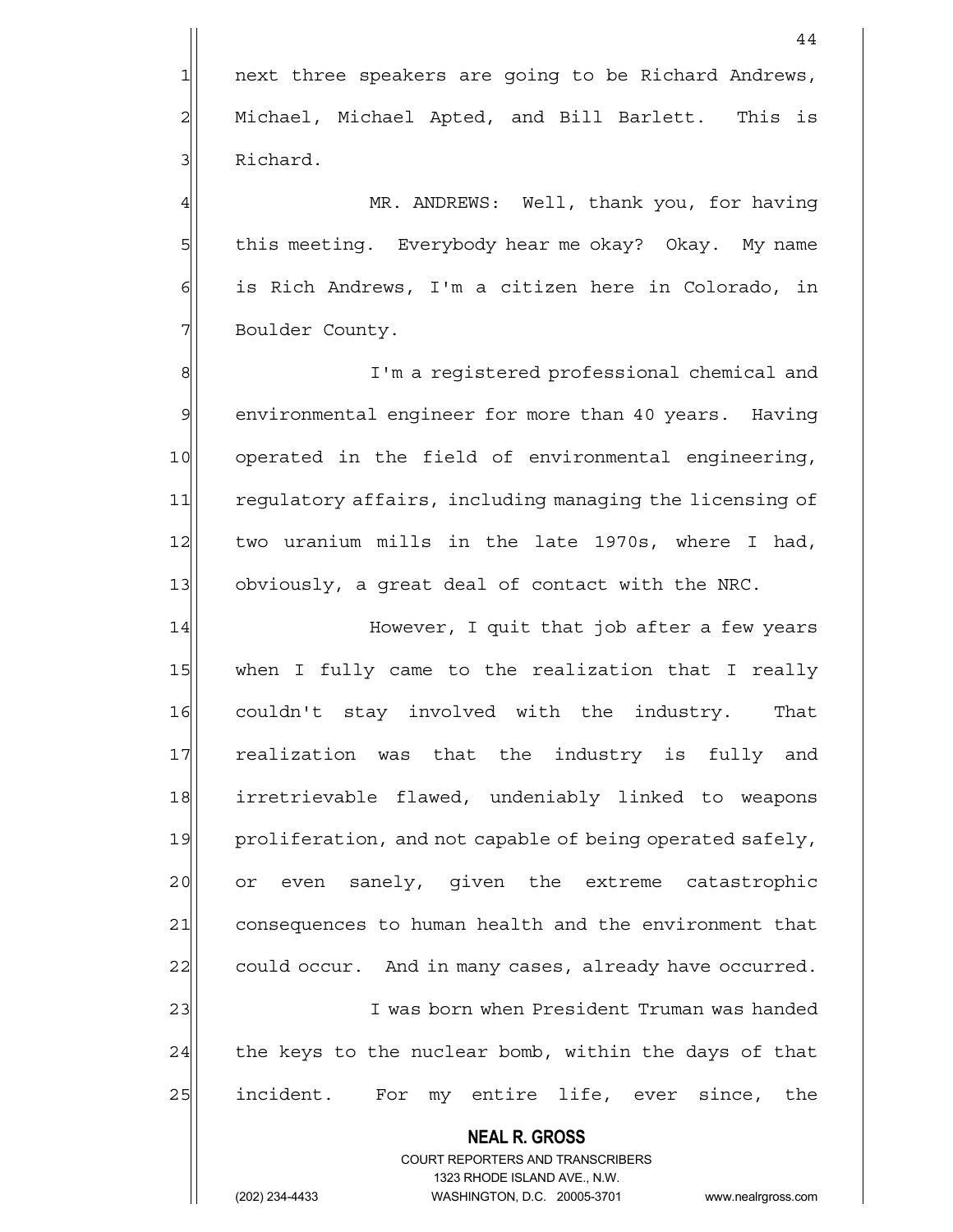1 Government has been promising the benefits of nuclear 2 technology, but all we really have to show is a legacy 3 of broken and false promises.

4 All entireptive plus, the reality of the dangers while 5 | laying all the problems of waste from this nuclear age 6 on our children. When I grew up in Kansas in the 1950s, 7 The AEC was planning a nuclear waste disposal repository 8 | in the Kansas salt mines. That never happened, nor has 9 anything happened since, to solve the waste issue.

10 I appear today, to comment on the Draft GEIS 11 on Waste Confidence. I reviewed the document, and will 12 continue to do more in-depth analysis of it, and while 13 I'm grateful that the courts mandated this process, I 14 find that the NRC response to that mandate is not only 15 insufficient in many technical areas, but lacks in 16 honesty and integrity.

17 My first recommendation is to remove the 18 misleading title of Waste Confidence. Waste Confidence 19 simply does not exist in the public, nor the nuclear 20 industry, and probably not even at NRC.

21 The Draft GEIS simply fails to address the 22 realities of the dangers of spent nuclear fuel. In fact, 23 throughout the document, it continually denies the 24 dangers of inherent catastrophic consequences at any of 25 | the many causes of potential system failures.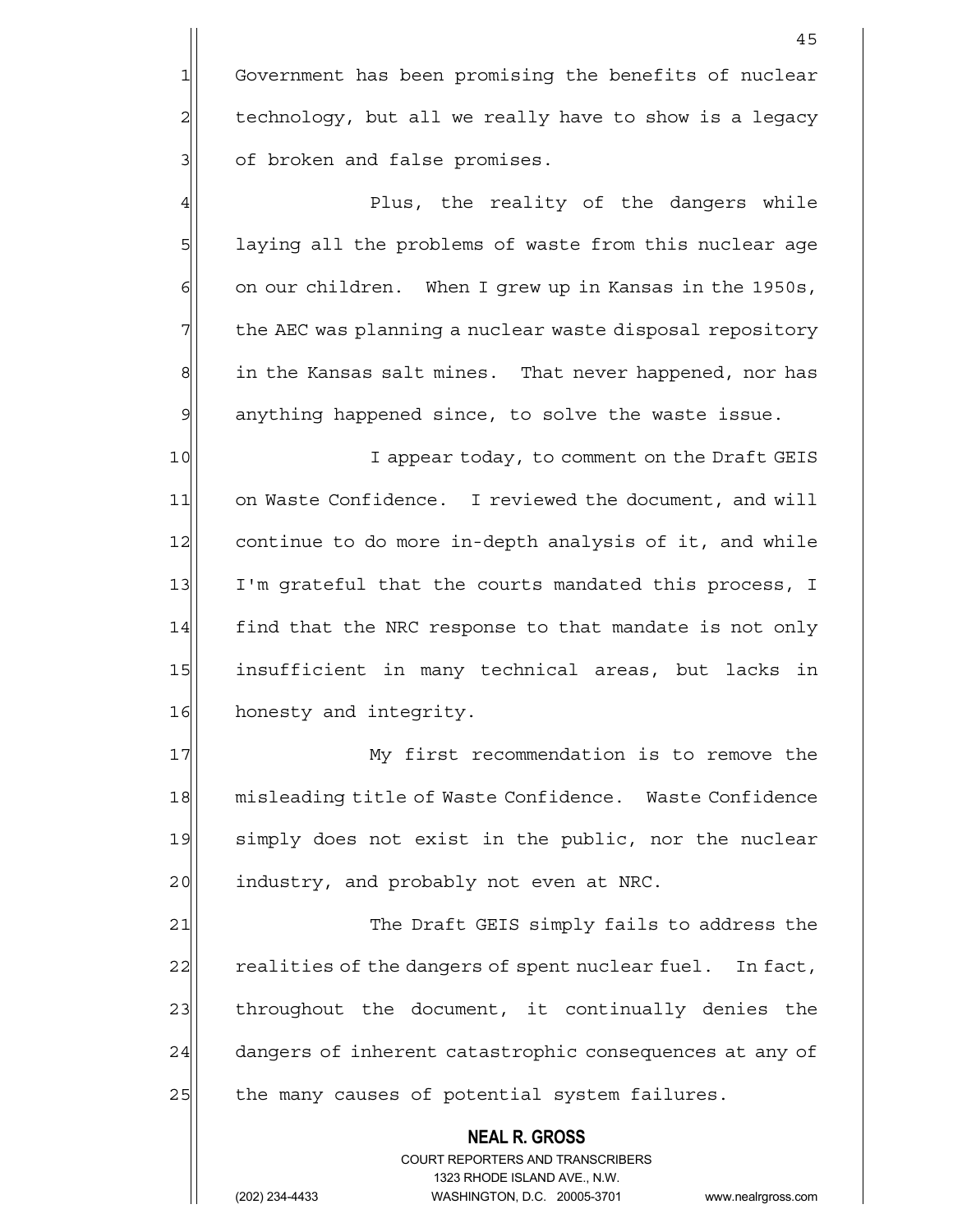1 Failing to even legitimately describe those 2 consequences. Before I go into details, since I might  $3$  run out of time, I have a lot the say, I'm going to give 4 you my recommendations first.

5 First, require all reactors to immediately 6 harden the structures housing spent fuel pools, since at  $7$  a minimum, spent nuclear fuel will have to stay in them 8 6 8 for about five years for primary cooling. They are 9 dangerous and vulnerable. We only need to look at 10 Fukushima to see the very much imperiled spent fuel at 11 the top of those reactors.

12 Second, move as quickly as possible to 13 remove the spent fuel from fuel from cooling pools and 14 into hardened dry casts that are small enough for 15 transport. Not 125 to 150 tons, those are just too large 16 for transport.

17 Third, the key difference from many other 18 commenters, particularly from the environmental 19 community and what I'm saying is, I want all of those 20 casks removed to off-site facilities remote from heavily 21 populated areas.

22 And placed and dispersed arrays of burial 23 bunkers to make them less vulnerable to terrorist  $24$  attacks, and reduce the consequences if attacked.

25 | Finally, to discontinue any new licensing,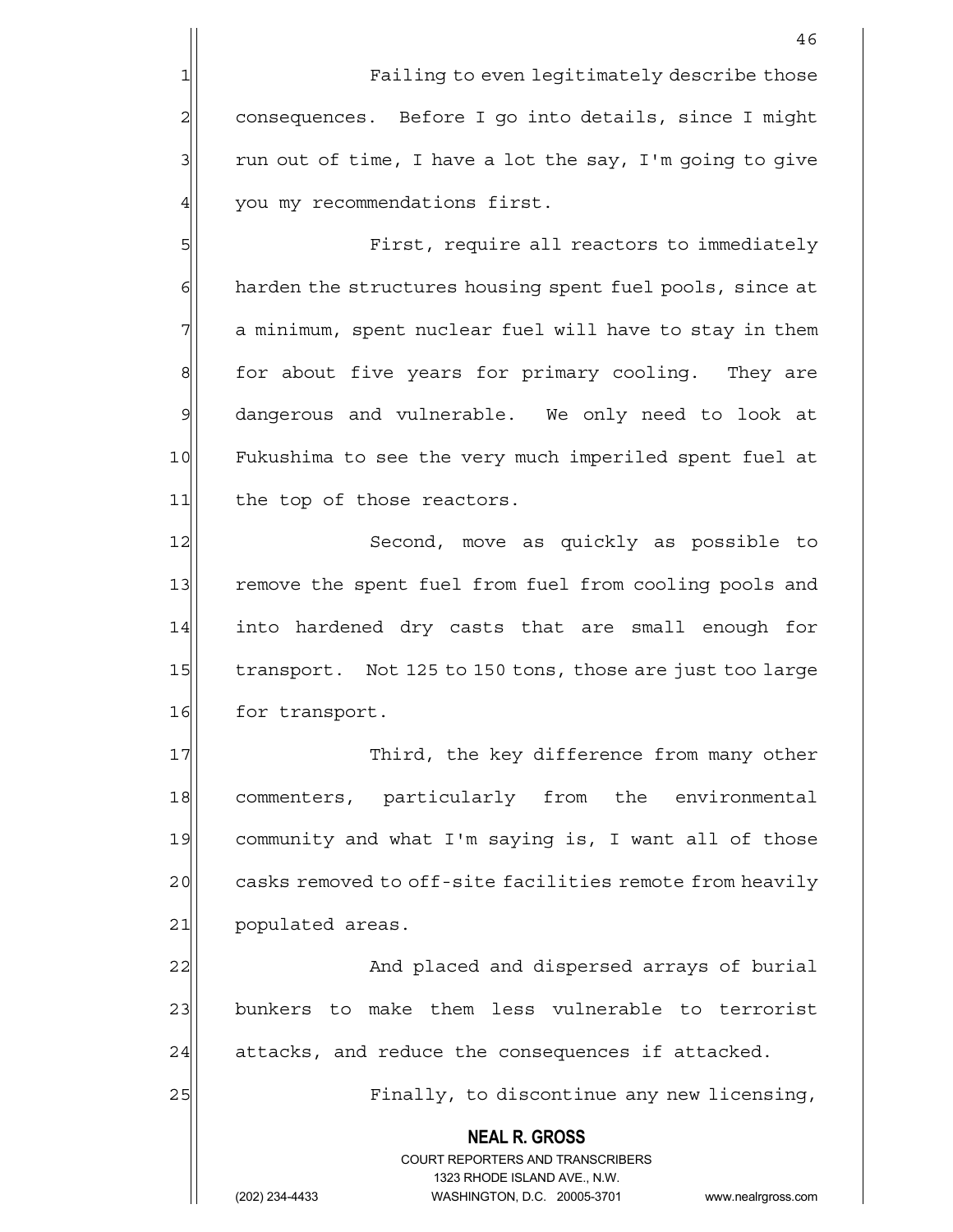1 or license renewals of any nuclear generating plant or 2 facility, including all states of the fuel cycle. In 3 3 other words, stop permitting waste generation. Better  $4$  yet, withdraw all the current licenses, and totally focus 5 on repository disposal.

6 6 G  $7$  of the key elements that I wanted to deal with in the  $8$  generic EIS, and that is the issue of terrorist attacks.

9 I find that the statement totally 10 understates the risk of terrorist and sabotage. The 11| mechanism that NRC uses to define risk is, let's multiply 12 what the consequences are times the probability of 13 occurrence.

14 They do admit the consequences are 15 significant in their statements. They also say that 16 they would be destabilizing. Well, I think those are 17 kind of internally jargon or code words for significant 18 yes, permanent, yes, if an accident happens.

19 Destabilizing, that just totally 20 understates the reality of how many deaths would occur 21 if a single spent fuel fire, or Zirconium clad fire, or 22 other dispersal from an attack or some other event, be 23 | it natural or manmade occurs.

24 The tables that are presented in the 25 appendices that describe these just totally understate

> **NEAL R. GROSS** COURT REPORTERS AND TRANSCRIBERS 1323 RHODE ISLAND AVE., N.W.

(202) 234-4433 WASHINGTON, D.C. 20005-3701 www.nealrgross.com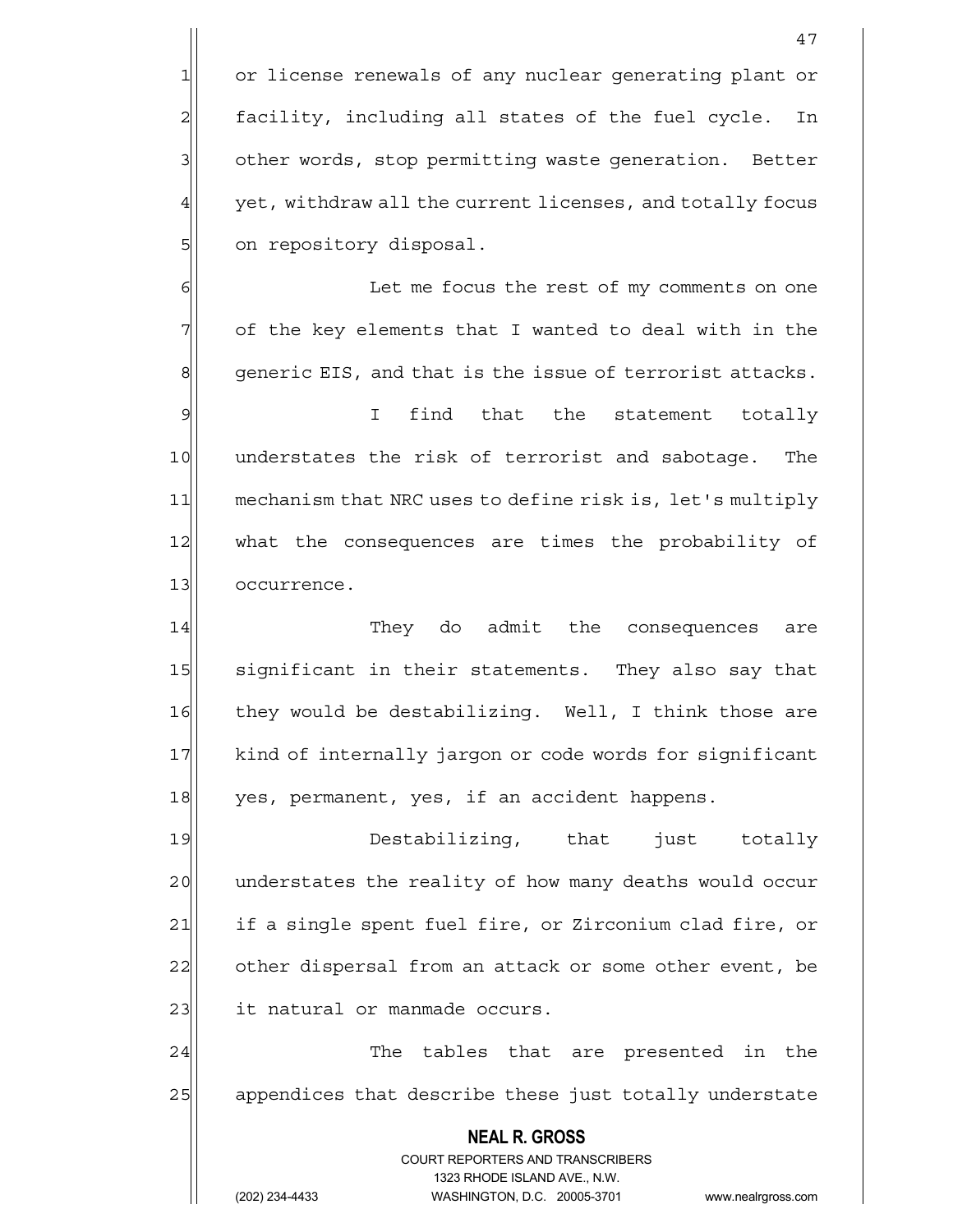1 those impacts. The probabilities are totally 2 | understated. We know that terrorist attacks happen in 3 3 our world. They happen anywhere, anytime and anyplace  $4$  that a terrorist wished to make them happen.

5| If we look at 9/11 as an example, the  $6$  situation could have been enormous in its impacts. In  $7$  fact, 9/11 was small. We don't want to admit that but 8 it was small. The potential of those same multi-tiered 9 attacks at three locations simultaneously could have 10 wiped out all of New York City and much of New England, 11 if they had merely decided to put one of those planes and 12 attack the spent fuel pools at Indian Point.

13 They didn't do that. They chose 14 politically, targets that were chosen for other reasons, 15 to just prove that they could attack the government, they 16 could attack the airline industry, and they could attack 17 a financial symbol.

18 MR. CAMERON: Richard, could I just get you 19 to sum up for us?

20 MR. ANDREWS: I will be glad to do that and 21 I will leave copies of my comments that are more 22 extensive, and I will be submitting much more extensive 23 | written comments later.

24 MR. CAMERON: Great, thank you. Thank you 25 very much. Michael?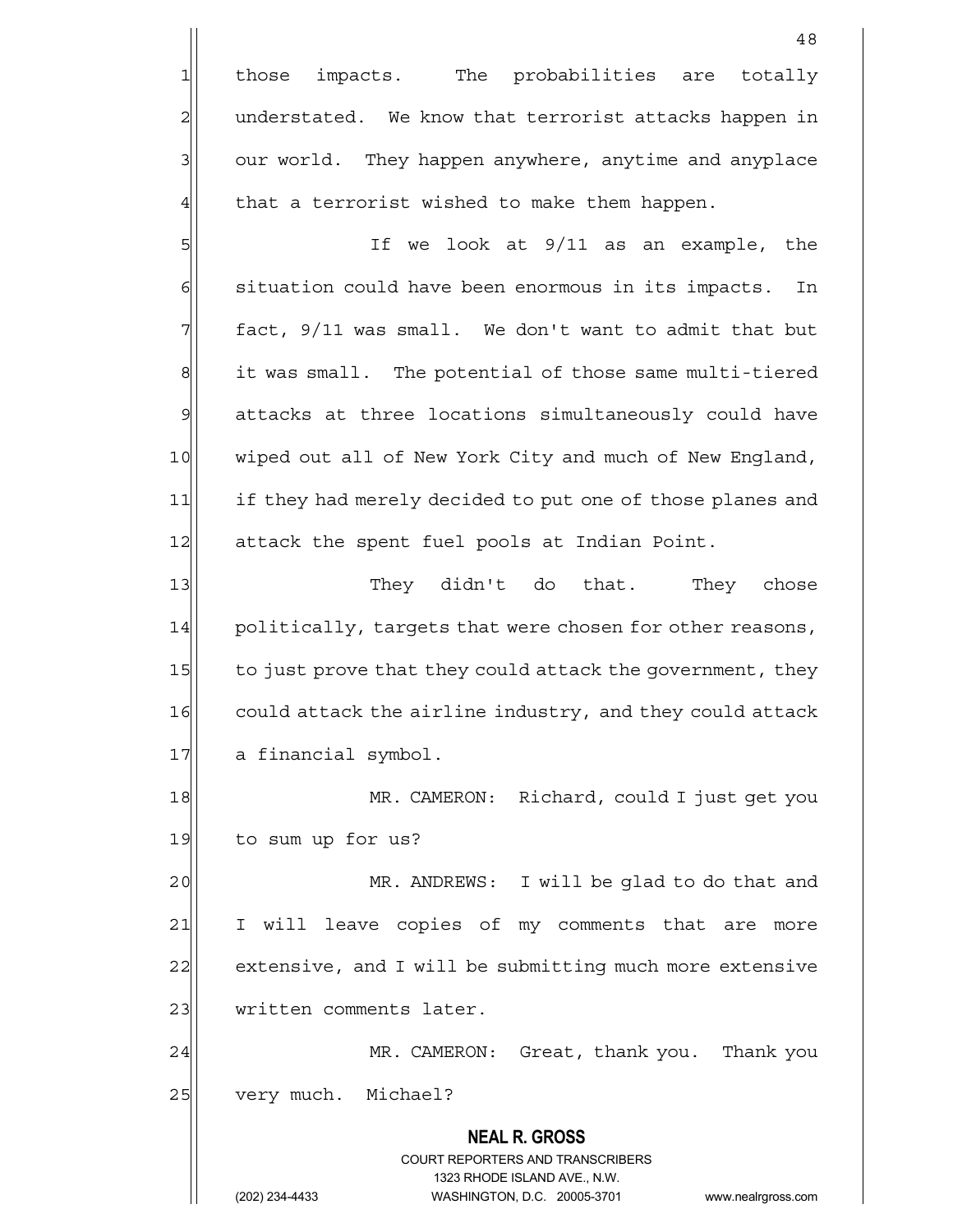49

5 By way of sort of introducing myself and my 6 6 background, my expertise, my experience, I have a 7 Bachelors of Science in Chemistry from MIT, a Ph.D. in 8 Geochemistry from UCLA. I have about over 30 years 9 experience in this area of overall nuclear waste 10 management, storage, and particularly focusing on 11 geologic disposal. And that really will be the focus of 12 my talk, sort of building on some of the points that Paul 13 raised and that I think, Tom, in an earlier talk raised  $14$  as well.

15 Let me get right to my key message and I'll 16 repeat it at the end that when I look at not just in the 17 U.S., but when I look at internationally what's going on, 18 because all countries that have nuclear power are 19 confronting this issue of storage, transportation, 20 handling, terrorist attacks and ultimately the 21 permanent, safe, long-term disposal of nuclear waste,  $22$  and what I find deficient in the current EIS is the lack 23 of real sort of summary review documentation identifying  $24$  this real progress that's going on in other countries. 25 | In a few years they'll probably be opening

### **NEAL R. GROSS** COURT REPORTERS AND TRANSCRIBERS 1323 RHODE ISLAND AVE., N.W.

(202) 234-4433 WASHINGTON, D.C. 20005-3701 www.nealrgross.com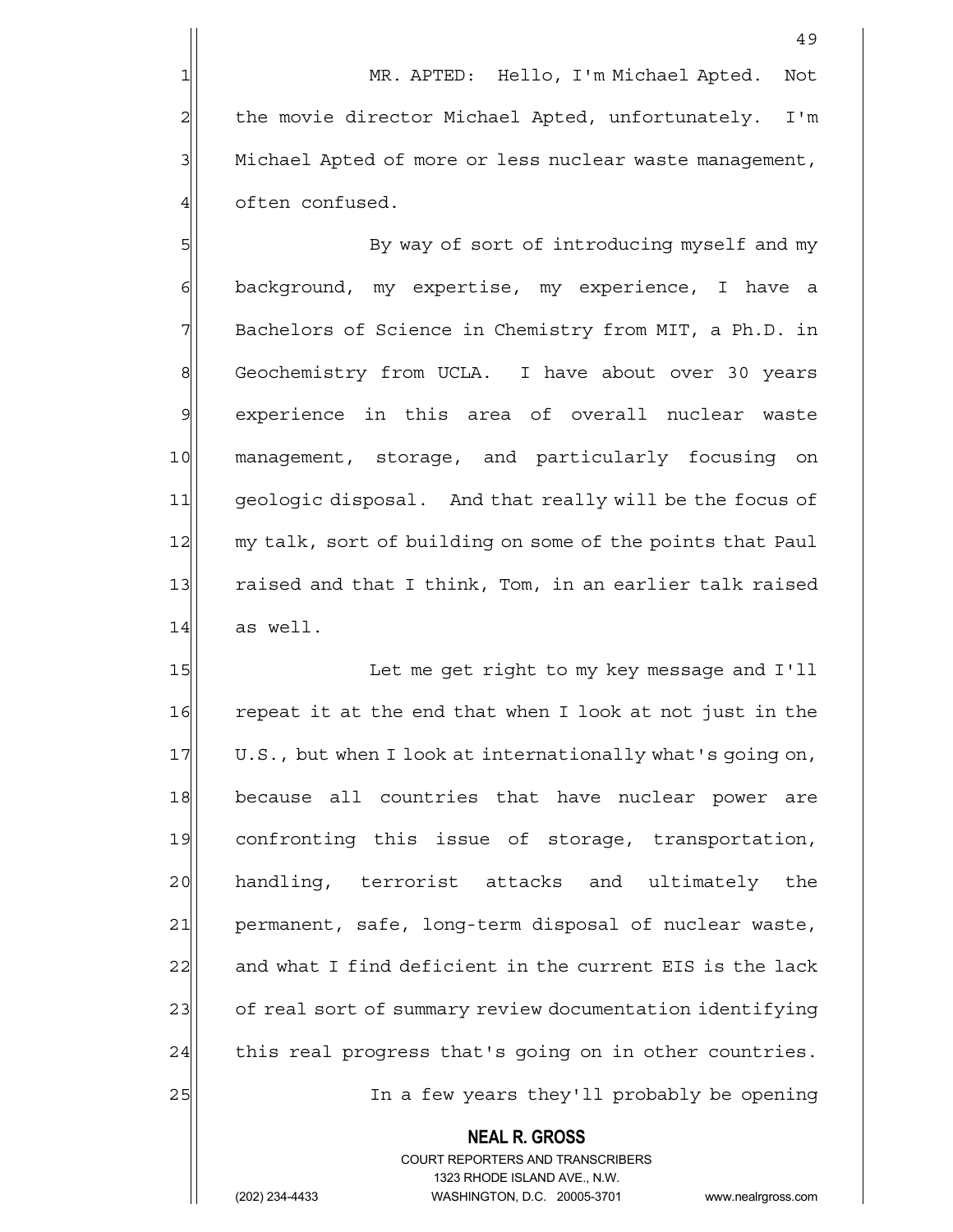50 1 repositories in several European countries. In ten 2 years there will be several different types of repository 3| concepts that are going forward in terms of licensing. 4 and that kind of progress really should be 5 reflected in this whole idea of 60 years being a short 6 term, really. In six years we're probably looking at  $7$  high confidence that there will be these kind of 8 successful, licensed, under-regulatory-review 9 repositories. And I think that theme should be more 10 closely represented in the EIS. 11 Currently I serve as a technical expert for 12 the regulatory authorities in both Finland and Sweden. 13 Construction license applications for geologic 14 repositories have been issued, they're under current 15 review. I think, Finland, the current schedule is a 16 decision, yes or no, by sometime late in 2014, in Sweden, 17 the schedule now is sometime in 2015. 18 these decisions on showing that there can be a successful 19 and robustly safe closure of the nuclear fuel cycle are 20 coming soon, not 60 years but in a few years. And I think 21 that perspective, again, should be built in and brought

23 | Now in addition to Sweden and Finland, 24 France, Switzerland they're a few years behind. 25 Somewhere in about the next five to ten years they'll also

# **NEAL R. GROSS** COURT REPORTERS AND TRANSCRIBERS 1323 RHODE ISLAND AVE., N.W. (202) 234-4433 WASHINGTON, D.C. 20005-3701 www.nealrgross.com

22 into this EIS.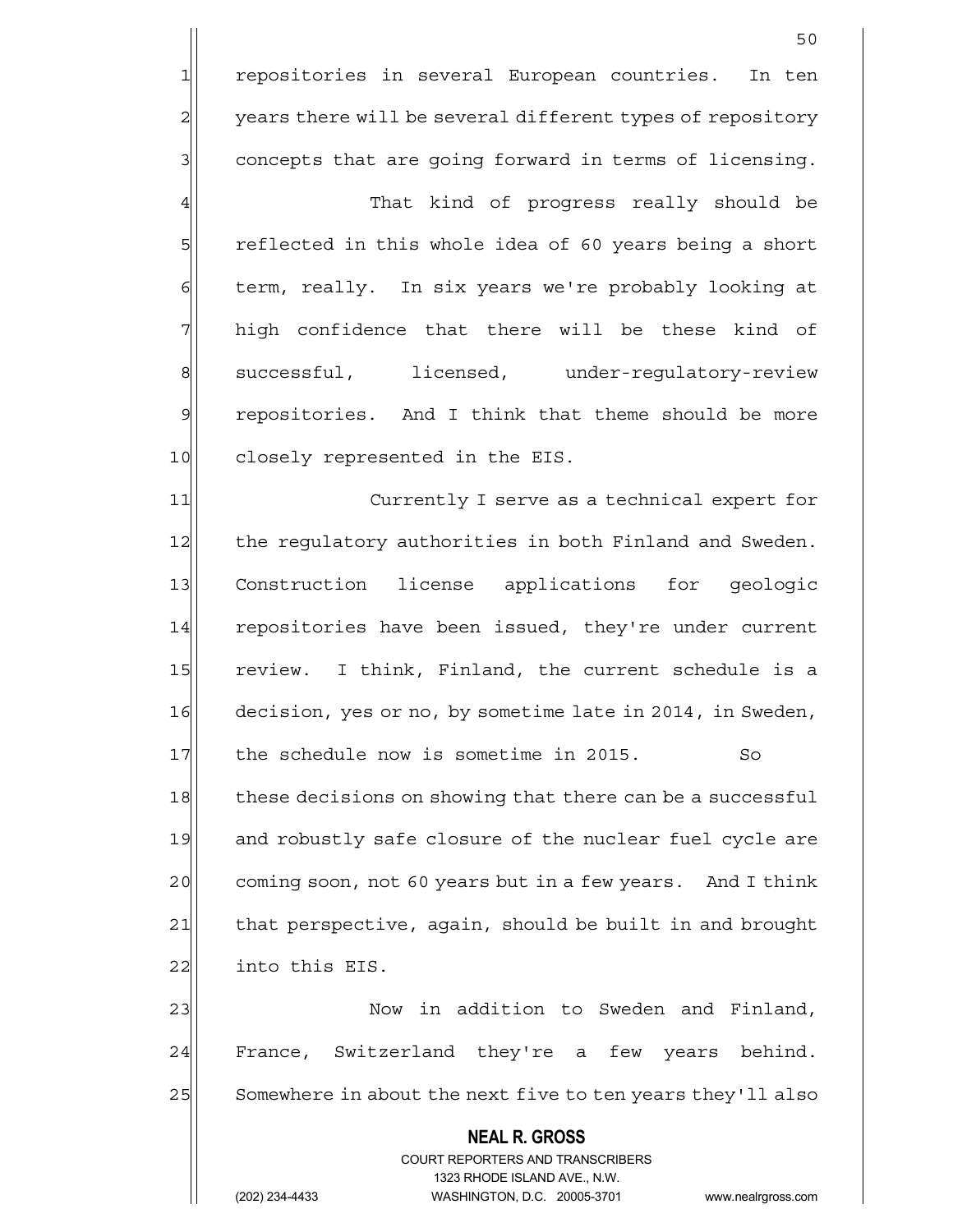1 be bringing new and different repository concepts to 2 | their regulatory authorities. Again, looking to show  $3$  and demonstrate a safe closure of the fuel cycle.

4 I think, again, some sort of appreciation of 5 5 100 100 looking outside the borders of the United States. A few  $6$  weeks ago in Canada, for example, they're looking at 7 The regulatory licensing, public commentary review of these 8 deep disposal of intermediate and low level waste at the  $9$  Bruce site in Canada. This kind of progress really needs 10 to be brought forward into this idea of confidence.

11 Other nations, Canada, as I mentioned, 12 U.K., Japan, Russia, China, all are also heavily invested 13 in progress and developing new ideas, new concepts for  $14$  safe, long term -- and by long term I mean out to a million 15 years -- safe, permanent disposal of this highly 16 radioactive material.

17 and so again, this kind of progress, the NRC 18 has bilateral agreements with many of the regulatory 19 agencies around the world. It would be useful if they 20 used those bilateral connections to bring in that kind 21 of information to be reflected in this EIS report.

22 So to close, my view is that really there 23 is high confidence as of today that there will be 24 demonstrated safe, long-term, permanent geologic 25 disposal of spent nuclear fuel, high level waste that's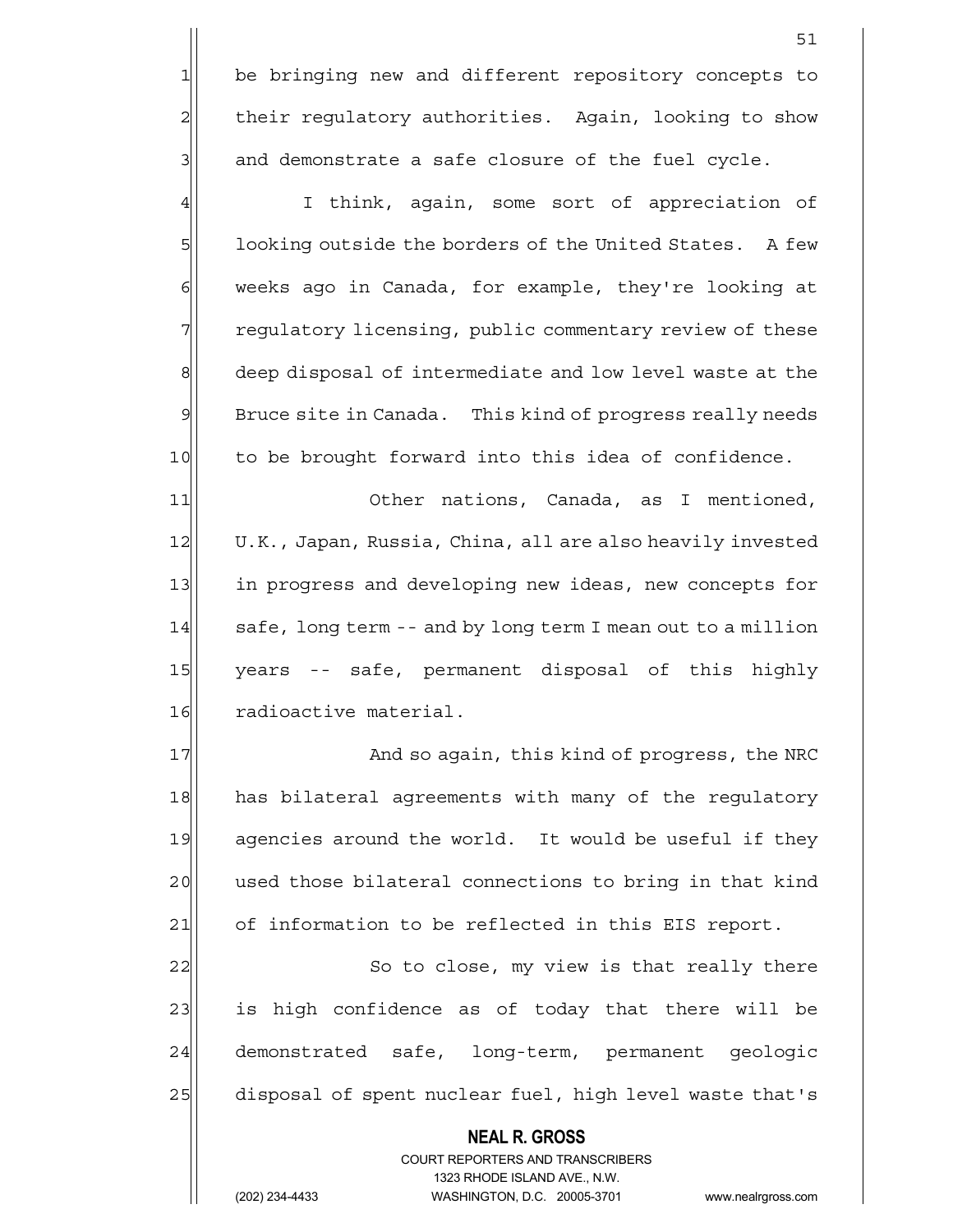1 arising from the nuclear industry and nuclear weapons 2 programs. This kind of information really ought to be  $3$  reflected more in the report as it stands today. Thank 4 you very much.

5 MR. CAMERON: Thank you. Thank you 6 | Michael. And we're going to go to Bill Barlett and  $7$  Tammera Baker and then Ronald Booth, and I think Bill is 8 | joining us right now.

9 MR. BARTLETT: Thank you. Good evening 10 everyone. My name is Bill Barlett. I have the pleasure 11 of being co-chair of the state Green Party for the last 12 couple of years.

13 And the Green Party, as a stance, we do not 14 agree with nuclear power, but we disavow all nonrenewable 15 energies in favor of renewable energies and we do 16 understand that in the interim there is a place for 17 nonrenewable energies to maintain a steady energy grid, 18 but long term we need to be thinking about phasing out 19 these dangerous technologies in favor of more green 20 technologies that can supply effective fuel sources.

21 Tonight we're talking about waste 22 confidence. And in my home, if, for instance, we have 23 plastic bottles, and if we had to recycle those, we 24 recycle plastic bottles when we get them. It's  $25$  fantastic. But this isn't exactly plastic.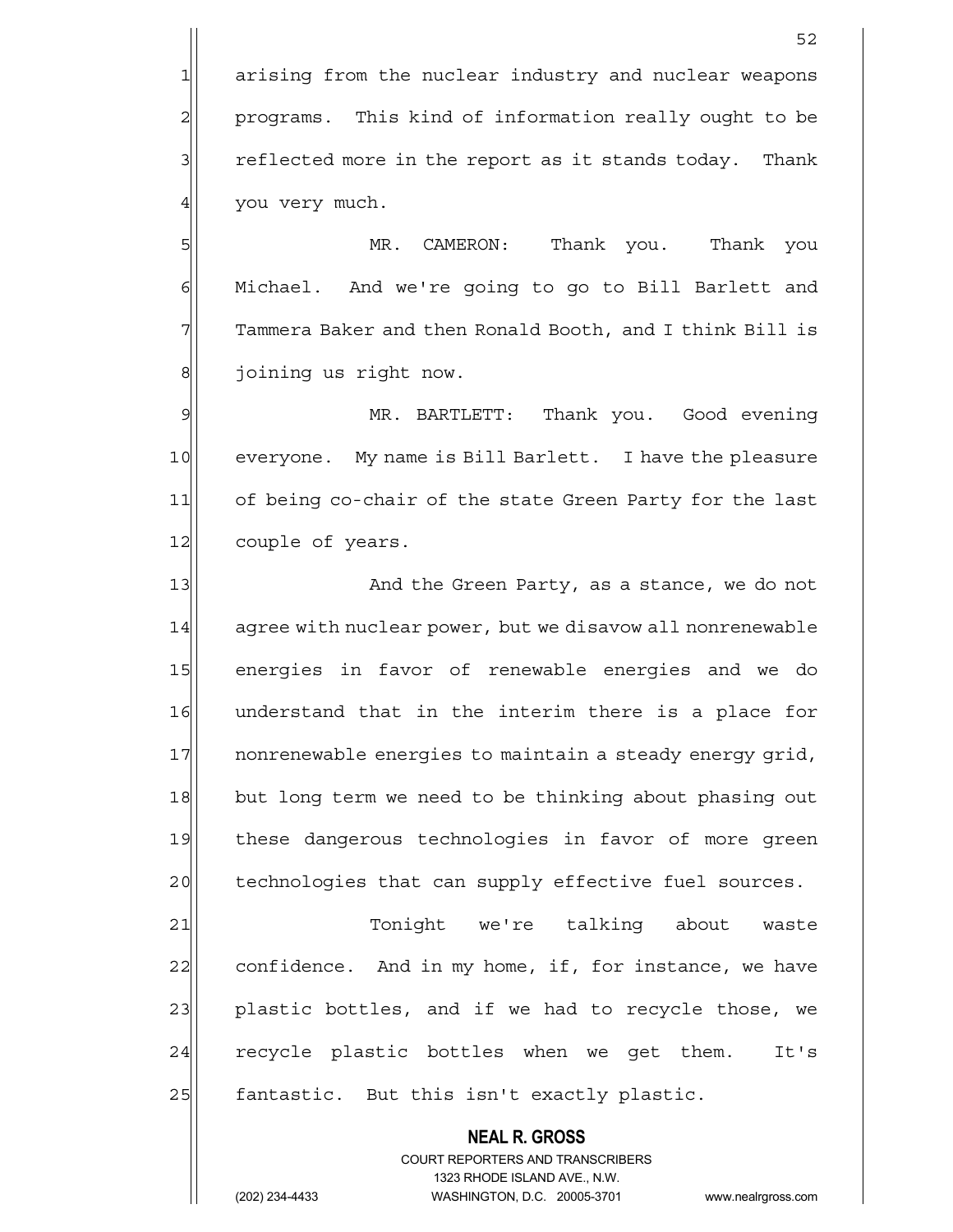1 1 And I know that we have scientists lined up  $2$  that will tell us that the scientific facilities are 3 3 3 available to safely store this nuclear waste, but what  $4$  we heard earlier is it's the politics. And it's the 5 politics that always makes the mess. As we can see now, 6 6 6 this panel might not even be able to function next week 7 because of politics.

8 8 So while I have faith in our science ability  $9$  to store this radioactive material, I don't exactly have 10 faith in the humans that are directing a lot of these 11 administrative procedures that are supposed to make this 12 safe, particularly as our friend from Laramie was telling 13 us about the transportation difficulties and some of the 14 other people are going to talk about some other things 15 here tonight.

16 We try to prepare for all the eventualities 17 that we can and we hope that the operators that are 18 putting together these facilities are preparing for 19 these eventualities and that they're listened to.

20 and In Fukushima, for instance, the people who 21 created those plants, there were people involved in the 22 creation of that plant who have problems with the 23 placement of the plants and the way they were putting it 24 together. They weren't listened to and they left that 25 project and it was still created and this is what we have

### **NEAL R. GROSS** COURT REPORTERS AND TRANSCRIBERS 1323 RHODE ISLAND AVE., N.W.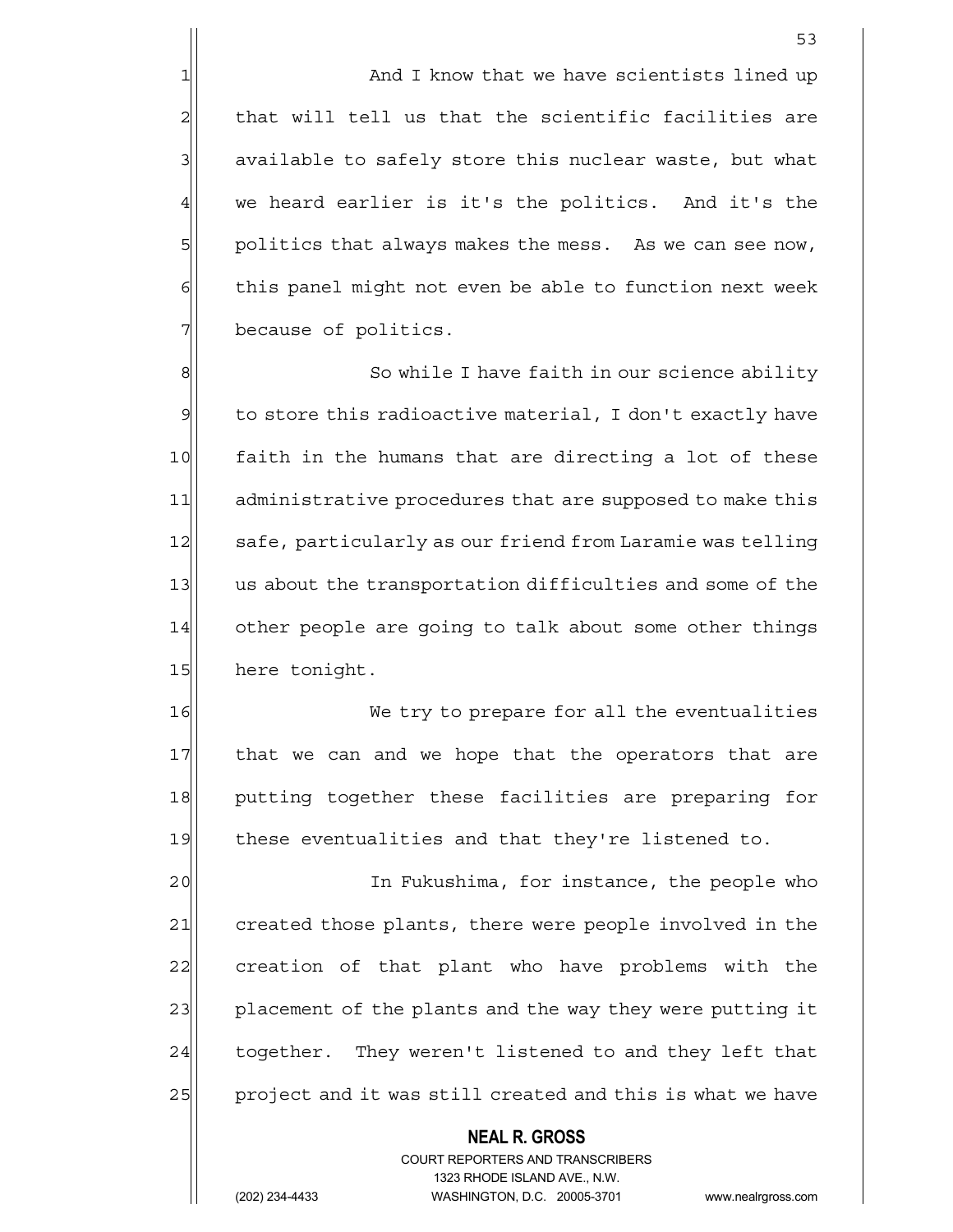$1$  today.

2 So there are people involved who can affect  $3$  the process and bring up ideas in case we have disasters  $4$  like an earthquake, like a tsunami, like a flood. But 5 5 5 5 the nicer the waste confidence looks, the more the 6 industry feels comfortable in creating more nuclear  $7$  waste, which again, if I wasn't able to recycle plastic  $8$  at my house, if it just turned up in a bin in the backyard 9 | for the animals to choke on and to fill up my yard over 10 time, we would stop using the plastic and start looking 11 for something else to use instead.

12 So that is the Green Party position. Can 13 we store things in an ideal political climate for long 14 terms? Ouite possibly. I'm sure the science is there. 15 But is the human touch there? Is the finesse of our 16 political system there? Is the political will to keep 17 us safe there, when we already know that the shareholders 18 of multinational corporations have the reins of our 19 government. It's been proven.

20 So the goal, more renewable energies, less 21 | nonrenewable poisonous energies. Let's not have a  $22$  plastic island that's radioactive in the ocean, let's 23 have more renewables.

24 The projections here say they're trying to 25 prepare for the 20 percent of energy that we use as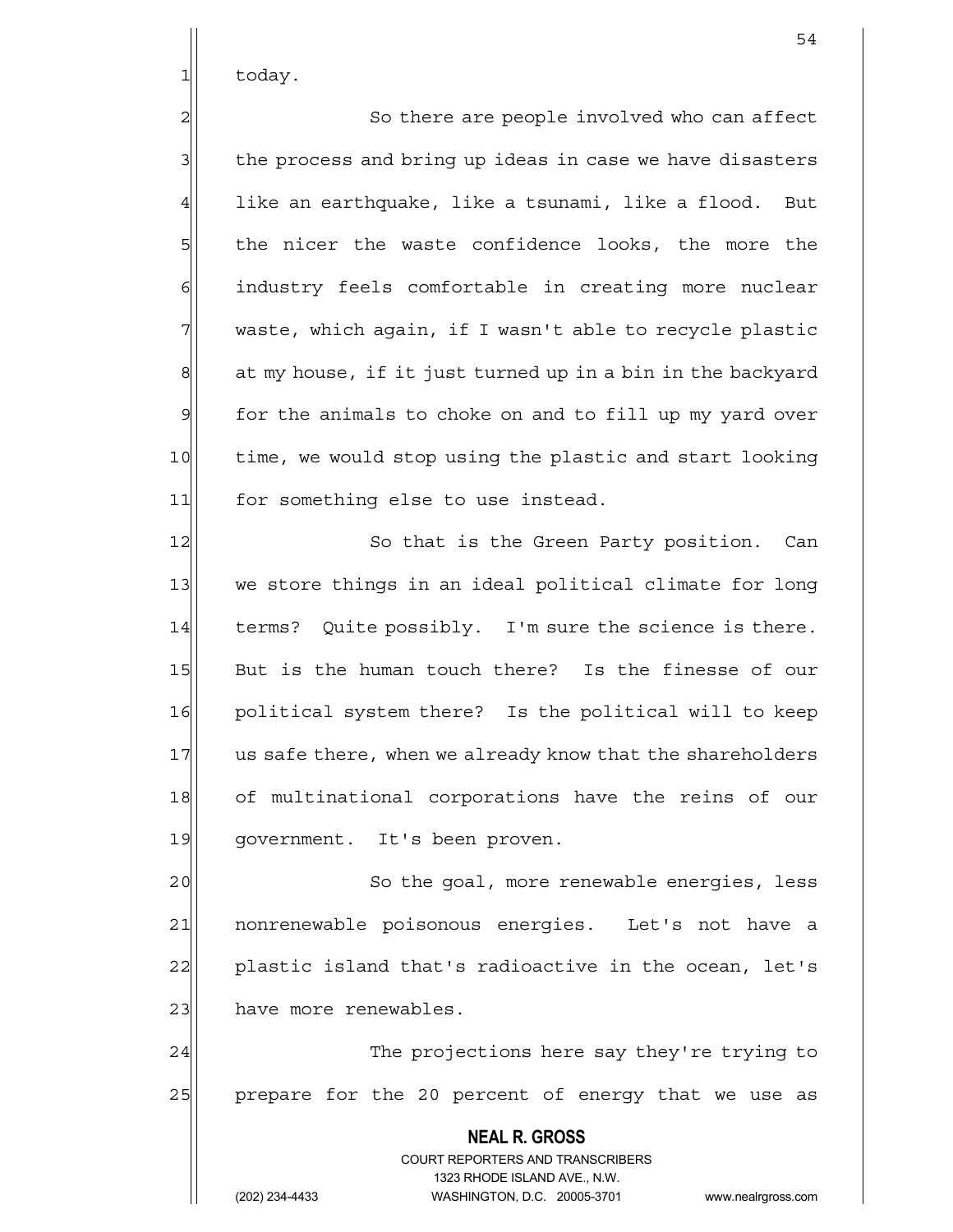the contract of the contract of the contract of the contract of the contract of the contract of the contract o

4 | I won't take up anymore of your time. I 5 appreciate everybody's hard work on this issue, because 6 we are all relying on you to keep us safe on this. So 7 Thank you very much.

8 MR. CAMERON: Thank you Bill. Thank you 9 very much. We're going to hear from Tammera Baker, and 10 then we'll take a little break for five minutes or so, 11 so you can stretch or whatever. So Tammera?

12 MS. BAKER: Good evening. My name's 13 Tammera Baker and I'm a communications consultant with 14 the Palo Verde Nuclear Generating Station, which is about 15 45 miles west of downtown Phoenix.

16 Nuclear energy plays a vital role in meeting 17 our nation's electricity needs, protecting the 18 environment and preserving the fuel and technology 19 diversity that is the strength of the U.S. electricity 20 supply system.

21 One hundred nuclear power plants in the 22 United States generate nearly 20 percent of our 23 electricity, and in seven states nuclear power plants 24 generate more electricity than any other source. Since 25 1992, Palo Verde has been the largest power producer of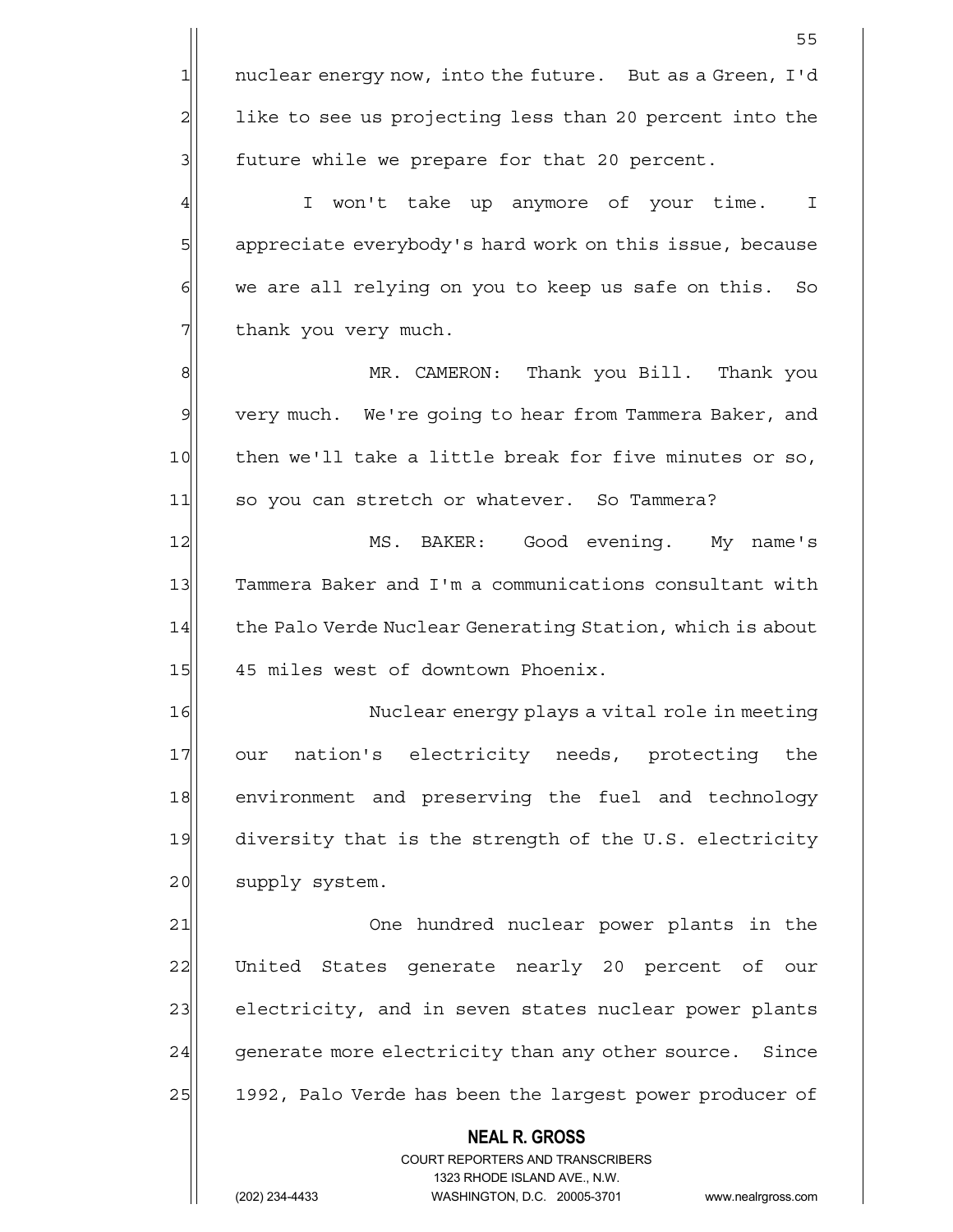1 any kind in the United States. This generated 2 approximately 4,200 megawatts of electricity that's 3 3 enough to supply and meet the electrical needs of 4 approximately four million people in the Southwest. The 5 | Energy Department projects that U.S. electricity demand  $6$  will raise 28 percent by 2040, and that's even with very 7 modest economic growth.

8 8 Report Muslem That means the United States will need 9 hundreds of new power plants of all types to meet the 10 increased demand and replace older facilities that are 11 being retired. Some of these new plants are going to 12 have to be nuclear, like the five that are currently under 13 construction in Georgia, South Carolina and Tennessee. 14 Nuclear energy is the only emission-free source of 15 electricity that can be widely expanded.

16 The president has set very ambitious goals 17 for reducing carbon dioxide emissions, and the United 18 States simply cannot get there without nuclear energy. 19 In addition to generating clean energy, nuclear plants 20 strengthen state and local economies through jobs, taxes 21 and secondary spending. Palo Verde, for an example, is 22 a major employer in Arizona and it also makes a 23 substantial amount of local purchases from suppliers, 24 supporting the region's economy. The plant directly 25 employs 2,800 employees and contractors with the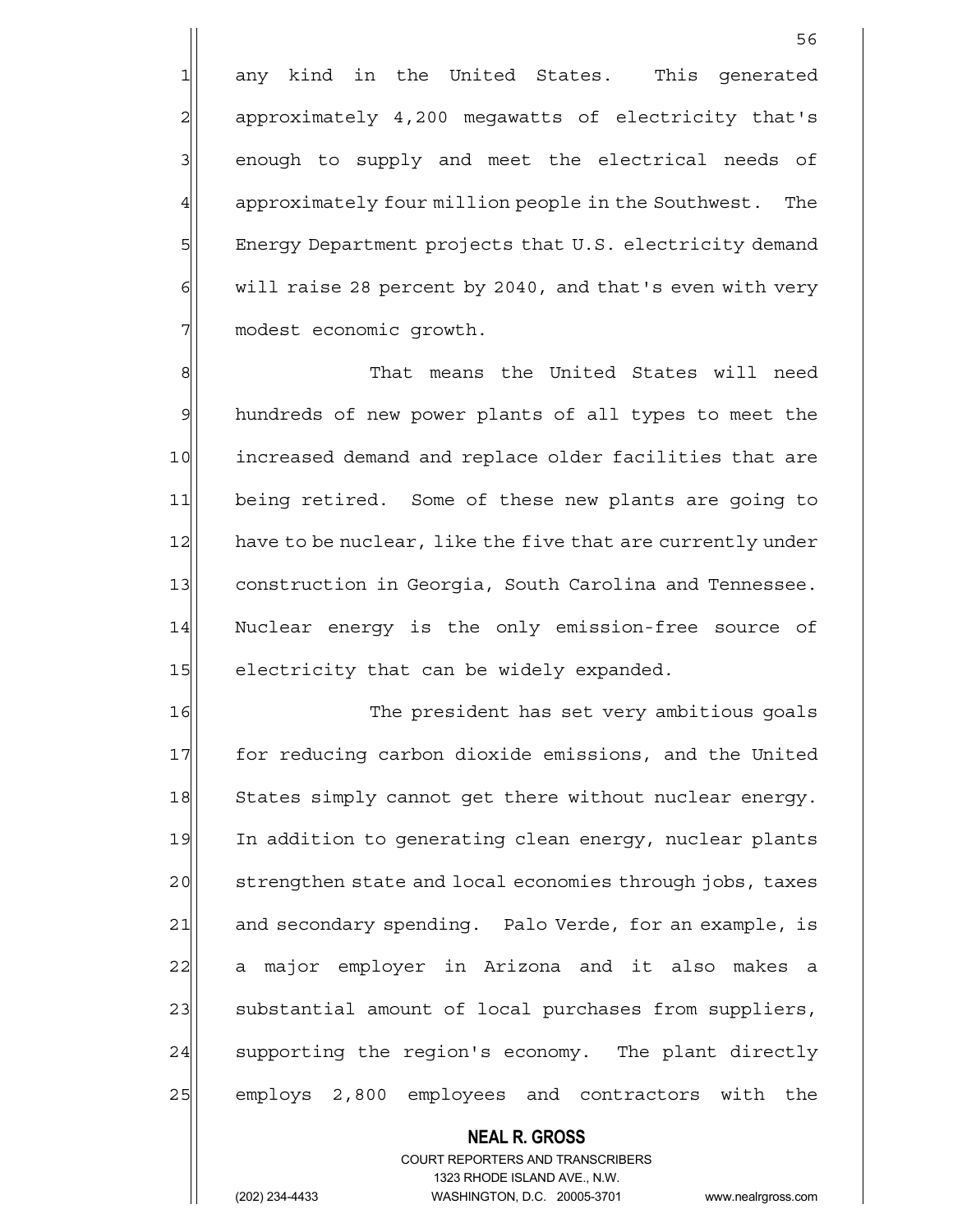1 combined annual payroll of \$255 million. It also 2 indirectly supports an additional 5,800 jobs and \$253.7 3 million in payroll annually in other businesses  $4$  throughout the state.

5 S 6 6 plants and its employees filters throughout the local 7 | economy. Analysis shows that every dollar spent by the 8 average nuclear plant results in the creation of \$1.04  $9$  in local economy, \$1.18 in the state economy, and \$1.87 10 in the U.S. economy. Again using Palo Verde as my point 11 of reference, the plant creates an economic impact of 12  $\vert$  \$1.8 billion in the Arizona economy, and it's the largest 13 single commercial taxpayer in Arizona, paying 14 approximately \$50 million in property taxes alone. 15 These tax dollars benefit our schools, our roads, and 16 other state and local infrastructure, not to mention the 17 generosity of the Palo Verde employees who donate over 18 a million dollars every year to local charities.

19 For many reasons nuclear energy is a vital 20 part of our nation's electricity system. It's essential 21 | for the Nuclear Regulatory Commission to complete the 22 Waste Confidence rulemaking and move forward with 23 issuing renewed operating licenses for existing nuclear 24 plants and license to build and operate new plants. I 25 would like to thank the NRC tonight for hosting this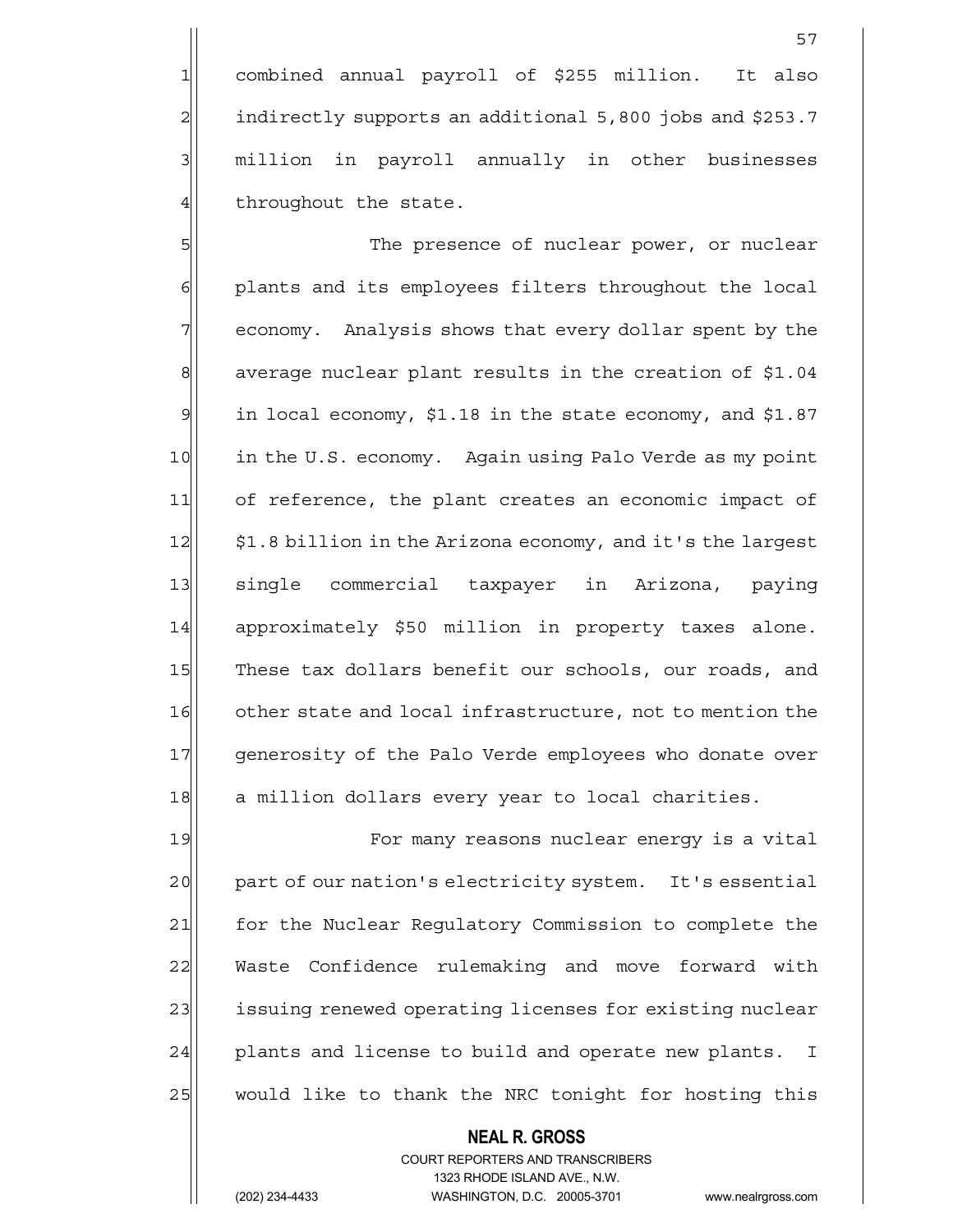1 public meeting and providing us with an opportunity for 2 making these comments.

3 MR. CAMERON: Okay, thank you. Thank you 4 Tammera. And let's take a break for five minutes or so 5 and we'll come back and hear from Ronald Booth, Ellen 6 Buckley and Susan Long. Thank you.

7 (Whereupon, the foregoing matter went off  $8$  the record at 8:22 p.m. and went back on the record at  $9$  8:47 p.m.)

10 MS. ALISA NAVRKAL: Nuclear energy is 11 extremely expensive, prohibitively so. Without 12 significant public subsidies it is too expensive to 13 continue. Taxpayers shouldn't be expected to pick up 14 the tab for dirty and dangerous energy production when 15 clean renewable energy resources are far cheaper, safer, 16 reliable, and available.

17 If a cloudy country like Germany can shut 18 down its nuclear power stations and be powered by 50 19 percent renewable energy at times during this past year, 20 the United States can, too.

21 **For the sake of our children and our future** 22 generations, it's time to transition beyond dirty and 23 dangerous energy sources to a clean renewable energy 24 future. Thank you.

25 | I'm also reading comments on behalf of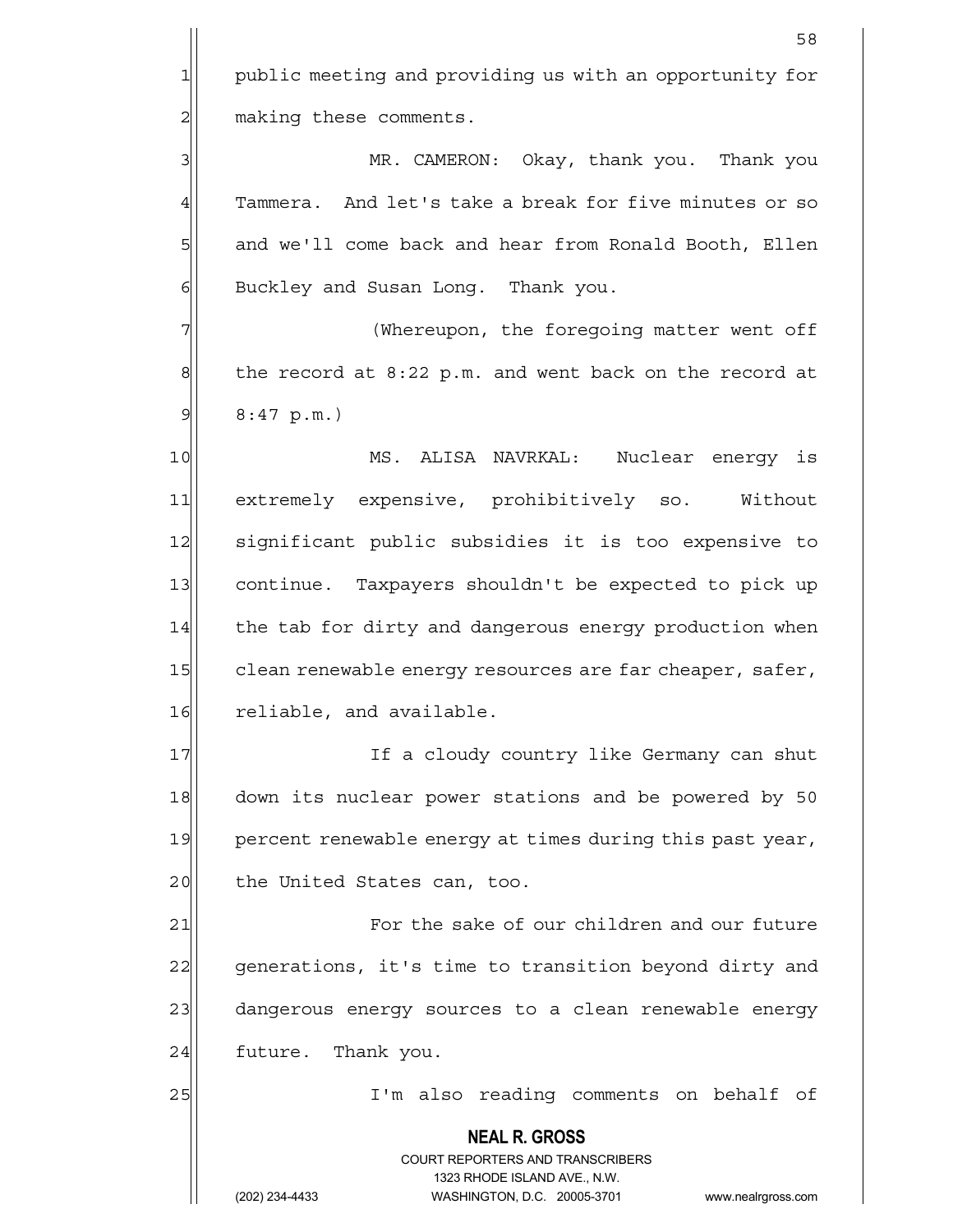$1$  Leslie March, she was unable to be here this evening. 2 This is Leslie's statement. My name is Leslie March. I 3 live in Hillsboro, Oregon. I'm a member of the Sierra 4 Club Nuclear Free Corp Team, but the following are my 5| personal comments.

6 6 The Sierra Club will submit their comments 7 at another time. Thank you for giving me the opportunity 8 to speak. I am very concerned about the entire process 9 of this EIS. The NRC seemed to be in a hurry to proceed 10 to the end of the process without giving any part of it 11 careful review.

12 The public meetings are not being held near 13 reactor communities with the exception of the California 14 meetings. The public was not given enough notice for the 15 meetings. It has been less than 30 days since the draft 16 EIS was submitted on September 13 by the NRC.

17 I want to reproach the NRC for trying to rush 18 this whole process. I want to make one thing perfectly 19 clear. I am not confident that the NRC will be able to 20 site a permanent repository within 25 to 30 years. I'm 21 also not confident that they are fully prepared to store 22 the existing 80,000 metric tons of radioactive waste 23 already sitting at the 104 reactors across the country. 24 As a financial professional I am concerned 25 that the true cost of the nuclear fuel cycle are not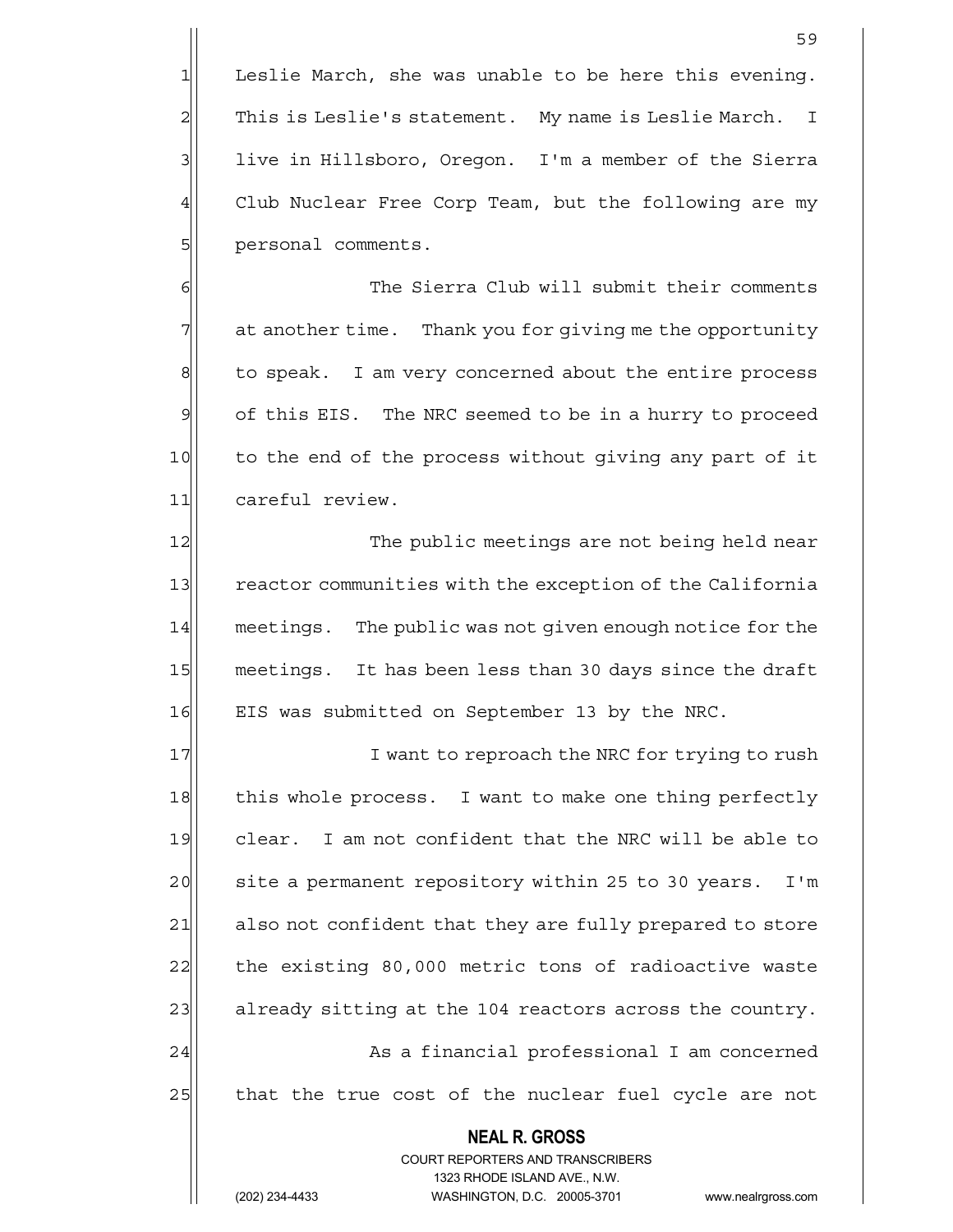1 discussed in this document. The long-term social and 2 monetary costs of the creation of radioactive waste are 3 1 and evaluated, nor are the costs related to the potential 4 accident or incident related to fuel spent like pool 5 fire, pool leakage, long-term cask storage, or 6 6 fransportation of radioactive waste.

7 Th addition, the costs of handling the  $\sigma$ 8 existing on-site waste and restoration of the lands 9 decimated by mining were ignored. In my case, I am 10 concerned about the generic aspects that the NRC wants 11 to bring to this process.

12 Rach reactor site has its own unique 13 signature and needs to be treated individually. In my 14 case, the Columbia Generating Station is in the 15 agricultural center of Washington State. An accident 16 there threatens \$9.5 billion worth of products in 17 Washington and another \$6 billion in Oregon.

18 This is besides having Seattle, Spokane, 19 and Portland affected based on what direction the wind 20 blows. We also have the risk of contaminating the 21 Columbia River and the double jeopardy of having the 22 Hanford reservation next door.

23 am asking that the EIS thoroughly discuss in the EIS thoroughly  $24$  spent fuel impacts for each reactor, follow an EPA by 25 considering alternatives for creation of future waste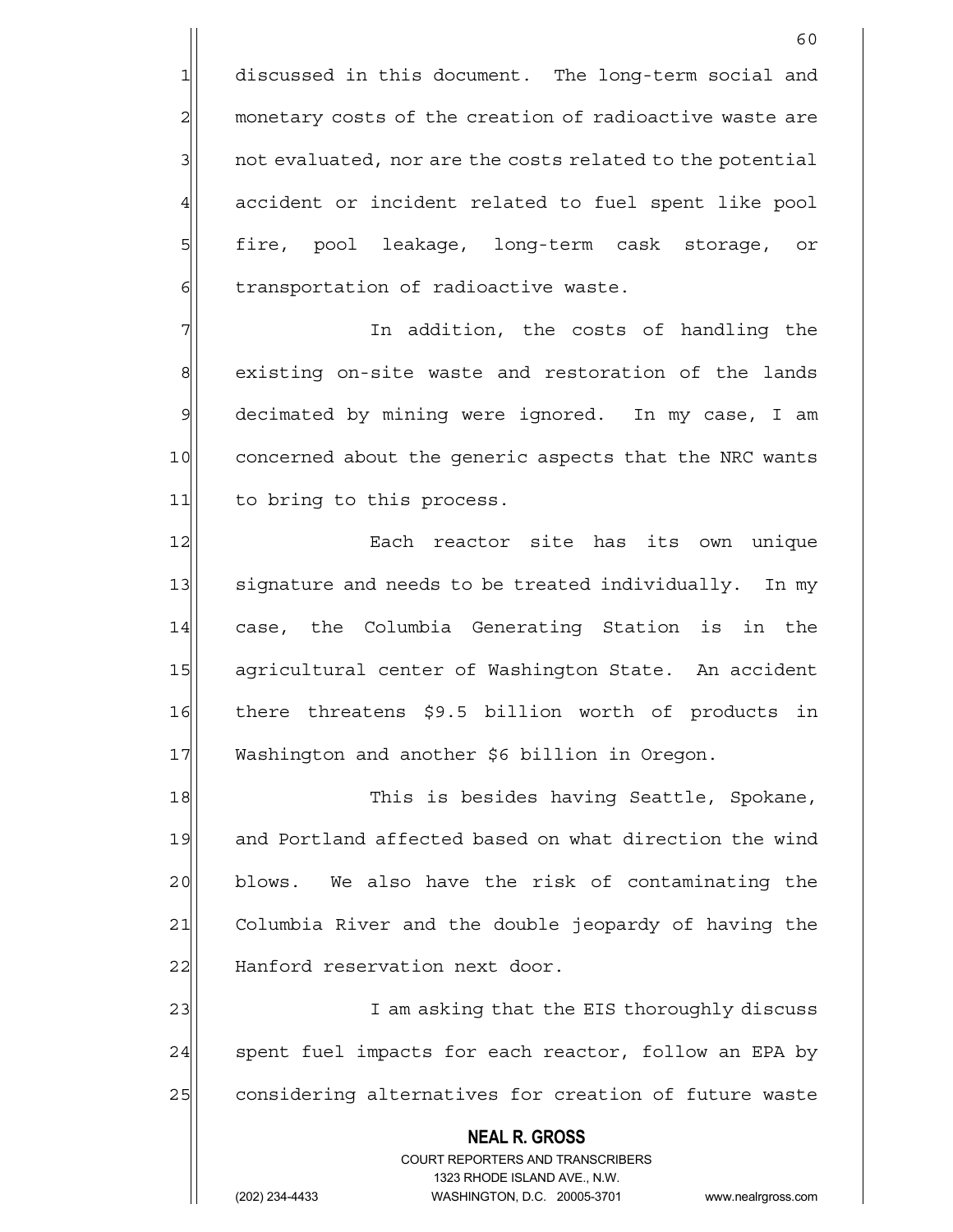1 including the alternative to continue the moratorium on 2 re-licensing and licensing reactors with the goal of 3 | phasing out all reactors by 2020 or sooner.

 $4$  The EIS also needs to include an 5 | investigation of the carbon effects of the fuel cycle.  $6$  As we continue to try to decrease greenhouse gasses in 7 The United States, continuing to mine, mill, and process 8 | salvanium is a contradiction.

9 9 In fact, one of the most dangerous chemicals 10 that depletes the ozone layer, Freon, has been used in 11 converting uranium to fuel. Construction and 12 de-commissioning are also high carbon emitters. The EIS 13 needs to look at renewables and energy efficiency as 14 being an alternative to creating more nuclear waste.

15 In conclusion, I am proposing that the EIS 16 meet its and EPA requirements by offering alternatives, 17 considering each reactor site separately, and to 18 evaluate all costs involved, not just how much it will 19 cost to do an EIS. Thank you.

20 and thank you for letting me read Leslie's 21 statement, also.

22 MR. CAMERON: And that's fine. Thank you, 23 Alisa. Is Joan here, Joan Seeman? And how about  $24$  Jennifer? And Bob, I know Bob Kinsey's back there.

25 MR. KINSEY: My name is Bob Kinsey. I live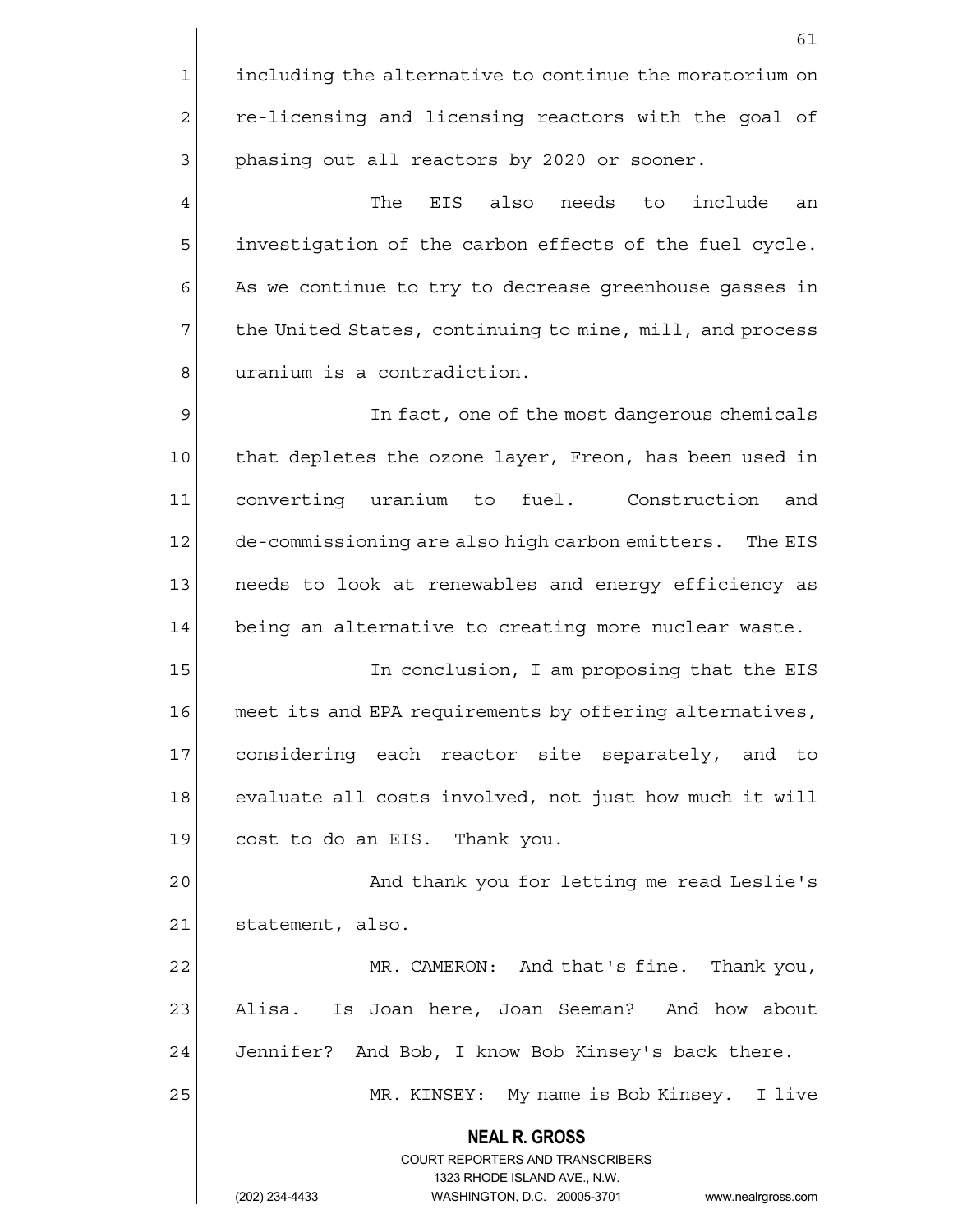1 in Colorado Springs currently. I've been a Colorado 2 resident for a long time and I thank Janet Johnson for 3 her comments, very well thought out and very detailed  $4$  about the nuclear industry in Colorado and how it's 5  $\vert$  messed this up and cost us a lot of money, money that is 6 6 6 6 not included in the cost per kilowatt hour for nuclear 7 | power when it said that nuclear power can provide power  $8$  cheaper than renewable sources like wind and solar.

62

9 9 The waste confidence, I shuttered when I 10 heard that word, confidence, waste confidence, it sounds 11 like a con game. It sounds like what you're trying to 12 do is create some kind of techno legalese babble to get 13 around the Court trying to enforce the protections that 14 we put in place by law to protect us from nuclear dangers.

15 It says here, you know, it's feasible to 16 safely store spent nuclear fuel, follow license life of 17 the operator of the reactor. You know, the DOE said it 18 was feasible to build an advanced nitrous filtration 19 plant at Hanford.

20 and they approved a plan to build that plant 21 that was going to cost somewhere between \$3 billion and  $22$   $\mid$   $\mid$  \$4 billion, that was about ten years ago. That plant by 23 Bechtel is, Bechtel has just turned that into a cash cow.  $24$  They are currently not completed.

25 25 They were supposed to be completed by 2014.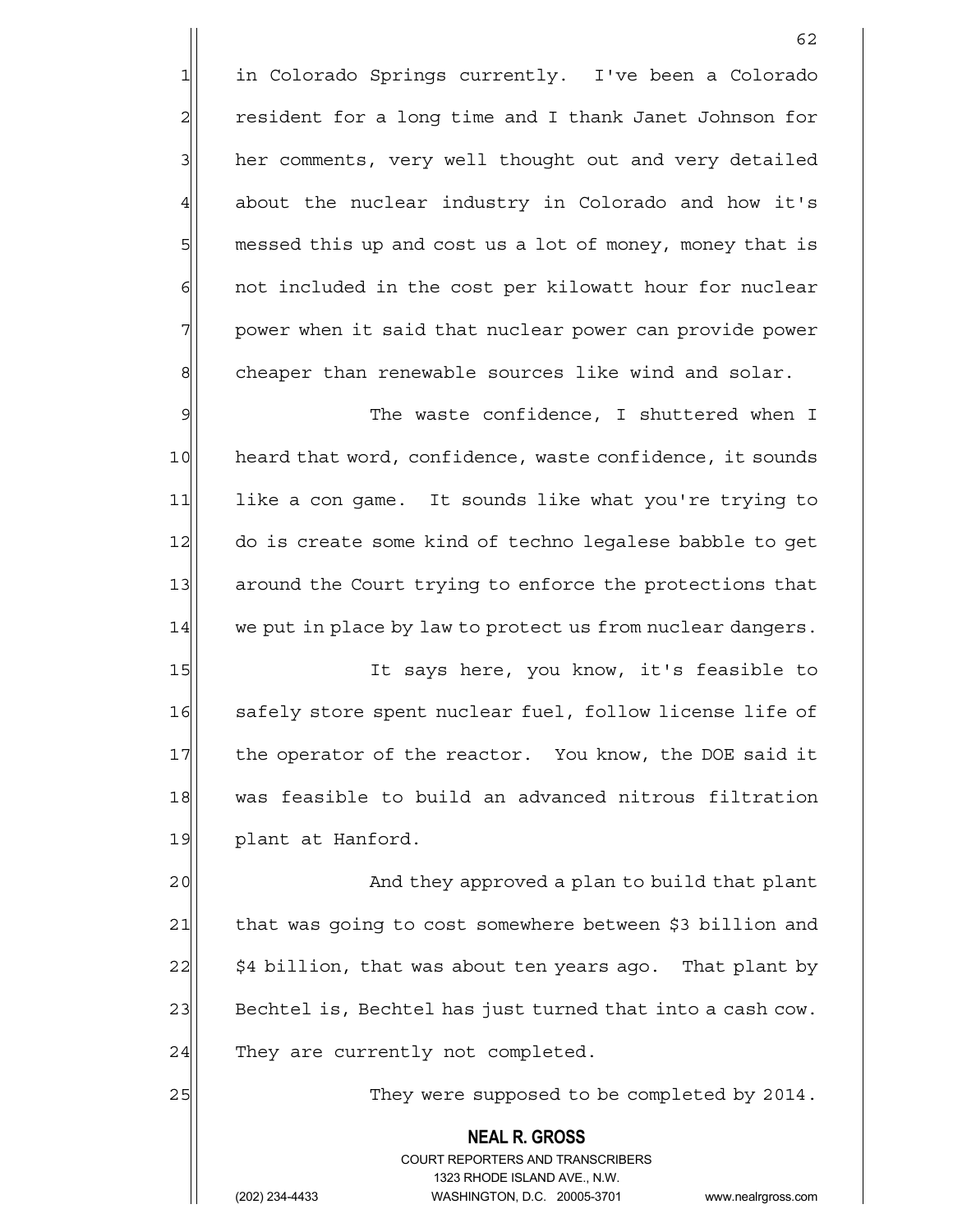1 The completion date has, you know, been moved up to about  $2 \mid 2016$  at this point and the cost of the thing is \$14.4 3 billion currently, you know, you can see what's happened 4 there.

5 You know, it's feasible perhaps to build the 6 plant, but it didn't happen, you know. It didn't happen 7 and DOE couldn't make it happen and that cost is 8 incredibly high. That was a way of dealing with nuclear 9 waste.

10 It's feasible perhaps to handle nuclear 11 waste, but the fact of the matter is that a lot of nuclear 12 waste has been made into depleted uranium shells that 13 have been used by the United States military and have 14 poisoned the land and the air in Southern Iraq and in 15 Serbia battles and has caused all kinds of birth defects 16 and deaths in the process.

17 So it wasn't in fact safely handled, the 18 | nuclear waste, that the so-called depleted uranium was 19 allowed to get out. Right now the waste tanks for 20 | nuclear at the Savannah River site are raging into the 21 Savannah River.

22 Oh, right, I forgot to mention that as a 23 member of the Colorado Coalition for Prevention of a 24 Nuclear War, I work with the Alliance for Nuclear 25 Accountability and we know and we documented that leak.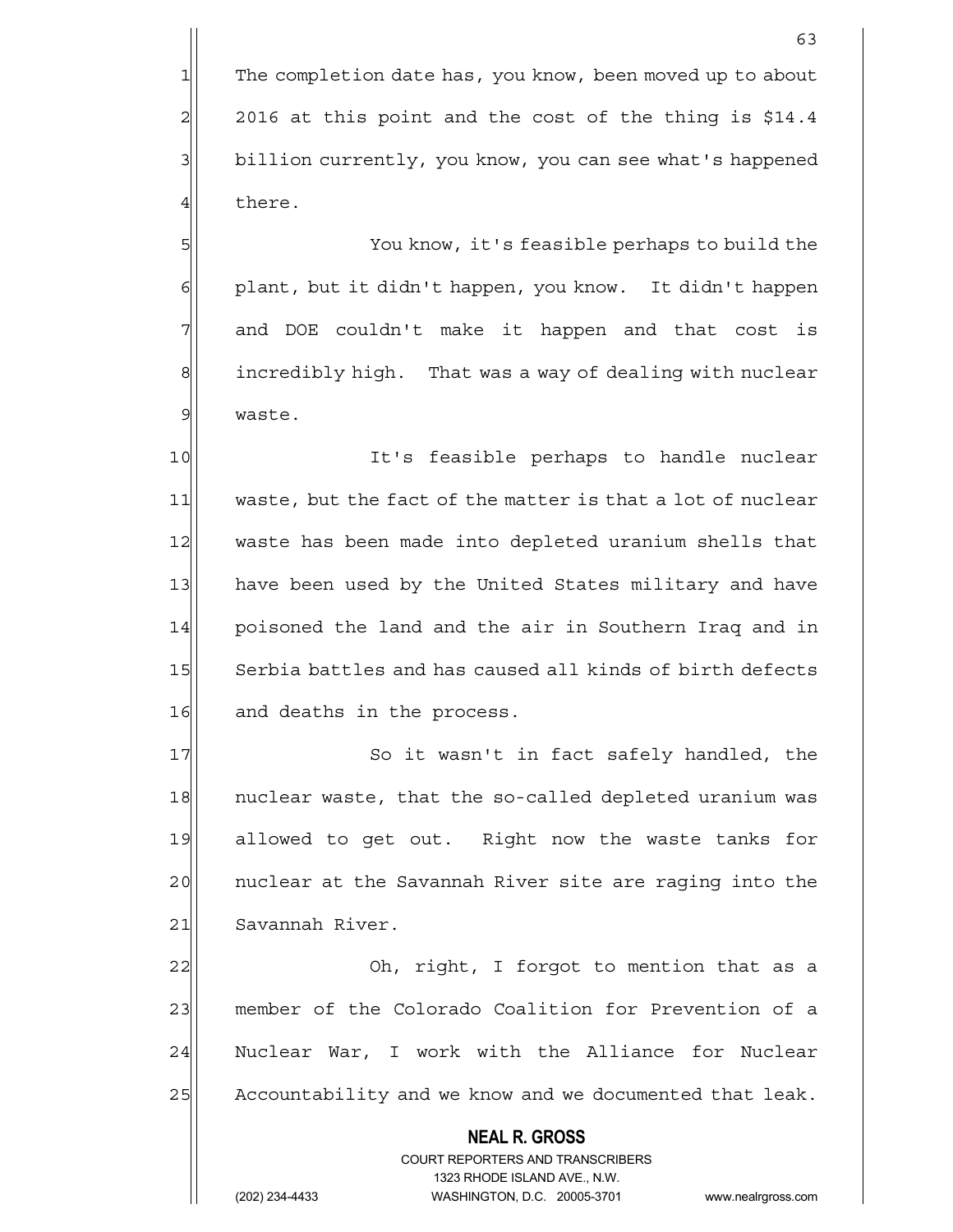4 And nuclear plutonium has been found in the  $5$  salmon off the Coast of the Columbia River in the Pacific 6 Ocean. And now, of course, we've got the nuclear  $7$  pollution that is infesting the entire Northern Pacific 8 Ocean fish and has been found already from Fukushima.

9 It's feasible, yes, it's technically 10 feasible just like, you know, you can, it's feasible to 11 write a way around the ruling of the Court, but it won't 12 happen. It's, what is this? A way to grease the 13 so-called nuclear renaissance so that the nuclear 14 industry can move ahead and build more nuclear plants and 15 create the whole fuel cycle that endangers the planet.

16 and as a clergy man I have to say it's 17 immoral to do that, to take those kinds of risks. If I 18 were a medical person I would say that the precautionary 19 principle says why take the risk? Why reduce the cost? 20 Why reduce the cost to license nuclear plants and not  $21$  include the costs that it will take to in any way 22 responsibly handle the waste?

23 and 1 don't have any confidence that that can  $24$  be done politically or humanly in a capitalist system 25 that will bend all kinds of corners to make a buck rather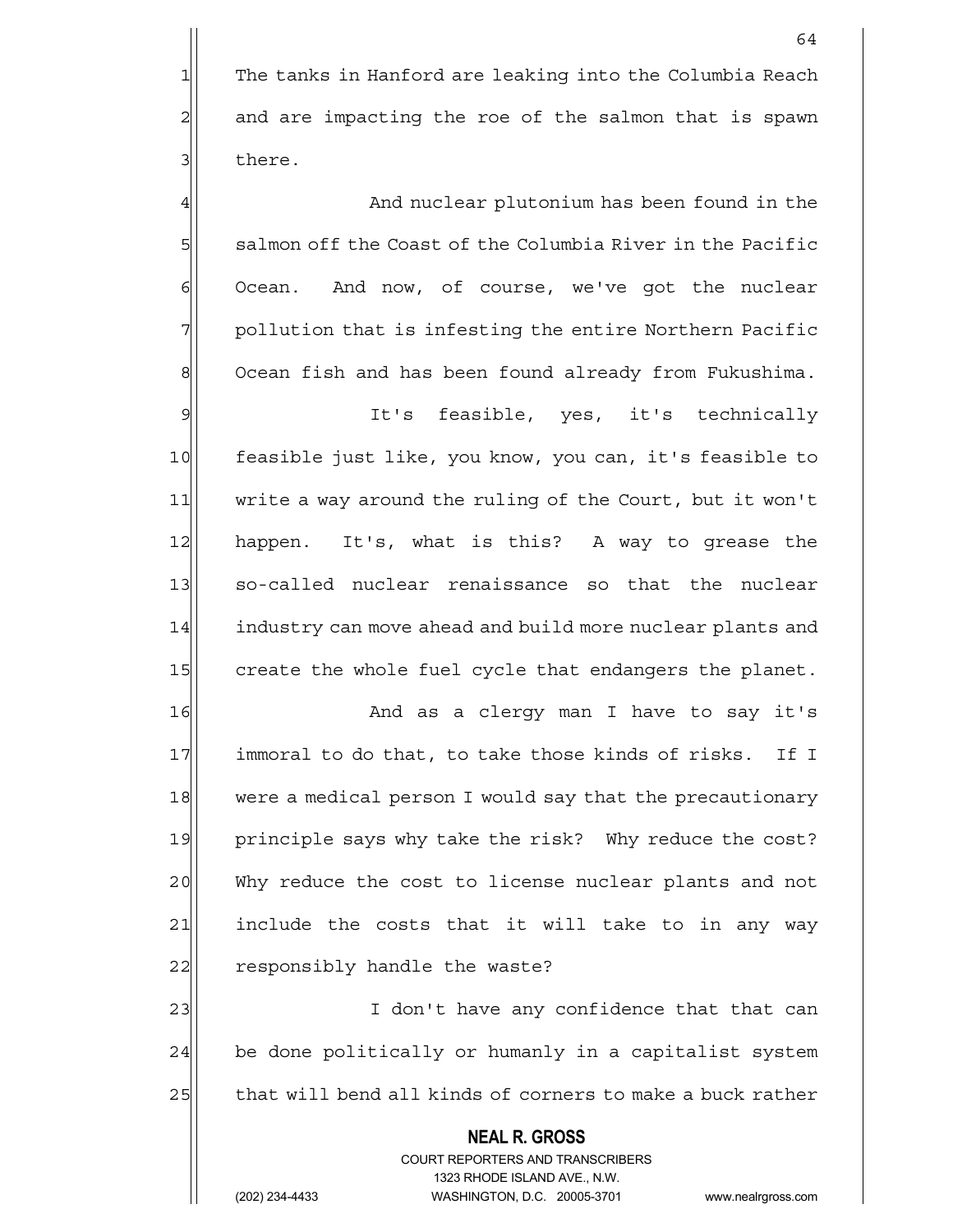$1$  than be responsible if they can get away with it. 2 There's no way that you can create waste confidence in 3 3 my mind given the long-term dangers of nuclear waste. 4 Thank you.

5 MR. CAMERON: Okay. Thank you, Bob. Is 6 Rick Allen here?

7 | MR. ALLEN: Yes.

8 MR. CAMERON: Okay. We're going to go to 9 Rick and then we have a duet, I quess, from Chris 10 Frankland and Theann Sandos. And this is Rick Allen. 11| MR. ALLEN: Hi. My name is Rick Allen and

12 I'm representing the United Association of Plumbers and 13 Pipefitters here tonight. I'd like to say, first off I'd  $14$  like to talk a little bit about the storage of nuclear 15 fuel. The fuel pools are large robust structures, some 16 40-feet deep with reinforced concrete walls several feet 17 thick and steel liners.

18 The water offers superb cooling for 19 radiation and the fuel pools offer 25 to 30-feet of water 20 shielding and fuel cooling. The volume of water in these 21 pools is so large that any evaporative process associated 22 with loss of cooling system would provide time for 23 operators to establish backup water supply.

24 All used fuel pools are designed to seismic 25 standards consistent with other important safety related

# **NEAL R. GROSS**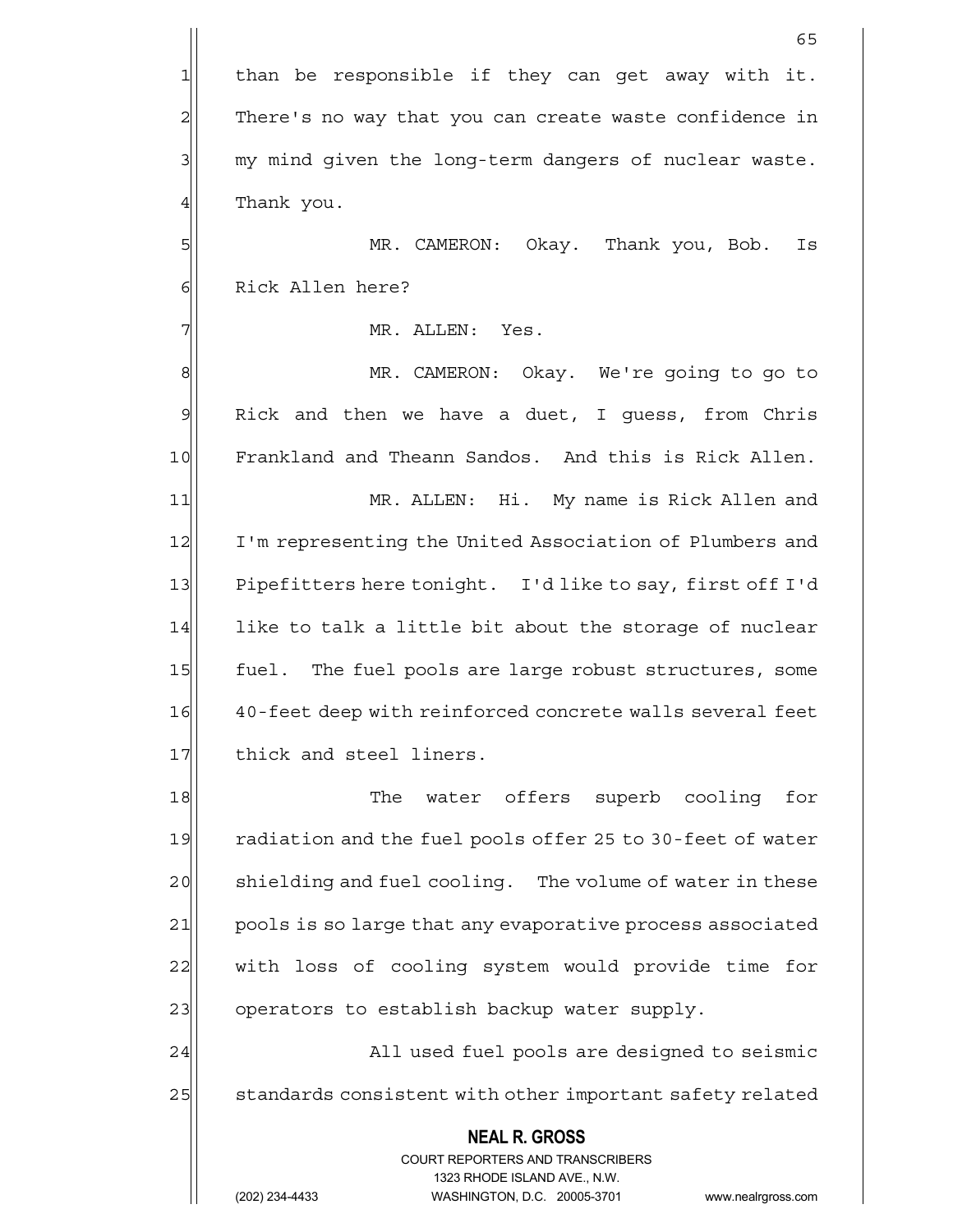1 structures on the plant sites. The dry storage 2 containers are robust, concrete steel structures with no 3 moving parts.

4 Multiple barriers provide an in-depth 5 protection. More than 100 tons of concrete and steel 6 6 forms precisely engineered structures to protect 10 tons  $7$  of used fuel. Over the past 30 years the nuclear 8 8 industry has safely loaded more than 1700 dry storage 9 systems.

10 All of these systems are in service today 11 and there has been zero release with their radioactive 12 contents. Dry storage systems have withstood several 13 earthquakes, hurricanes, and other natural disasters.

14 at the Japan, Fukushima Dai-ichi site, used 15 fuel was stored in seven pools and nine dry storage 16 containers when the earthquake and tsunami and 17 Subsequent explosions occurred in March 2011. All of 18 this fuel was protected and remains in safe storage 19 today.

20 So I'd like to get on to a little bit of the 21 economic impacts of this. Nuclear energy generates 63 22 percent of the carbon free electricity produced in the 23 United States according to the U.S. Energy Information 24 Administration. The operation of a nuclear plant 25 | requires hundreds of people to perform numerous and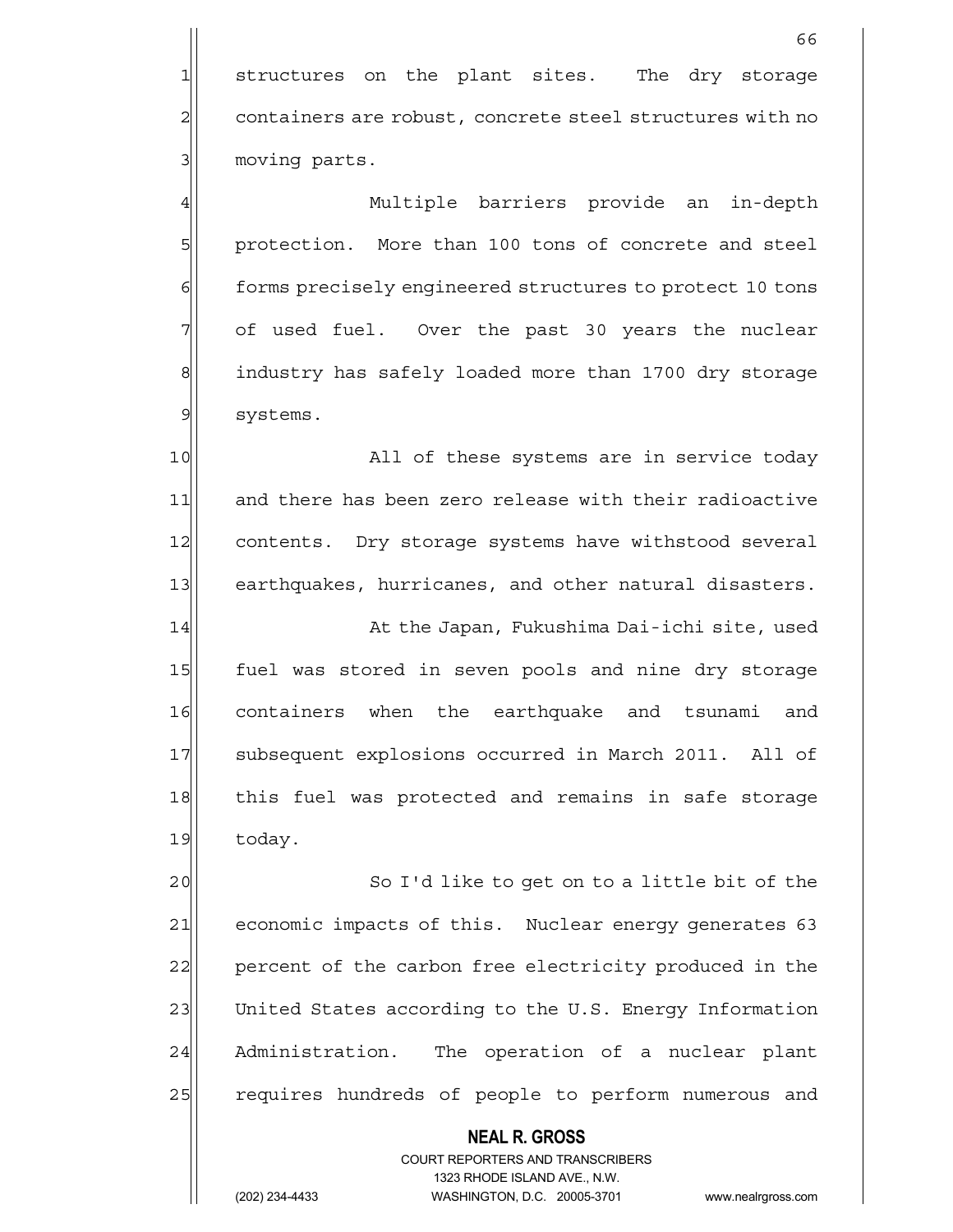1 various responsibilities.

2 2 The closing of San Onofre Nuclear Power  $3$  Plant means 1100 workers will lose their jobs. The 4 closing of the Vermont Yankee Nuclear plant will cost 5 more than 600 workers their jobs. These numbers include  $6$  only direct full-time jobs at these plants.

7 The contract Market Market and Market Market Market Market Market Market Market Market Market Market Market M 8 maintenance completed during outages and hundreds of 9 more for suppliers and vendor companies who rely on these 10 plants for their survival.

11 The Boston Globe newspaper reported on 12 September 18 that 17 years since the Maine Yankee Nuclear 13 Power Plant closed and 600 workers lost their jobs, 14 property taxes have spiked more than ten times for the 15 town of 3700 residents.

16 The number living in poverty has more than 17 doubled as many professionals left and the town's 18 services and jobs have been cut. The town of Wiscasset 19 lacks money to repair leaky windows and roofs in school 20 buildings and the high school has fewer than half the 21 students it had two decades ago and about 50 percent of 22 them rely on subsidized lunches.

23 | Con average a nuclear energy facility 24 generates \$470 million dollars in sales of goods and 25 services the local community and nearly \$40 million in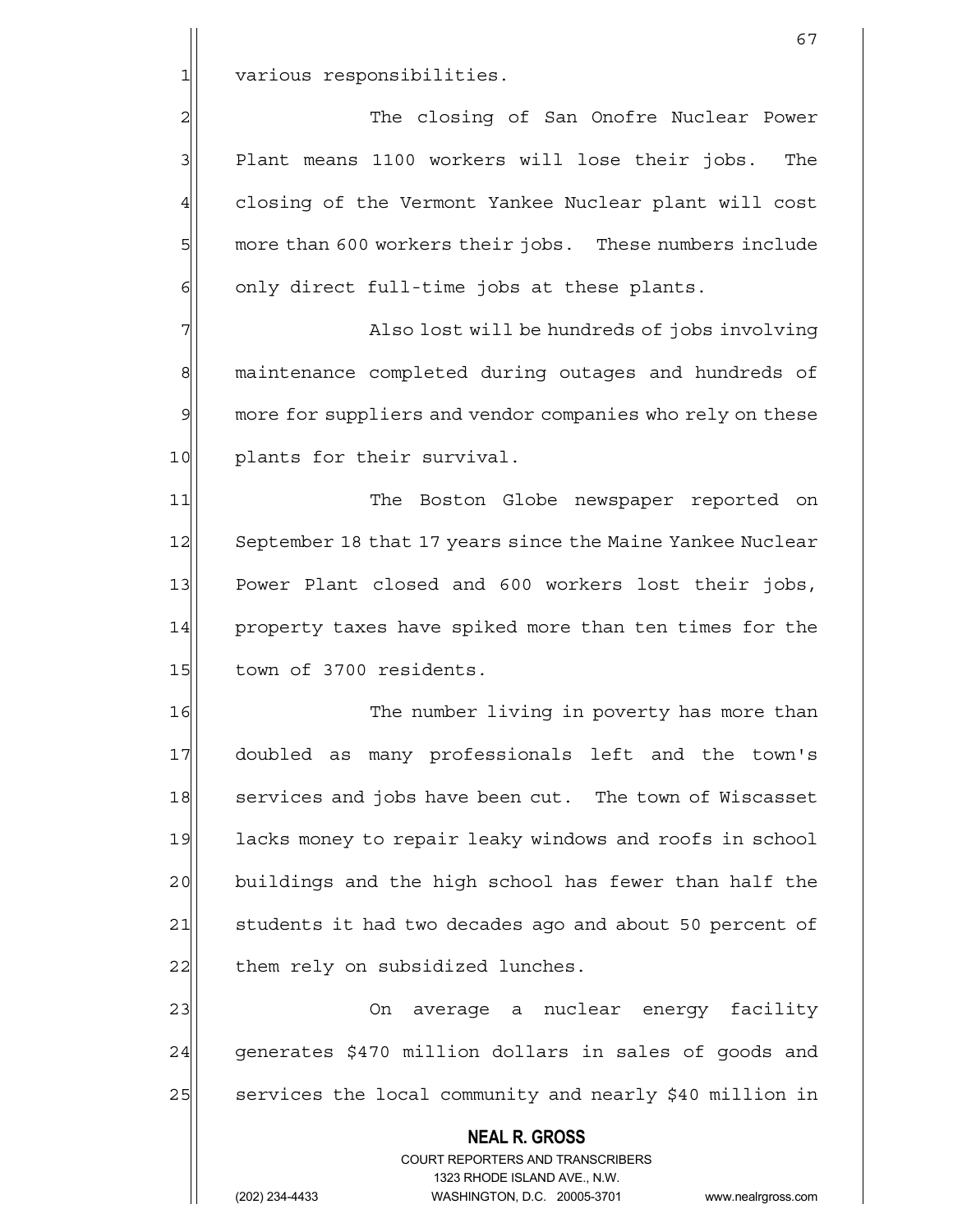|                 | 68                                                                                                  |
|-----------------|-----------------------------------------------------------------------------------------------------|
| 1               | total labor income annually. Each year it pays out about                                            |
| $\overline{c}$  | \$67 million in federal taxes and almost \$16 million in                                            |
| 3               | state and local taxes.                                                                              |
| 4               | That's all I have to say. I just wanted to                                                          |
| 5               | talk about the economics of it. Thank you.                                                          |
| 6               | MR. CAMERON: Thank you, Rick. If anybody                                                            |
| 7               | else wants to make a comment, if you want to sign up Miriam                                         |
| 8               | has some blue cards if anybody wants to do that.                                                    |
| 9               | But we have Chris Frankland and we have                                                             |
| 10              | Theann Sandos, both from ConverDyn and do you guys want                                             |
| 11              | to use two mikes?                                                                                   |
| 12              | MR. FRANKLAND: Yes, that's great.                                                                   |
| 13              | MS. SANDOS: Sure.                                                                                   |
| 14              | MR. CAMERON: Okay.                                                                                  |
| 15              | MR. FRANKLAND: Thank you. Good evening                                                              |
| 16              | and thanks to our hosts here today and for everybody                                                |
| 17              | contributing. My name is Chris Frankland. I'm Vice                                                  |
| 18              | President with ConverDyn and this is my colleague, Theann                                           |
| 19              | Sandos, and we've got a joint statement to make and keep                                            |
| 20              | our time efficient.                                                                                 |
| $\overline{21}$ | We are a Denver headquartered company which                                                         |
| 22              | is a partnership between Honeywell International and                                                |
| 23              | General Atomics. We sell a component of the nuclear fuel                                            |
| 24              | cycle produced at the Metropolis Works Plant<br>in                                                  |
| 25              | Metropolis, Illinois. They employ about 300 employees                                               |
|                 | <b>NEAL R. GROSS</b>                                                                                |
|                 | <b>COURT REPORTERS AND TRANSCRIBERS</b>                                                             |
|                 | 1323 RHODE ISLAND AVE., N.W.<br>(202) 234-4433<br>WASHINGTON, D.C. 20005-3701<br>www.nealrgross.com |
|                 |                                                                                                     |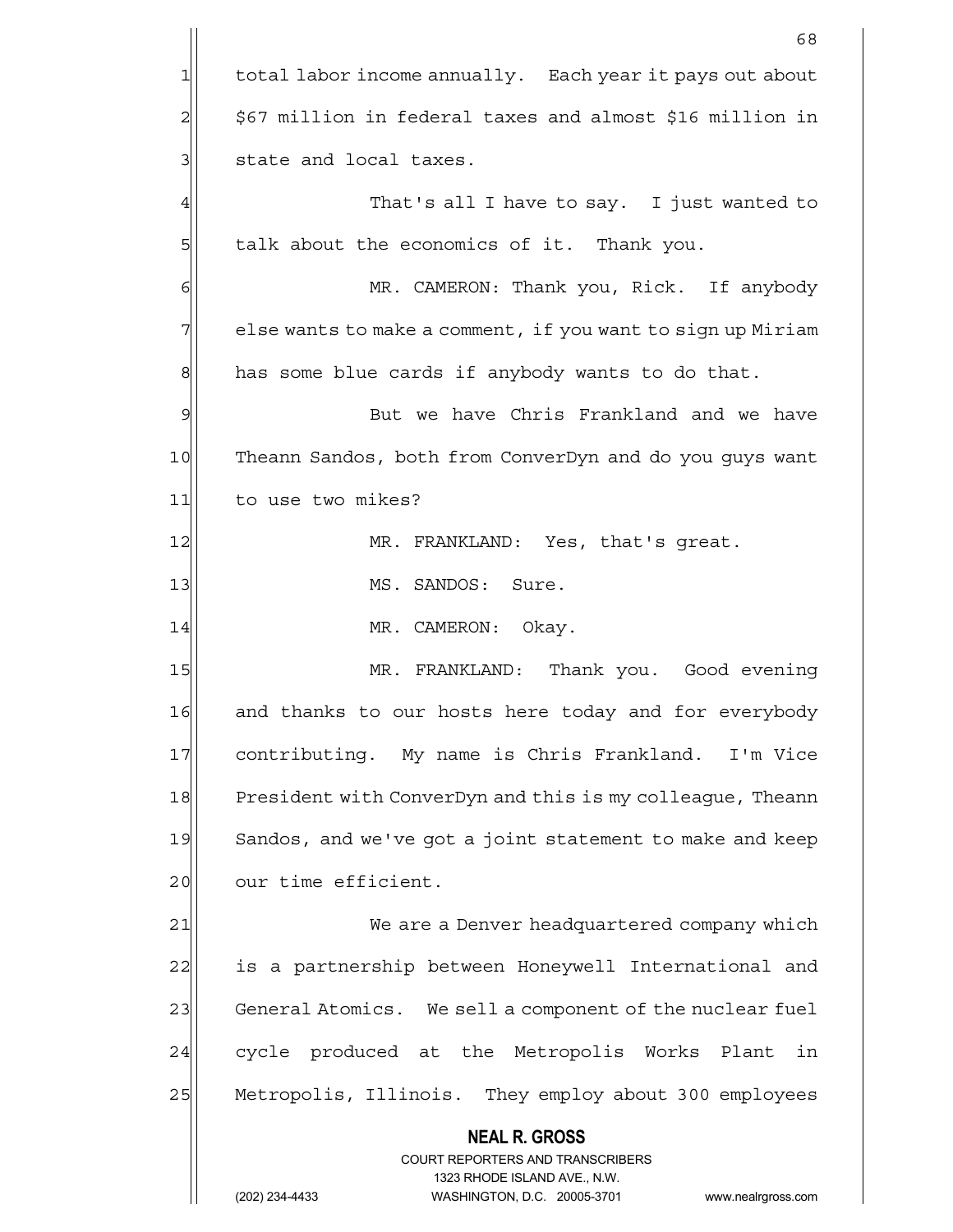$1$  there at the site and we have about ten or 15 folks here 2 | in our Denver office.

3 3 Our statement today focuses on encouraging 4| the NRC to complete the Waste Confidence Environmental 5 | Impact Statement and Rulemaking in a timely fashion. 6 Nuclear energy is an important part of America's energy 7 | security providing two-thirds of the Nation's 8 emission-free electricity 24 hours a day.

9 Given these stakes, prompt completion of 10 | the Rulemaking is critical to ending the current 11 moratoria on a wide range of final nuclear energy 12 licensing, including issuance of operating licenses for 13 new plants, license renewals for operating nuclear 14 plants, and extension of licensees for independent spent 15 fuel storage facilities.

16 In short, ConverDyn supports the NRCs 17 | fundamental Waste Confidence conclusion that used fuel 18 can be safely stored at reactor sites or at off-site 19 locations and the time interval between reactor shut down 20 and the ultimate recycling or disposal of the fuel.

21 This conclusion is supported by many 22 decades of safe, secure, on-site storage of used fuel in 23 spent fuel pools and in dry storage systems both in the 24 United States and abroad.

25 MS. SANDOS: While long-term storage of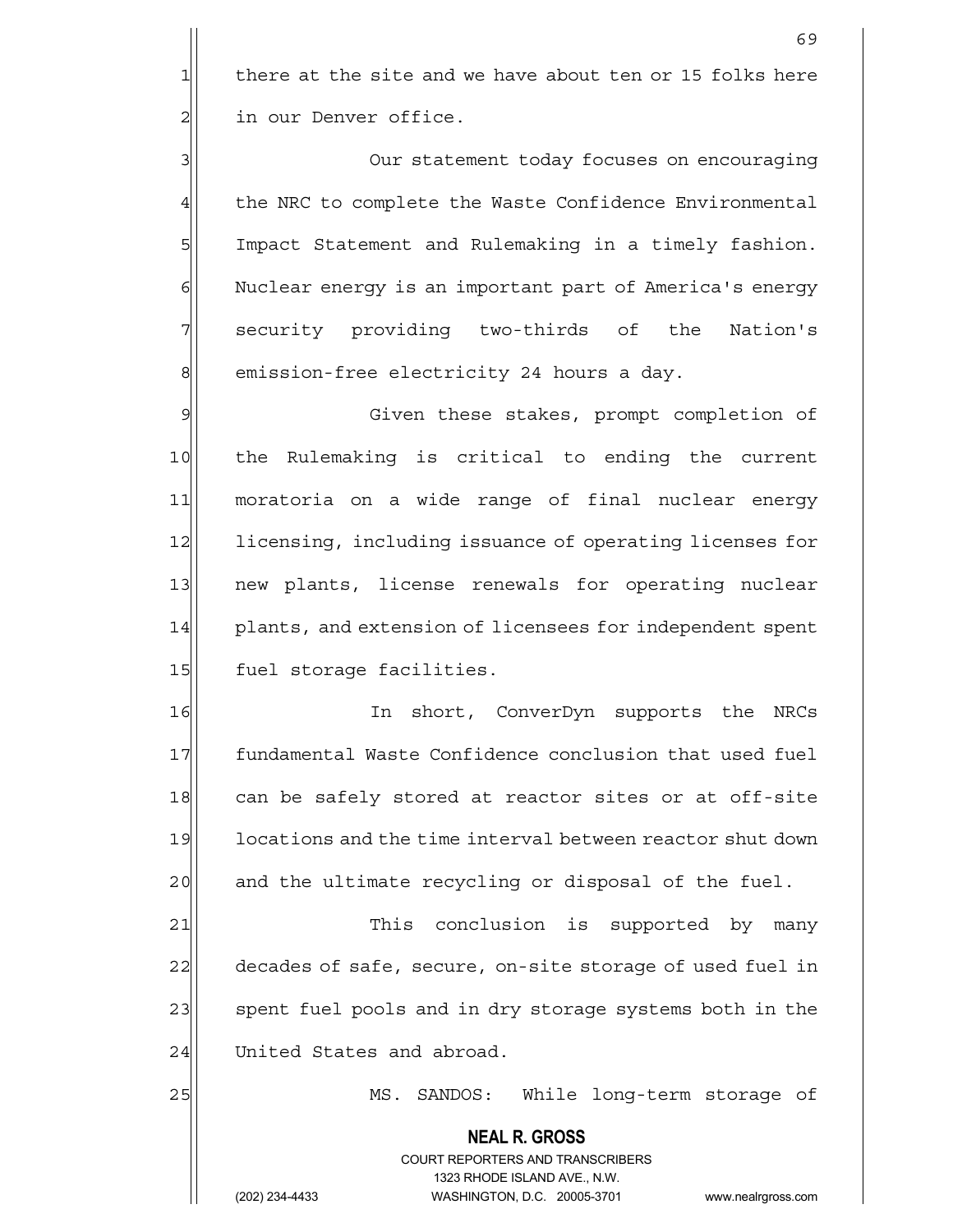1 used fuel is safe and feasible for extended periods it 2| is not a permanent solution. Ultimately, the United 3 | States must dispose of used fuel for its recycling 4 byproducts. Fortunately, there is an international 5 scientific consensus that geological disposal of used  $6$  fuel is feasible and safe.

7 I visited the Onkalo spent fuel repository, 8 the world's first deep geological repository located in 9| Finland, and have high confidence in the multiple release 10 barriers at minimal impacts to humans and the 11 environment.

12 To this end, consistent with federal law and 13 in light of recent decisions by the U.S. Court of Appeals, 14 it is our hope that the Department of Energy and the NRC 15 will proceed expeditiously with the safety review of the 16 pending Yucca Mountain construction authorization 17 application and consummation of the nearly completed 18 safety evaluation reports.

19 Since 1982 the Government has accumulated 20 a nuclear waste fund of \$30 billion from money collected 21 from customers of nuclear electricity. It is time to use 22 that money for its purposes, progress towards a national 23 repository.

24 The Nation has already spent upwards of \$10 25 billion on Yucca Mountain and the American people deserve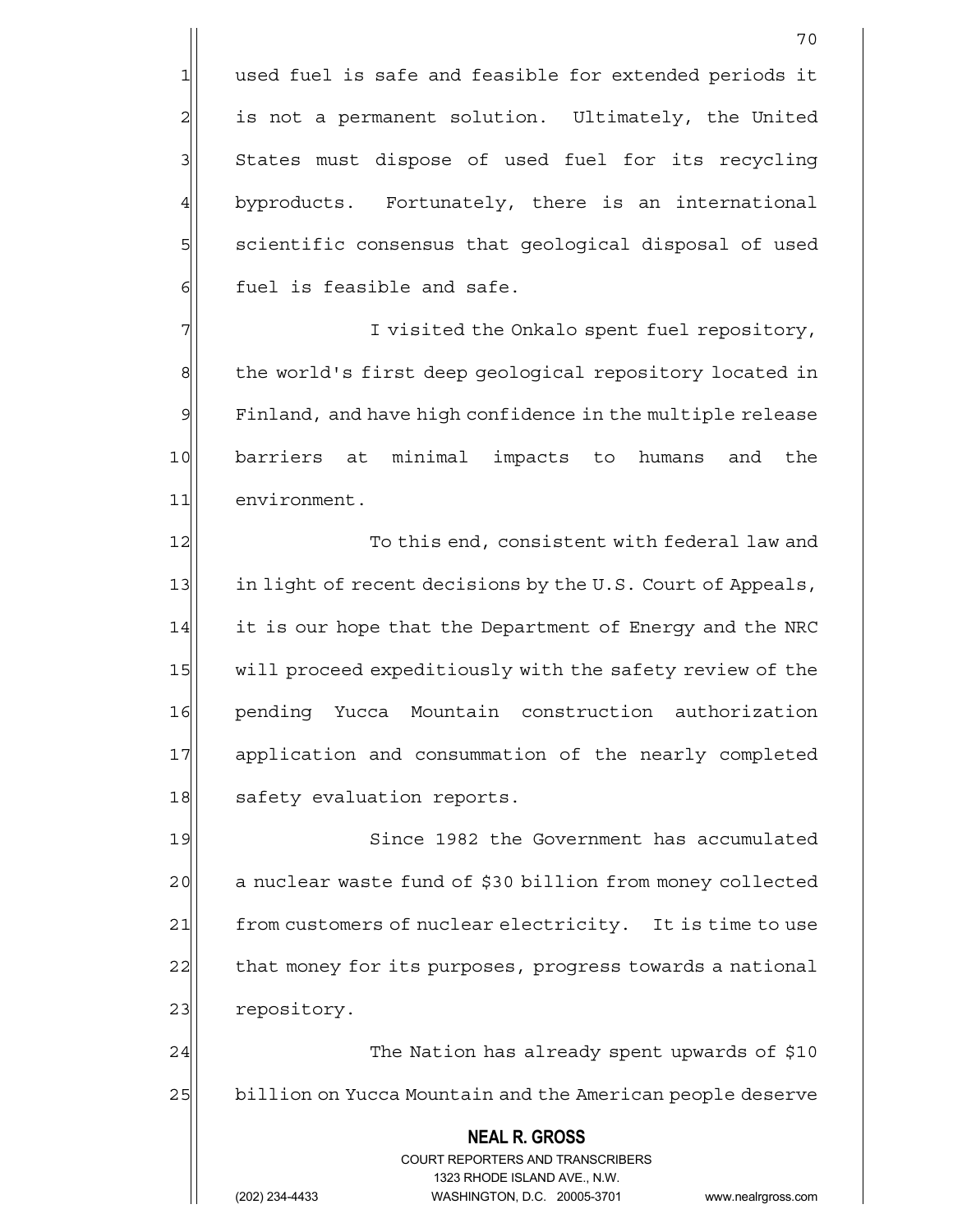$1$  to see the results of an independent, objective safety 2 review performed by the NRC. As President Obama himself  $3$  pointed out at the beginning of his first term in office, 4 requiatory decisions should be based on sound science not 5 | politics.

6 6 Thank you for the opportunity to make these 7 7 comments on the Waste Confidence Rulemaking and related 8 issues. Again, encourage the NRC to proceed promptly 9 | with this Rulemaking.

10 MR. FRANKLAND: Thank you.

11 MR. CAMERON: Thank you, Theann. Thank 12 you, Chris. Well that's the end of the commenters for 13 tonight and you've been a wonderful audience and we 14 really appreciate that.

15 We usually close out with one of the Senior 16 NRC Officials here and I was going to ask Carrie Safford 17 to close out for us and the NRC staff is going to be here 18 after the meeting if you want to talk, if there's anything 19 your mind, talk about it.

20 and 1 If anybody has a badge like this, anything 21 you want to talk about just talk to them and, Carrie. 22 MS. SAFFORD: Thank you all for coming in 23 tonight and for staying and listening to all of the 24 comments that were provided. And, again, like Chip 25 said, we are around after the meeting so if you do have